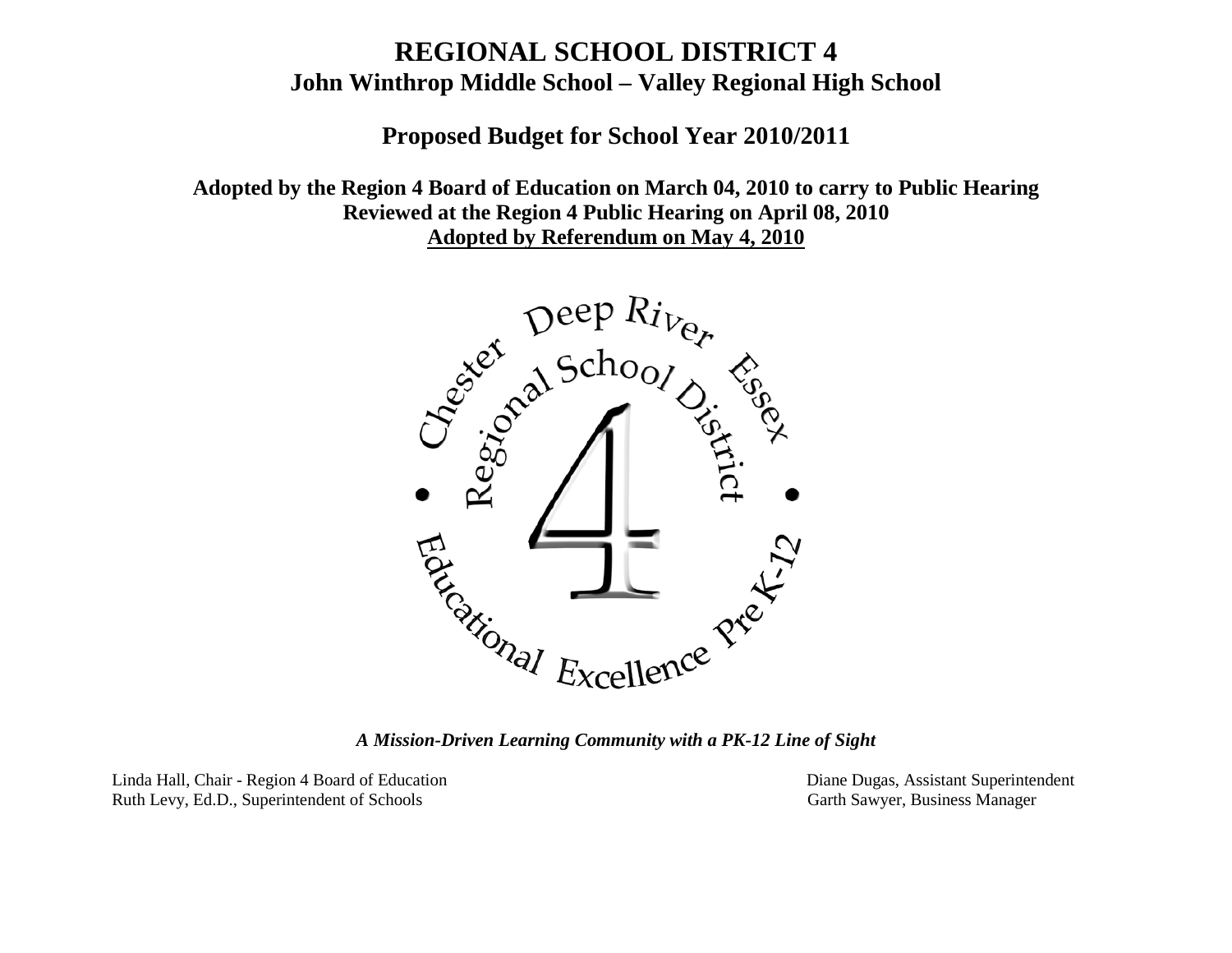

# **Proposed Budget for School Year 2010-2011**

## **REGIONAL SCHOOL DISTRICT 4**

| <b>TABLE OF CONTENTS</b>                              | Page           |
|-------------------------------------------------------|----------------|
|                                                       |                |
| <b>Regional School District 4</b>                     | 3              |
|                                                       |                |
| <b>Core Beliefs and Mission Statement</b>             | $\overline{4}$ |
|                                                       |                |
| <b>Average Daily Membership</b>                       | 5              |
|                                                       |                |
| <b>John Winthrop Middle School Enrollment History</b> | 6              |
|                                                       |                |
| <b>Valley Regional High School Enrollment History</b> | 7              |
|                                                       | 8              |
| <b>Budget Overview</b>                                |                |
| <b>Budget Summary</b>                                 |                |
| Budget Analysis (pie chart)<br>$\bullet$              | 9              |
| <b>Budget Summary</b><br>$\bullet$                    | 10             |
| <b>Major Budget Drivers</b><br>$\bullet$              | 11             |
| New Positions and Upgrades<br>$\bullet$               | $12 - 13$      |
|                                                       |                |
| <b>Budget Detail By Object</b>                        | $14 - 21$      |
|                                                       |                |
| <b>Revenue</b>                                        | 22             |
|                                                       |                |
| <b>Budget Recap</b>                                   | 23             |
|                                                       |                |
| <b>Staffing Analysis</b>                              | $24 - 25$      |
|                                                       |                |
| <b>Budget Detail By Function</b>                      | 26-44          |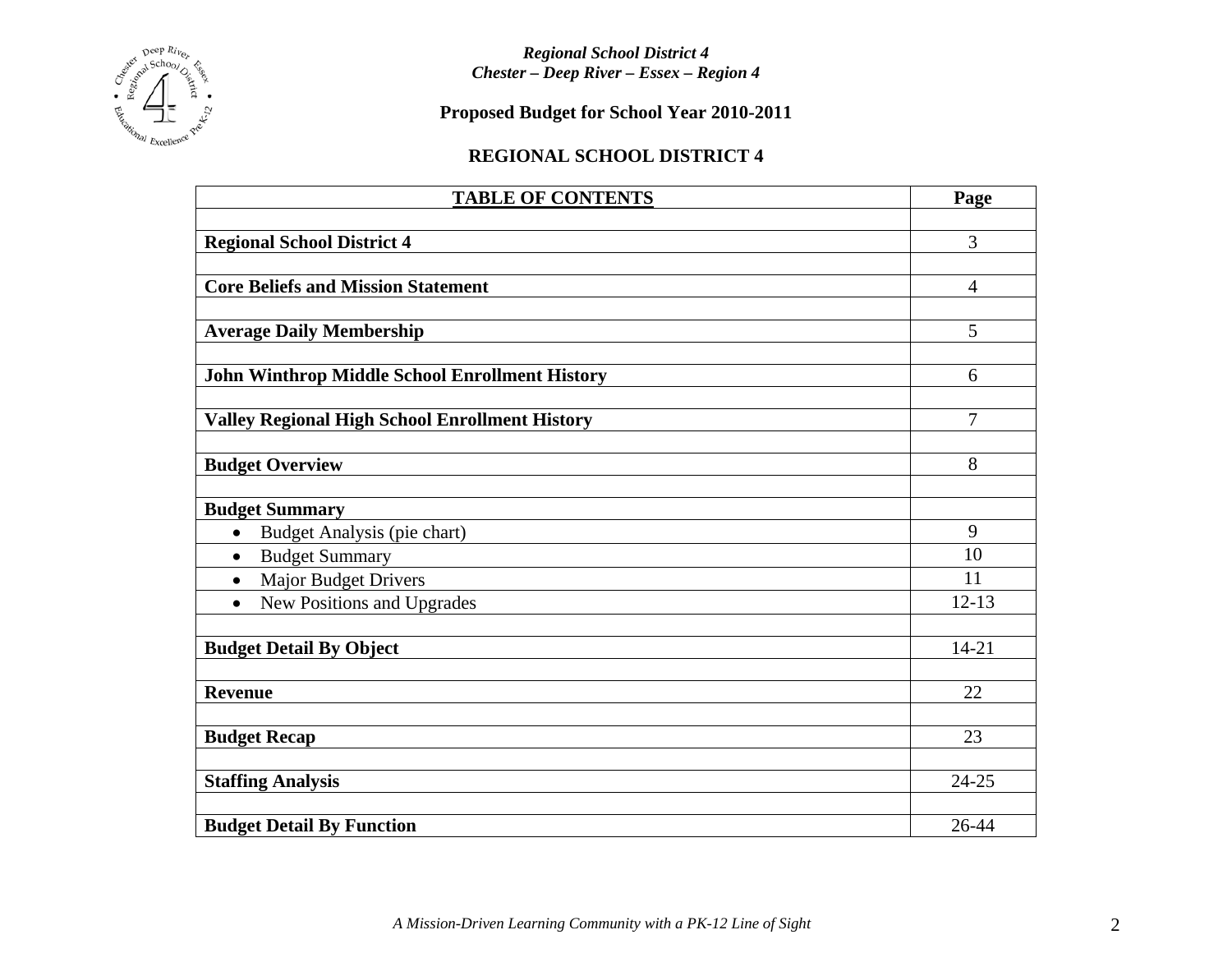

## **Proposed Budget for School Year 2010-2011**

# **REGIONAL SCHOOL DISTRICT 4**

Regional School District 4 is part of a system of schools comprising the Chester, Deep River, Essex, and Region 4 school districts. The districts are governed by multiple Boards of Education and administered under the auspices of the Supervision District agreement. The Boards of Education are committed to providing a rigorous, challenging, and cohesive educational program for students PK-12.

# **Regional School District 4**

Regional School District 4 provides middle and high school public education for the member towns of Chester, Deep River, and Essex. John Winthrop Middle School provides educational services for approximately three hundred and fifty students in grades seven and eight. Valley Regional High School provides a comprehensive high school program for approximately six hundred and twenty students in grades nine through twelve.

John Winthrop Middle School has won the prestigious honor of the 2009 – 2010 Connecticut Middle School of the Year Award by the Connecticut Association of Schools. The New England League of Middle Schools (NELMS) recently recognized John Winthrop Middle School as a NELMS Spotlight School. John Winthrop Middle School is one of only a handful of middle schools across New England to receive this prestigious award. The NELMS Spotlight Award acknowledges the outstanding work of the faculty, staff, administration, Board of Education, and the community in the support of an excellent educational program based upon the best of middle school practices. The NELMS Spotlight Award validates that the John Winthrop Middle School community provides an exceptional educational program anchored in a rigorous curriculum, specialized instructional practices planned to meet the needs young adolescents, skilled and supportive educators, a caring climate, communities that support student learning and healthy development, and a safe and healthy school environment developing caring and ethical citizens.

The principal of Valley Regional High School received the honor of Outstanding First Year Principal for the State of Connecticut by the Connecticut Association of Schools. The New England Association of Schools and Colleges, Commission on Public Secondary Schools, recently awarded "continued accreditation" to Valley Regional High School. The Commission on Public Secondary Schools reported that they were impressed with many of the programs and services at Valley Regional High School. Some highlighted commendations include the effective use of the school mission and expectations, the development of courses that promote interdisciplinary learning, higher level thinking, and real world applications, the use of various instructional technologies across all disciplines, the renovation project which provides a positive learning environment, the positive climate and culture of the school, and the community's active support and promotion of school programs.

Mr. Dave Russell, Principal and Mr. Ian Neviaser, Principal Mr. Ian Neviaser, Principal Mr. Ian Neviaser, Principal John Winthrop Middle School Valley Regional High School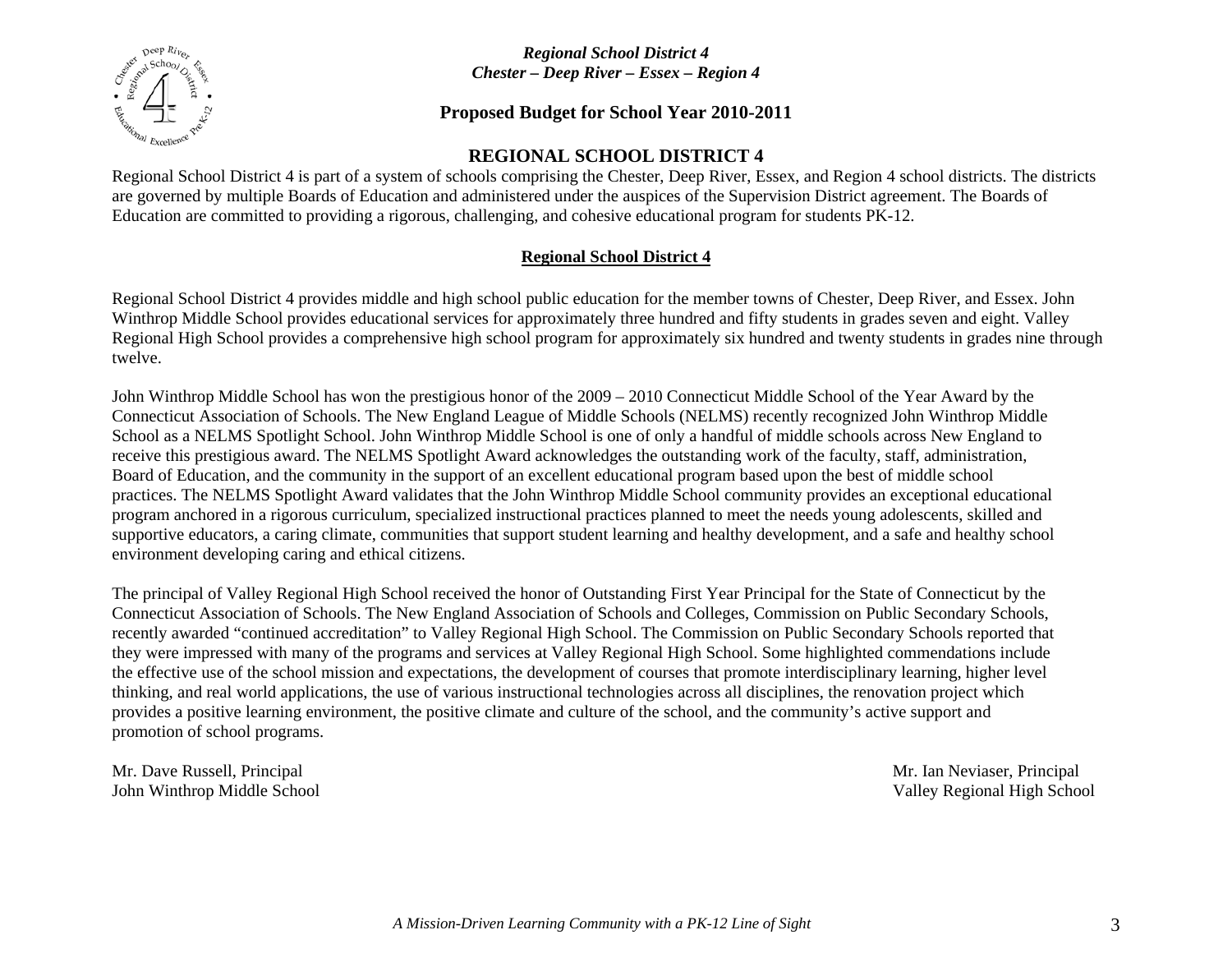

**Proposed Budget for School Year 2010-2011** 

# **REGIONAL SCHOOL DISTRICT 4 Core Beliefs and Mission Statement**

#### **Approved at a Joint Boards of Education Meeting on December 5, 2006**

Vision Statement

Our schools endeavor to develop an educational program of excellence where all students achieve at high levels and best instructional strategies are pursued in an environment of inquiry, collaboration, support, and trust.

Mission Statement

We, the schools of Chester, Deep River, Essex, and Region 4, engage all students in a rigorous, challenging, and cohesive educational program. As a community of learners, we foster individual student achievement and empower students to excel in an environment of collaboration, responsibility, and mutual respect. We prepare our students to be knowledgeable, involved citizens in a rapidly changing world.

# Core Beliefs

| Teaching:          | We believe in high academic standards in an environment where all students are challenged, supported, and engaged.                                                                                                                                                               |
|--------------------|----------------------------------------------------------------------------------------------------------------------------------------------------------------------------------------------------------------------------------------------------------------------------------|
| Learning:          | We believe that all students can learn at high levels. Our attitudes, expectations, and effort directly impact student<br>achievement and life long learning.                                                                                                                    |
| Leadership:        | We believe that effective leadership exhibits all aspects of our mission and beliefs, and creates an environment of trust,<br>cooperation, and understanding, where all members of the school community strive for continuous district-wide<br>improvement.                      |
| Culture & Climate: | We believe a safe and supportive learning environment requires a culture of collaboration, trust, open communication,<br>tolerance, and respect for and among all stakeholders.                                                                                                  |
| Community:         | We value every child and believe that it is the shared responsibility of the entire community to educate, support, and<br>nurture each child. We should be held accountable for the results, for the resources provided, and for the accomplishment<br>of our mission and goals. |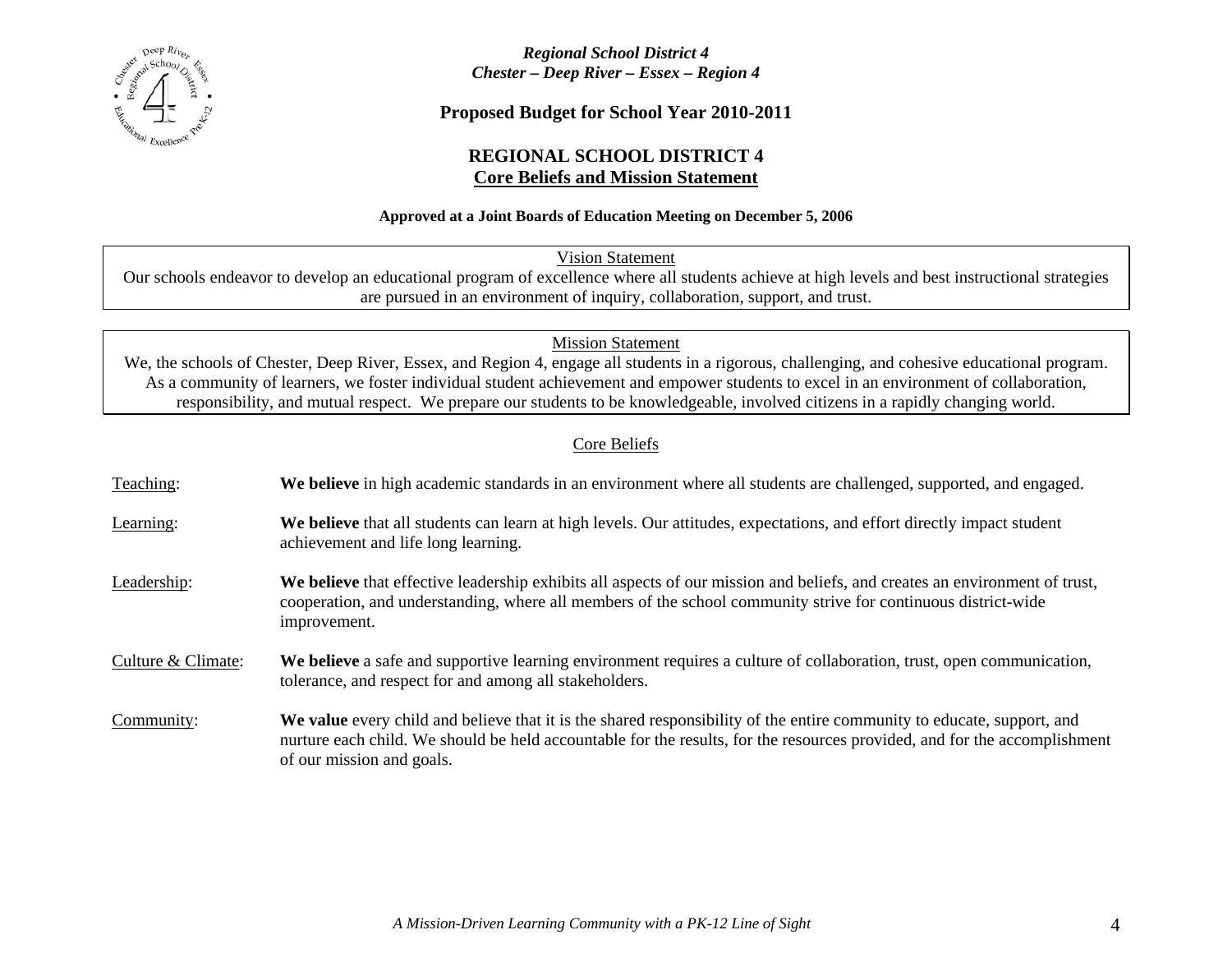

## **Proposed Budget for School Year 2010-2011**

# **REGIONAL SCHOOL DISTRICT 4 Average Daily Membership**

## **What is Average Daily Membership (ADM)?**

Regional School District 4 provides public middle and high school education to the member towns of Chester, Deep River, and Essex. The costs associated with Regional School District 4 are assigned to member towns using a three-way allocation. The allocations are based on the Average Daily Membership (ADM) among the member towns. Average Daily Membership for the subsequent budget year is determined by the total number of students in each member town grades 7-12 based upon the Connecticut State Department of Education October 1 census of actual enrollment in the current year. Students educated out of district assigned to the home district (special education, vocational agriculture) not including students attending Technical High Schools and Adult Education.

### **Average Daily Membership for the 2010/2011 Budget**

 $\blacksquare$ Average Daily Membership based upon a three-way allocation per state statute

|                              | <b>Chester</b> | <b>Deep River</b> | <b>Essex</b> |
|------------------------------|----------------|-------------------|--------------|
| <b>School Year 2010/2011</b> | $27.51\%$      | 29.95%            | 42.54%       |
| <b>School Year 2009/2010</b> | 27.03%         | 31.08%            | 41.89%       |
| <b>Change</b>                | 0.48%          | $-1.13%$          | .065%        |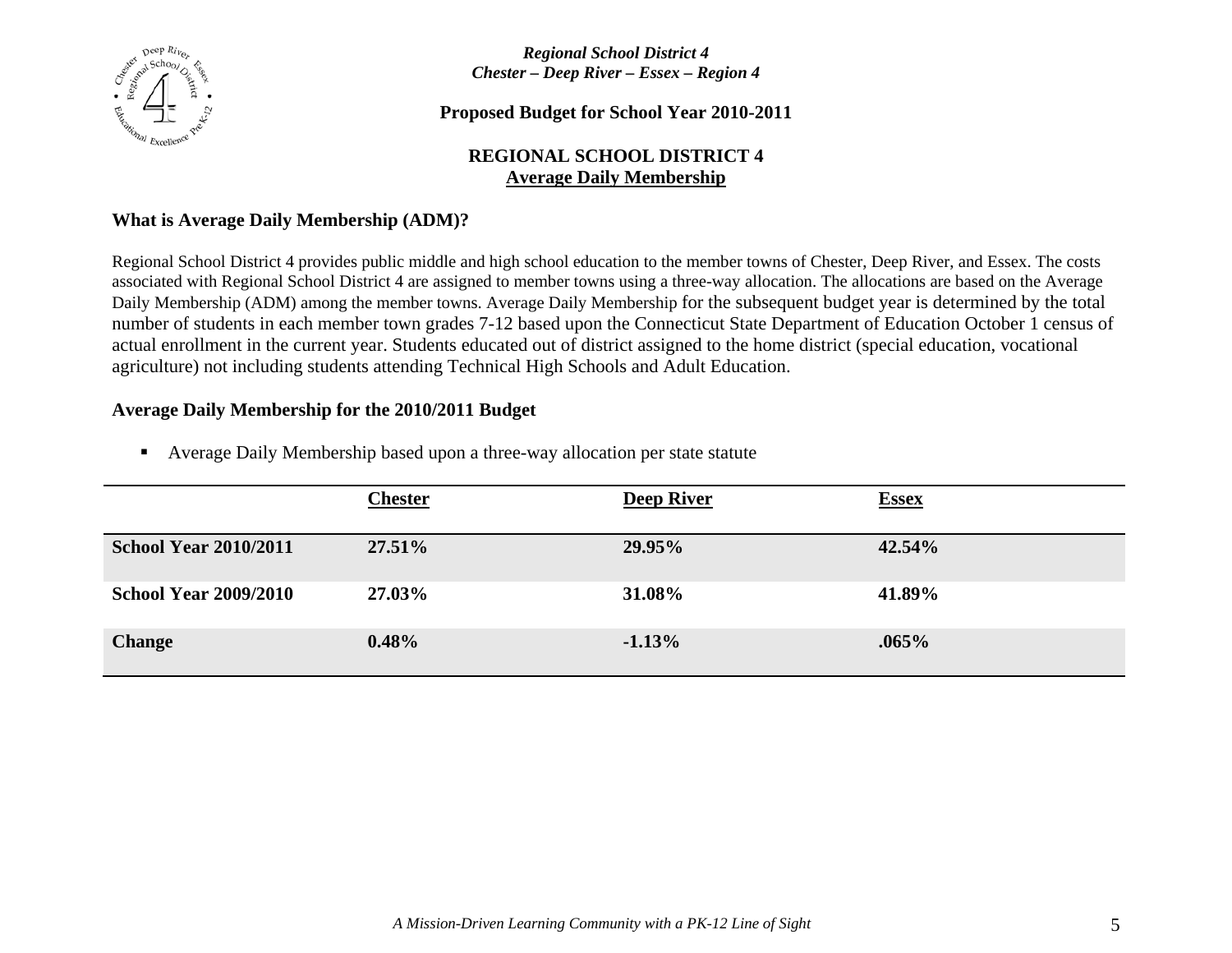

**Proposed Budget for School Year 2010-2011** 

**REGIONAL SCHOOL DISTRICT 4** 

**John Winthrop Enrollment History**

# **John Winthrop Middle School** Actual Enrollment and Projections grades 7 - 8 2004/05-2010/11

(actual enrollment based upon SDE October 1 census report PSIS)

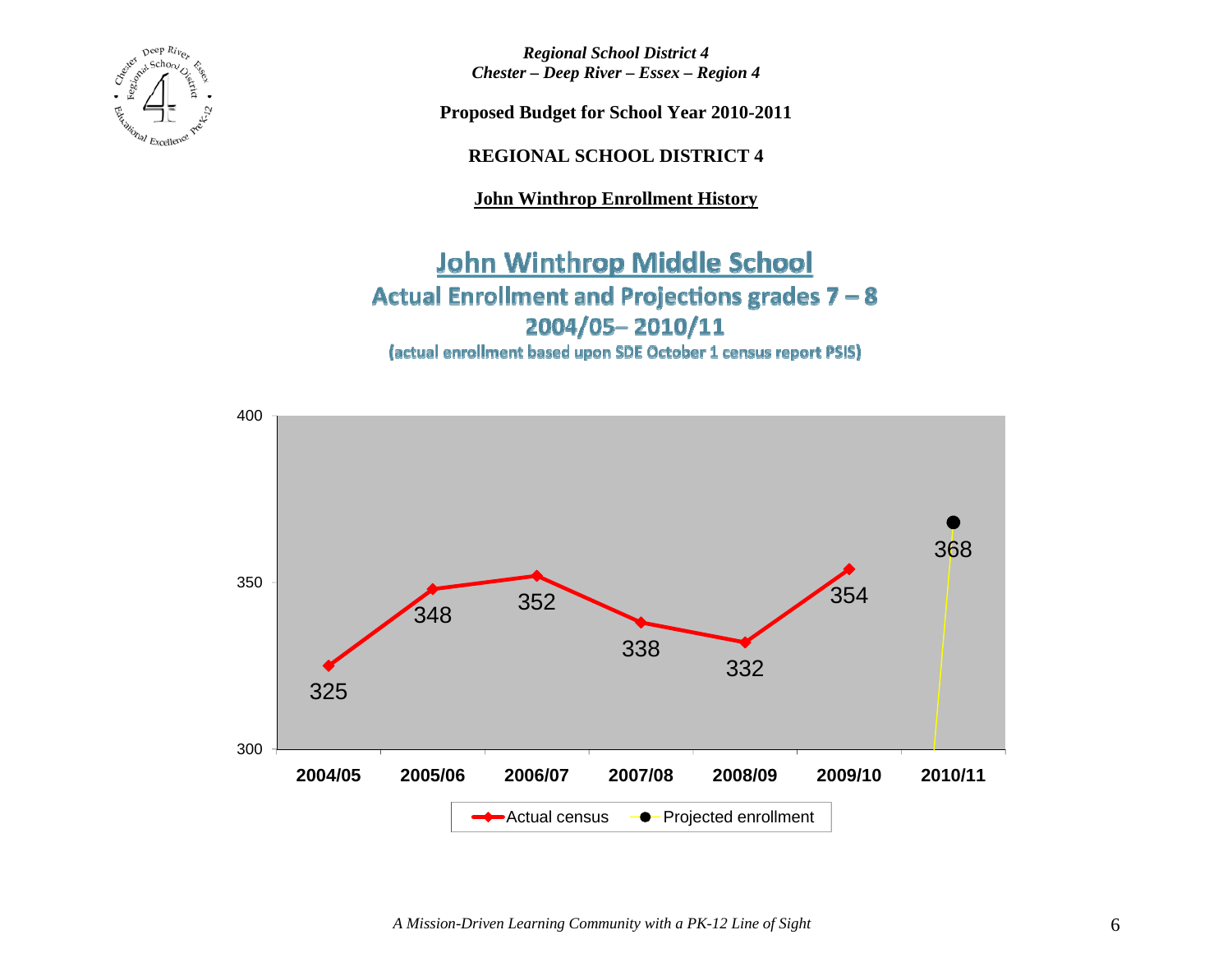

**Proposed Budget for School Year 2010-2011** 

**REGIONAL SCHOOL DISTRICT 4** 

**Valley Regional High School Enrollment History**

# **Valley Regional High School Actual Enrollment and Projections grades 9 - 12** 2004/05-2010/11 (actual enrollment based upon SDE October 1 census report PSIS)



*A Mission-Driven Learning Community with a PK-12 Line of Sight* 7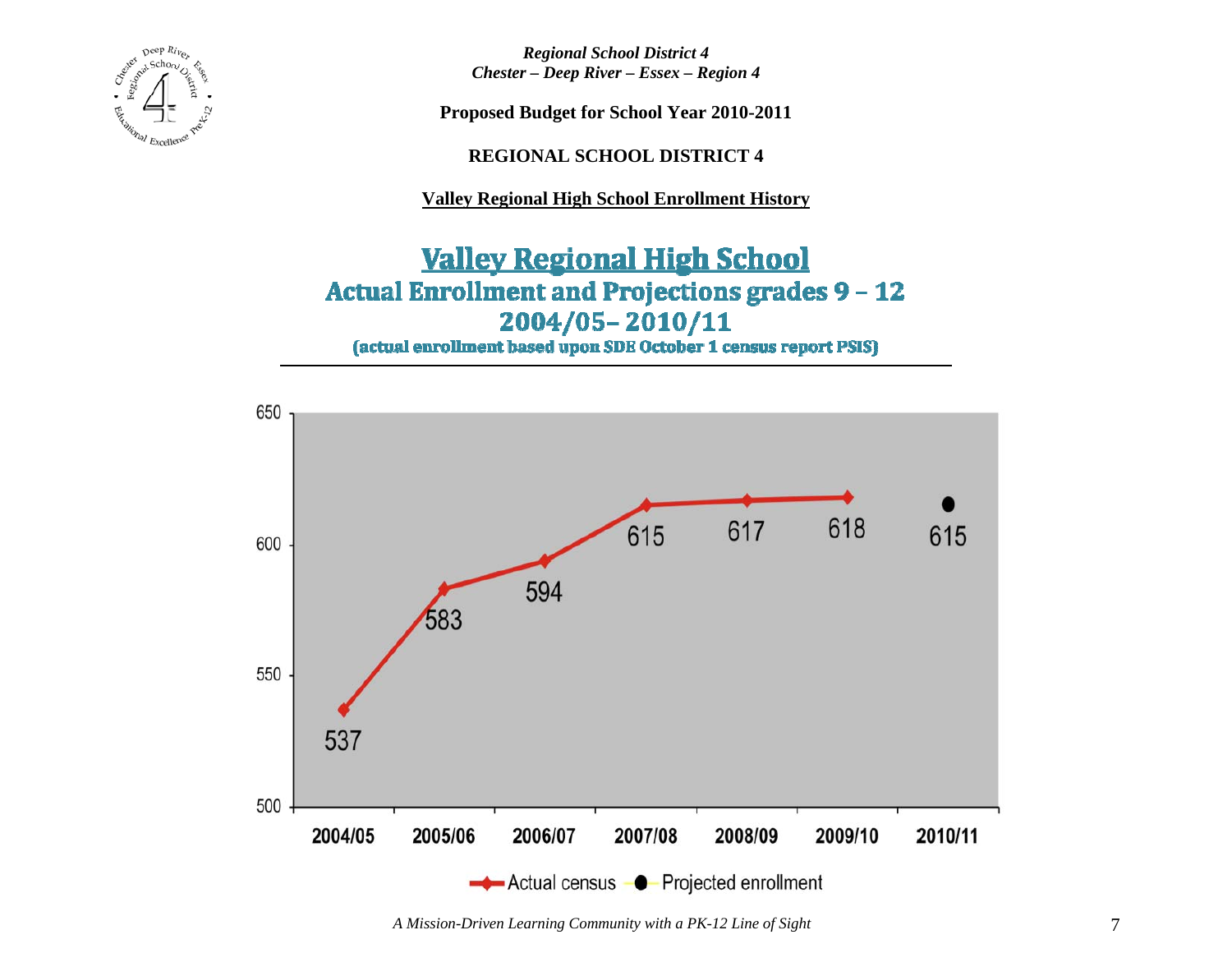

**Proposed Budget for School Year 2010-2011** 

**REGIONAL SCHOOL DISTRICT 4** 

# **Proposed Budget Summary and Overview**

# 2010-2011 Proposed Budget \$16,992,527 2009-2010 Approved Budget \$16,706,601

# Increase in dollars \$285,926

# Percentage increase 1.71%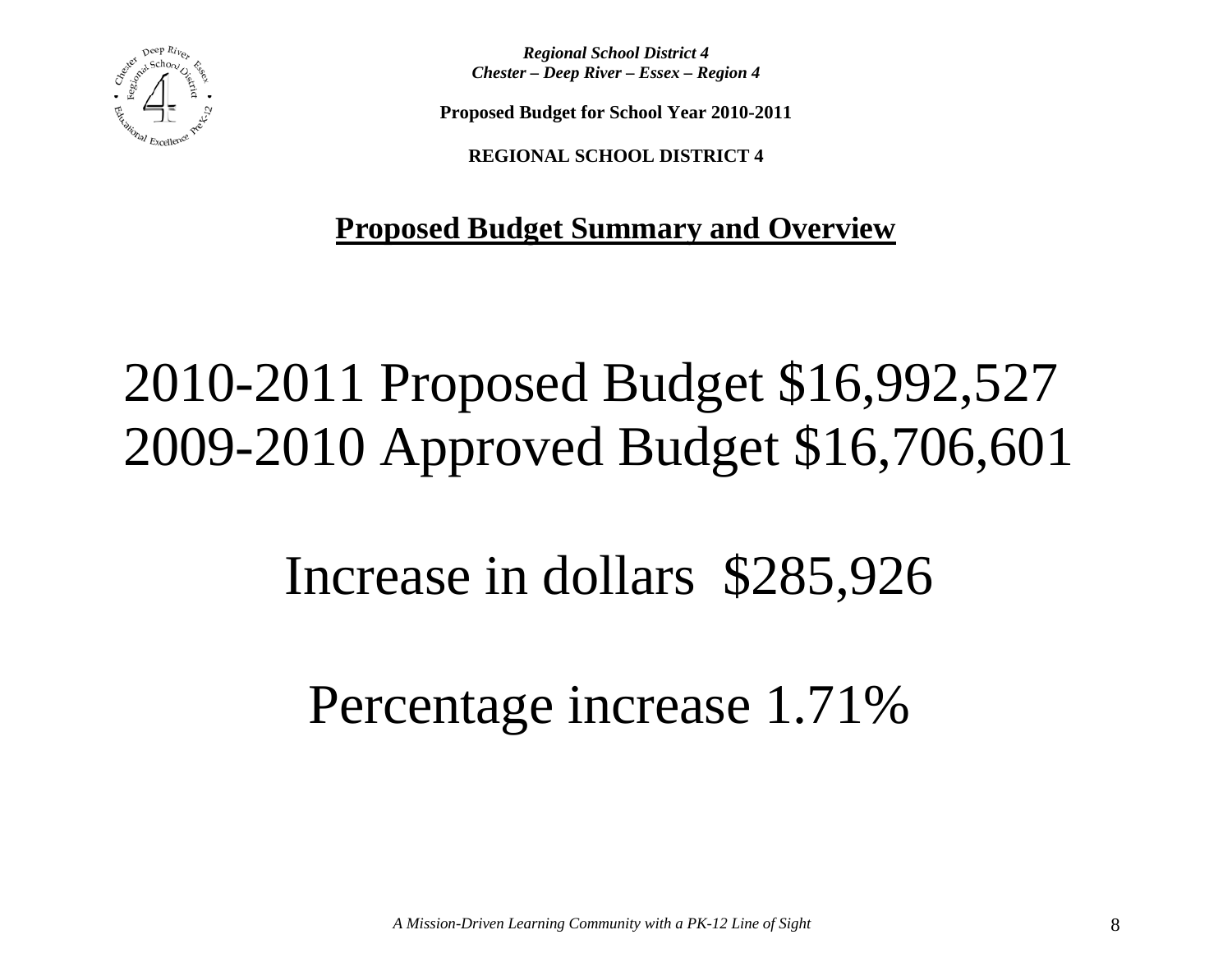

# **2010-2011 Analysis of Proposed Budget by Object**

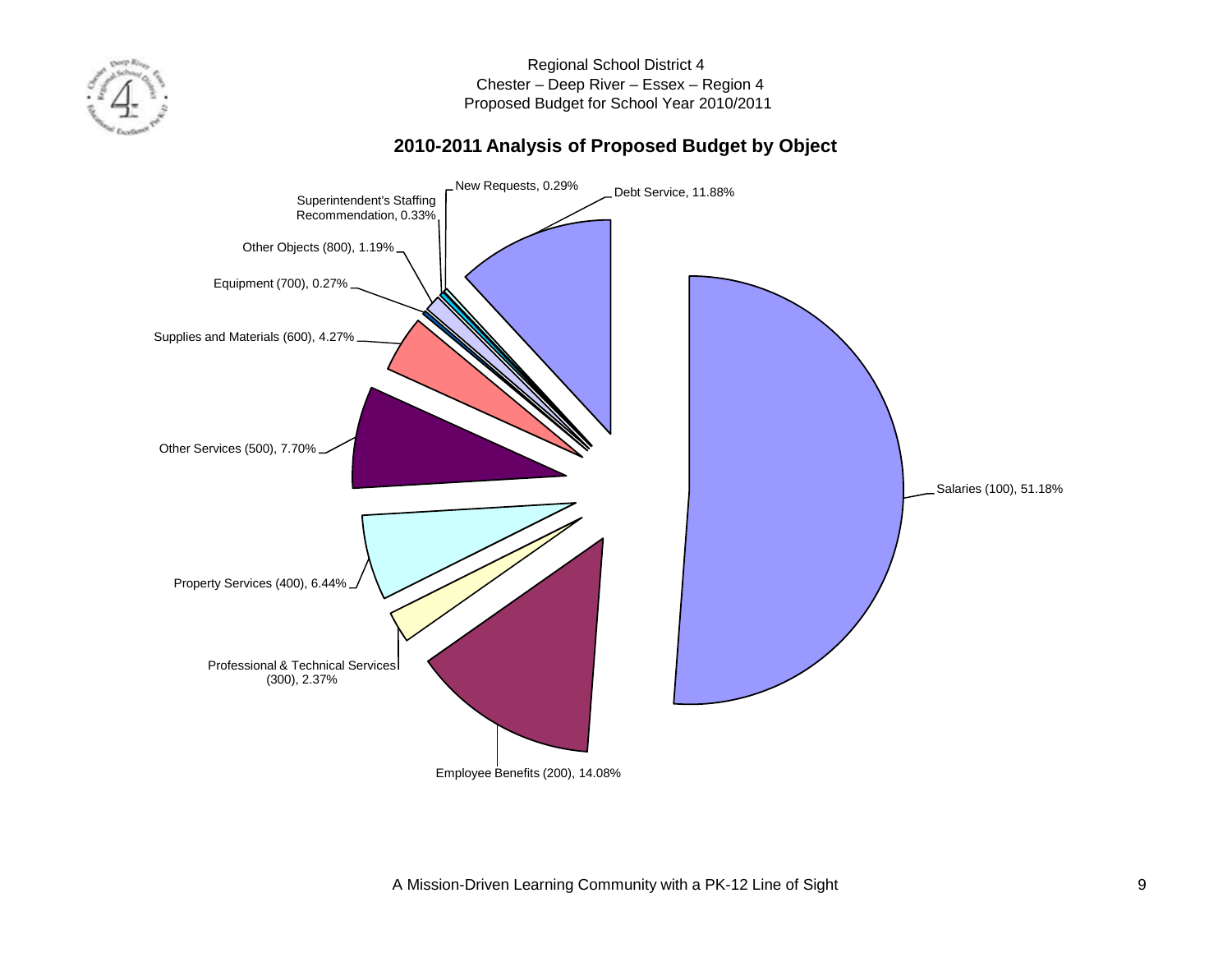

| <b>BUDGET SUMMARY</b>                           | 2007-08<br>Original<br><b>Budget</b> | 2007-08<br><b>Actual</b><br><b>Expense</b> | 2008-09<br>Original<br><b>Budget</b> | 2008-09<br>Actual<br><b>Expense</b> | 2009-10<br>Original<br><b>Budget</b> | 2009-10<br>Projected<br>ixpense as o<br>3/1/2010 | 2010-11          | <b>Requested Object Description</b>                                                                                                                       |
|-------------------------------------------------|--------------------------------------|--------------------------------------------|--------------------------------------|-------------------------------------|--------------------------------------|--------------------------------------------------|------------------|-----------------------------------------------------------------------------------------------------------------------------------------------------------|
| <b>EXPENDITURES BY OBJECT</b><br><b>CODE</b>    |                                      |                                            |                                      |                                     |                                      |                                                  |                  |                                                                                                                                                           |
| Salaries (100)                                  | 8,101,070                            | 8,333,956                                  | 8,402,097                            | 8,429,548                           | 8,588,343                            | 8,579,360                                        |                  | 8,693,625 Includes regular and extra compensatory wages<br>for employees                                                                                  |
| Employee Benefits (200)                         | 1,776,841                            | 1,839,231                                  | 1,997,800                            | 2,010,767                           | 2,163,715                            | 2,135,368                                        |                  | 2,393,153 Contractual Benefits for employees including<br>medical, life insurance, annuities and<br>FICA/Medicare.                                        |
| Professional & Technical Services (300          | 391,775                              | 363,730                                    | 396,209                              | 395,348                             | 388,178                              | 379,978                                          |                  | 401,906 Primarily legal, consulting, rehabilitative, and<br>professional development services performed by<br>outside contractors.                        |
| Property Services (400)                         | 1,119,536                            | 1,037,615                                  | 1,060,719                            | 1,133,847                           | 1,045,273                            | 1,087,773                                        |                  | 1,095,075 Expenditures from these accounts are used for<br>upkeep and repairs of school buildings and<br>equipment.                                       |
| Other Services (500)                            | 1,178,862                            | 1,297,569                                  | 1,577,656                            | 1,617,438                           | 1,556,116                            | 1,491,657                                        |                  | 1,309,173 Expenditures from these accounts are used<br>primarily for transportation, communications, out of<br>district tuition, travel, and conferences. |
| Supplies and Materials (600)                    | 827,516                              | 683,794                                    | 916,118                              | 838,700                             | 673,783                              | 673,783                                          |                  | 724,736 Includes supplies, materials, textbooks, utilities<br>such as heating oil.                                                                        |
| Equipment (700)                                 | 87,548                               | 71,470                                     | 86,986                               | 66,638                              | 22,100                               | 22,100                                           |                  | 46,691 Funds from these accounts are used for new and<br>replacement equipment.                                                                           |
| Other Objects (800)                             | 75,208                               | 117,223                                    | 154,988                              | 162,470                             | 188,241                              | 163,241                                          |                  | 203,030 These accounts are used to budget for<br>professional memberships.                                                                                |
| <b>TOTAL</b>                                    |                                      | 13,558,356 13,744,588                      |                                      |                                     |                                      |                                                  |                  | 14,533,260 14,867,389 1.47% \$241,640 Increase                                                                                                            |
| <b>Superintendent's Staffing Recommendation</b> |                                      |                                            |                                      |                                     |                                      |                                                  |                  | 56,794 0.35% See Page 12                                                                                                                                  |
| <b>New Requests</b>                             |                                      |                                            |                                      |                                     |                                      |                                                  |                  | 49,000 0.30% See Page 13                                                                                                                                  |
| <b>Total General Fund</b>                       | 13,558,356                           | 13,744,588                                 | 14,592,573                           | 14,654,756                          | 14,625,749                           | 14,533,260                                       | 14,973,183 2.11% |                                                                                                                                                           |
| <b>Debt Service</b>                             | 2,215,294                            | 2,215,294                                  | 2,107,931                            | 2,106,356                           | 2,080,852                            | 2,130,852                                        | 2,019,344 -0.37% |                                                                                                                                                           |
| <b>Total Expenditures</b>                       | 15,773,650                           | 15,959,881                                 | 16,700,504                           | 16,761,112                          | 16,706,601                           | 16,664,112                                       | 16,992,527 1.71% |                                                                                                                                                           |
| Revenues                                        | 412,500                              | 385,596                                    | 423,476                              | 500,215                             | 277,132                              | 277,132                                          |                  | 211,997 0.40% See Page 22                                                                                                                                 |
| <b>Net Billings to Town</b>                     | 15,361,150                           | 15,574,285                                 | 16,277,028                           | 16,260,897                          | 16,429,469                           | 16,386,980                                       |                  | 16,780,530 2.14% \$351,061 Increase                                                                                                                       |

Note: To properly reflect the operations of Region 4, the Region has implemented the accounting practice of presenting revenues and expenditures as gross figures and are no longer presented as net figures. Prior year data was adjusted to show gross revenues and expenditures for proper comparison purposes.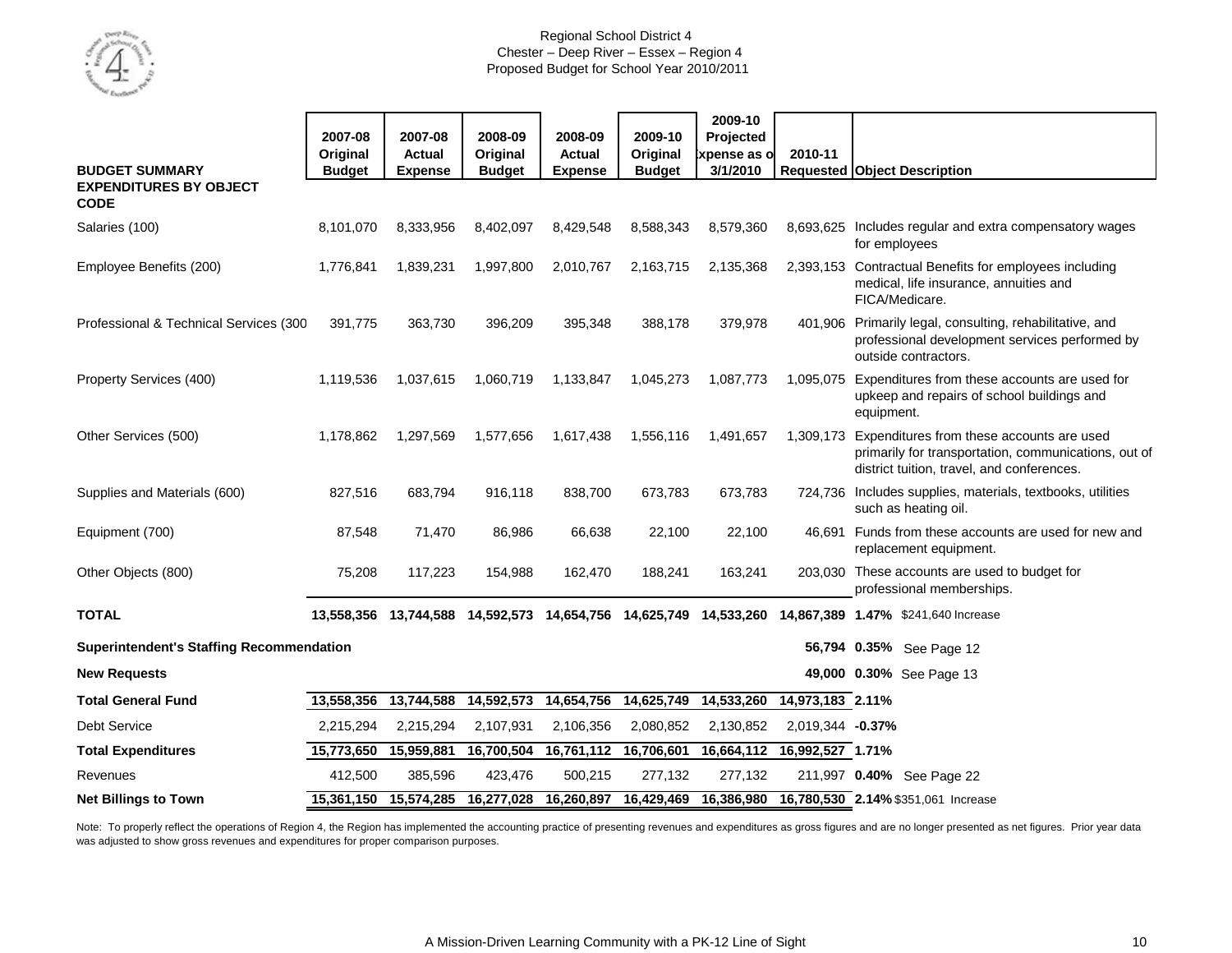

## **REGION 4 MAJOR BUDGET DRIVERS**

|                    | Amount of                                                            |    |                 |                     |  |
|--------------------|----------------------------------------------------------------------|----|-----------------|---------------------|--|
| Line               | <b>Budget Drivers</b>                                                |    | <b>Increase</b> | <b>Total Budget</b> |  |
|                    | <b>Contractual &amp; Operational Increases:</b>                      |    |                 |                     |  |
| Various            | Salary Contractual Increase                                          | \$ | 192,179         | 1.17%               |  |
| 5210               | <b>Health Benefits</b>                                               | \$ | 164,797         | 1.00%               |  |
| 5412/5624          | Utilities - Electricity/Fuel Oil                                     | \$ | 69,600          | 0.42%               |  |
| Various            | Supplies/Textbooks                                                   | \$ | 43,582          | 0.27%               |  |
| 5730               | Equipment                                                            | \$ | 23,034          | 0.14%               |  |
|                    | <b>Revenue Reduction</b>                                             | \$ | 65,135          | 0.40%               |  |
| Various            | <b>Supervision District</b>                                          | \$ | 148,452         | 0.90%               |  |
| Various            | Net Effect of minor increases and decreases to all<br>other accounts | \$ | 12,439          | 0.08%               |  |
|                    | <b>Increase due to Major Budget Drivers</b>                          | \$ | 719,218         | 4.38%               |  |
| <b>Reductions:</b> |                                                                      |    |                 |                     |  |
| 5113               | <b>Reduction of Social Worker</b>                                    | \$ | (44, 264)       | $-0.27%$            |  |
|                    | Retirements Incentive Program                                        | \$ | (37, 178)       | $-0.23%$            |  |
| 5133&5223          | <b>Reduction of Club Stipends</b>                                    | \$ | (22, 580)       | $-0.14%$            |  |
| 5250               | <b>Unemployment Compensation</b>                                     | \$ | (30, 147)       | $-0.18%$            |  |
| 5511 & 5561        | <b>Out-of-District Placements</b>                                    | \$ | (278, 274)      | $-1.70%$            |  |
| 5910               | <b>Debt Service</b>                                                  | \$ | (61, 508)       | $-0.37%$            |  |
|                    | <b>Total Reductions</b>                                              | \$ | (473, 951)      | $-2.89%$            |  |
|                    | <b>Net Impact of Budget Drivers and Reductions</b>                   | \$ | 245,267         | 1.49%               |  |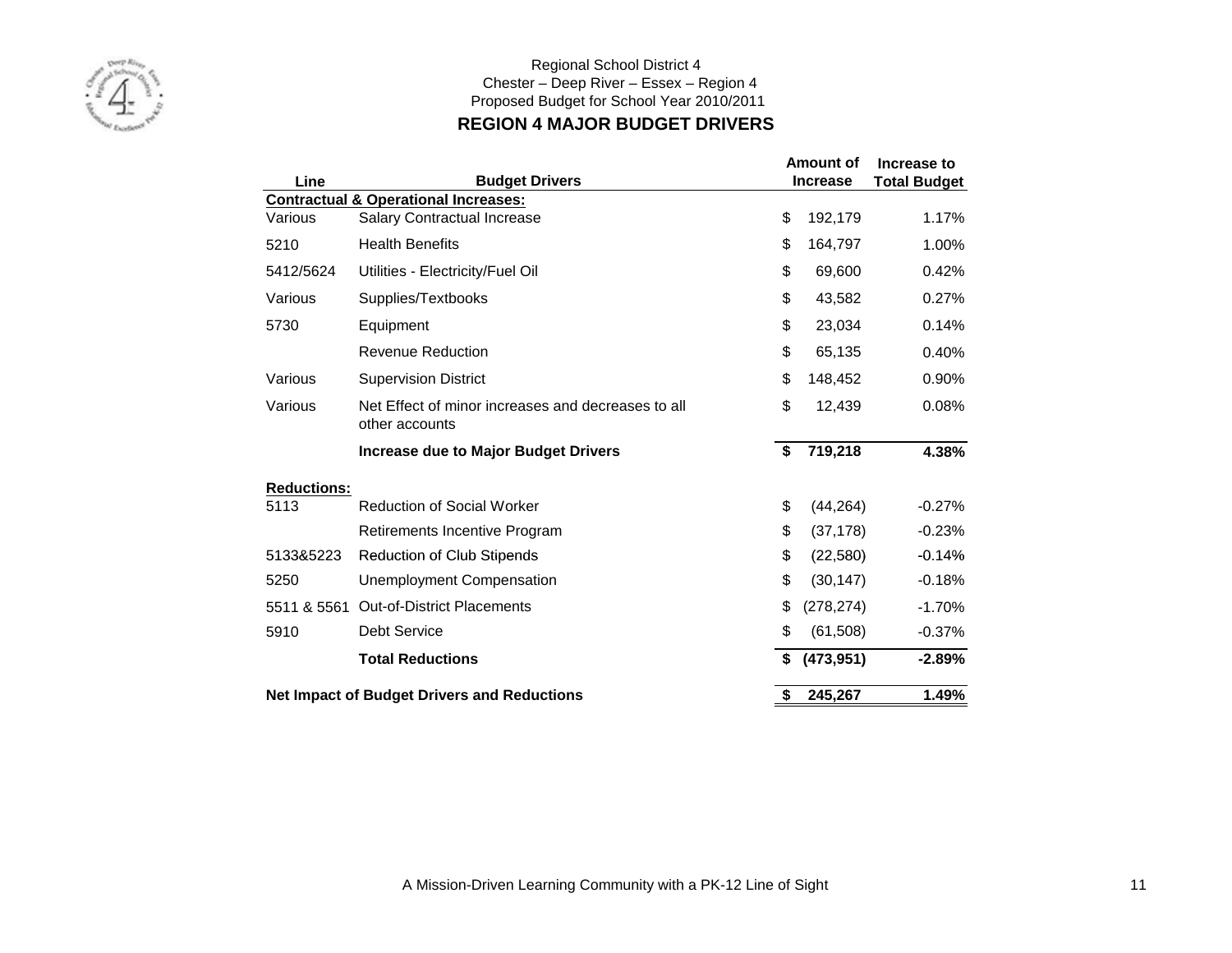

#### NEW POSITIONS AND UPGRADES

| Location                                  | FTE. | <b>Position</b>                                               | <b>Salary</b> | <b>Benefits</b> | <b>Total</b> | % Increase to       |
|-------------------------------------------|------|---------------------------------------------------------------|---------------|-----------------|--------------|---------------------|
| <b>Certified</b>                          |      |                                                               |               |                 |              | <b>Total Budget</b> |
|                                           |      | Upgrade, Assistant Principal from .49 FTE to 1.0 FTE 10 Month |               |                 |              | 0.24%               |
| <b>JWHS</b>                               | 0.51 | Position                                                      | 36,166.00     | 524.00          | 36,690.00    |                     |
|                                           | 0.51 | Certified Total:                                              | 36,166.00     | 524.00          | 36,690.00    |                     |
|                                           |      |                                                               |               |                 |              |                     |
| <b>Paras-Educator / Teacher Assistant</b> |      |                                                               |               |                 |              | 0.00%               |
|                                           |      |                                                               | 0.00          | 0.00            | 0.00         |                     |
|                                           |      |                                                               | 0.00          | 0.00            | 0.00         | 0.00%               |
|                                           |      |                                                               | 0.00          | 0.00            | 0.00         |                     |
| Coach / Mentor / Extra-Curricular         |      |                                                               |               |                 |              |                     |
| <b>JWMS</b>                               |      | Upgrade, Drama Club                                           | 655.00        | 50.00           | 705.00       | 0.00%               |
| <b>VRHS</b>                               |      | Valley TV Stipend                                             | 3,500.00      | 268.00          | 3,768.00     | 0.02%               |
| <b>VRHS</b>                               |      | Valley TV Assistant Stipend                                   | 1,750.00      | 134.00          | 1,884.00     | 0.01%               |
| <b>VRHS &amp; JWMS</b>                    |      | Upgrade, Athletic Director                                    | 9,306.00      | 712.00          | 10,018.00    | 0.06%               |
|                                           |      | Coach/Mentor/Extra-Curricular Total:                          | 15,211.00     | 1,164.00        | 16,375.00    |                     |
| <b>Non-Certified</b>                      |      |                                                               |               |                 |              |                     |
| <b>JWMS</b>                               | 0.0  | Upgrade, Network Tech 10 Additional Days                      | 1,591.00      | 122.00          | 1,713.00     | 0.01%               |
| <b>VRHS</b>                               | 0.0  | Upgrade, Network Tech 10 Additional Days                      | 1,873.00      | 143.00          | 2,016.00     | 0.01%               |
|                                           |      | Non-Certified Total:                                          | 3,464.00      | 265.00          | 3,729.00     |                     |
|                                           |      |                                                               |               |                 |              |                     |
|                                           |      | Totals:                                                       | 54,841.00     | 1,953.00        | 56,794.00    | 0.36%               |

Notes: Does not include Para's requested on an ongoing, as needed basis.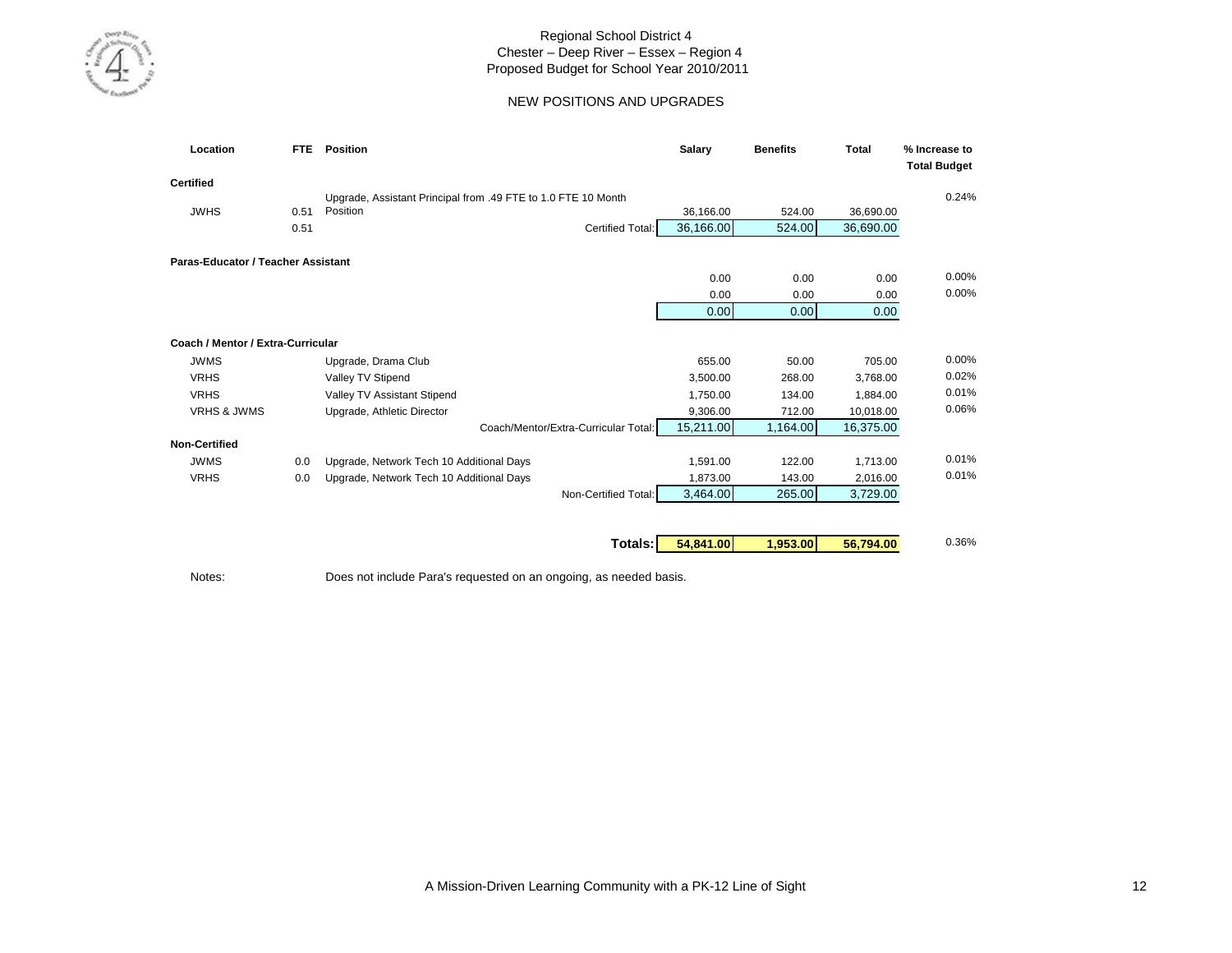

# **New Requests for the Region 4 Budget 1988 8 18 West Structures % Increase to**

|               |               |                                      |    |               | <b>Total Budget</b>                                                                                                                                                                                                                                                                                            |
|---------------|---------------|--------------------------------------|----|---------------|----------------------------------------------------------------------------------------------------------------------------------------------------------------------------------------------------------------------------------------------------------------------------------------------------------------|
| <b>Object</b> | <b>School</b> | <b>Program</b>                       |    | <b>Amount</b> | <b>Description</b>                                                                                                                                                                                                                                                                                             |
| 5322          | <b>JW</b>     | <b>Wellness Day</b>                  | \$ | 3,500         | 0.02% This person presents every other year for the student body.<br>He provides a motivational workshop about climate,<br>respect, and diversity.                                                                                                                                                             |
| 5430          | JW/VR         | Room Rehab & Refurbishing Program \$ |    | 10,000        | 0.06% We are now 7 years out of the renovation and rooms need<br>repainting, floors, etc. to maintain the classrooms.                                                                                                                                                                                          |
| 5430          | <b>JW</b>     | <b>Additional Classroom</b>          | \$ | 8,000         | 0.05% Classroom for the tutorial math class. This would separate<br>the current workroom into two spaces.                                                                                                                                                                                                      |
| 5730          | JW            | New Computer Lab Access              | \$ |               | 0.00% Removed \$40,000 during Workshop 2 discussions                                                                                                                                                                                                                                                           |
| 5430          | VR            | Driveway Paving and Repairs          | S  | 22,500        | 0.15%<br>As part of the ongoing maintenance of the facilities at VRHS<br>it is necessary to repave many areas of the existing<br>driveways and parking areas. As well, more parking spaces<br>need to be created to accommodate evening activities that<br>draw a large amount of people. Reduced by \$22,500. |
| 5730          | <b>VR</b>     | <b>TV Station Program</b>            | \$ | 5,000         | 0.03% Maintenance & Equipment. Reduced by \$5,000                                                                                                                                                                                                                                                              |
|               |               | Total                                |    | 49,000        | 0.30%                                                                                                                                                                                                                                                                                                          |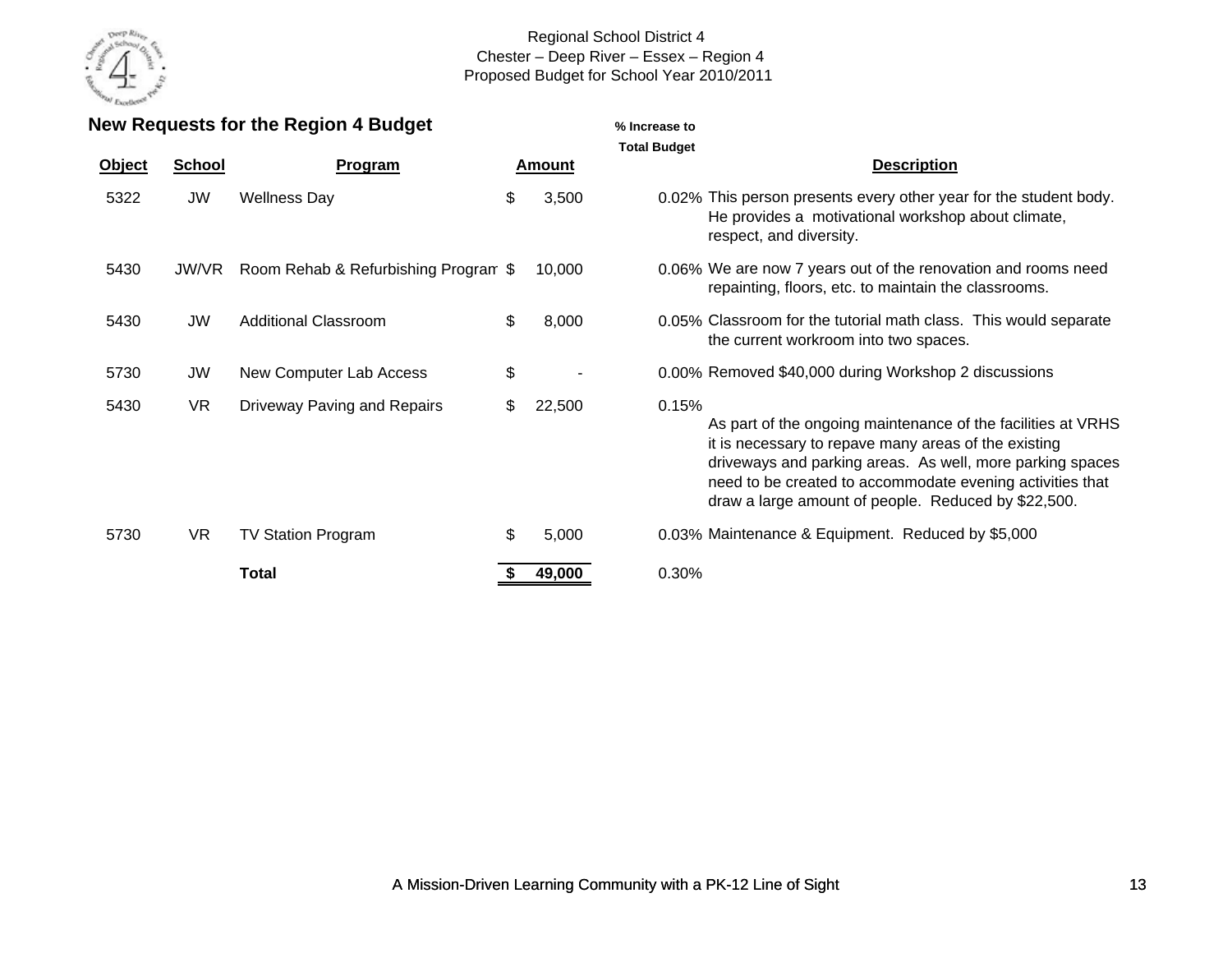

| Original<br>Actual<br>Original<br>Original<br>Projected<br>Actual<br>Requested<br><b>Budget</b><br><b>Budget</b><br>Expense<br>Expense<br><b>Budget</b><br>3/1/2010<br><b>OBJECT 100 - SALARIES:</b><br>5111<br>Includes salaries of the Principals and Assistant Principals for the<br>Administration<br>397,070<br>384,526<br>405,243<br>396,873<br>418,054<br>418,054<br>431.169<br>middle and high schools.<br>5112<br>74,251<br>Contractual stipends for teachers in the Department Coordinator<br><b>Department Coordinators Salary</b><br>59,080<br>73,632<br>73,235<br>75,736<br>75,736<br>76,493<br>position.<br>5113<br>5,306,324<br>5,562,235<br>5,538,212<br>Contractual salaries for teachers.<br>Teacher Salary<br>5,273,141<br>5,436,107<br>5,464,358<br>5,608,054<br>5114<br><b>Secretary Salary</b><br>331,492<br>349,321<br>349,145<br>374,281<br>338,815<br>339,382<br>Salaries for secretaries<br>352,886<br>5115<br>Salaries for custodians and Bldg & Grounds Director<br><b>Custodian Salary</b><br>527,236<br>509,552<br>518,915<br>528,386<br>538,026<br>545,015<br>569,060<br>5116<br>79.174<br>87,876<br>87,550<br>83,098<br>90.404<br>Salaries for nurses.<br><b>Nurse Salarv</b><br>90.404<br>92,936<br>Subsidy for the Food Service Director's Salary.<br>5118<br><b>Food Service Salary</b><br>20,632<br>21,082<br>20,632<br>20,419<br>20,032<br>20,632<br>20,032<br>358,789<br>Wages for para-educators.<br>5119<br>Para-Educator Salary<br>360,678<br>390,778<br>370,050<br>354,423<br>396,303<br>409,139<br>5120<br>Network Technician Salary<br>73,327<br>71,165<br>73,364<br>76,117<br>76,558<br>66,558<br>Salary for network technicians.<br>73,163<br>5121<br>Expert / Master Teacher Salary<br>8,000<br>Contractual stipends for teachers in the Expert/Master teacher<br>6,000<br>8,000<br>2,000<br>4,000<br>2,000<br>2,000<br>position.<br>Daily rate of \$75 for the anticipated annual number of substitute<br>5123<br>99,599<br>99,826<br>Substitute Teacher<br>94,000<br>94,000<br>94,000<br>94,000<br>94.000<br>days. Includes cost of one intern.<br>To provide coverage for when secretaries, para-educators, and<br>5124<br>Substitute Secty / Para-ed / Custodian<br>4,862<br>9,000<br>6,115<br>9,000<br>9,000<br>9.000<br>9,000<br>custodians are absent.<br>Salary for athletic trainer. Historically this has been a purchased<br>5130<br><b>Athletic Trainer Salary</b><br>28,016<br>27,813<br>27,414<br>27,813<br>27.813<br>30.000<br>$\ddot{\phantom{a}}$<br>service and funded through account 5321.<br>Reflects expenses for contractual stipends for mentors, team<br>5133<br>Coach / Mentor / Extra-Curricular<br>319,235<br>303.549<br>338,889<br>327,080<br>345,667<br>345,667<br>331.165<br>leaders, extra-curricular advisors, and athletic coaches.<br>Reflects the cost of overtime for the school secretaries and the<br>5134<br>Secretary OT / BOE Clerk Salary<br>900<br>1,500<br>1,500<br>800<br>1,500<br>1,500<br>1.500<br>clerk for the BOE.<br>Covers custodians for emergency snow removal, repairs, etc<br>5135<br>11,700<br>12,786<br>12,600<br>23,828<br>20,000<br><b>Custodian Overtime</b><br>20,000<br>21,500<br>The District's participation in the State of CT early retirement<br>174,837<br>5141<br><b>Early Retirement</b><br>57,640<br>$\sim$<br>$\overline{\phantom{a}}$<br>program.<br>Costs associated with coverage for events when building is rented.<br>5190<br>Bldg Rental Reimb.<br>1,435<br>1,253<br>$\mathbf{u}$<br>$\sim$<br>$\sim$<br>$\sim$<br>$\blacksquare$<br>Revenue for events will be reflected in revenue line items<br>Region #4's proportionate share of Supervision District Salaries<br>5198<br>Supervision District Salary<br>537,805<br>554,310<br>583.730<br>537,805<br>554,316<br>565,661<br>565,661<br><b>TOTAL SALARIES</b><br>8,101,070<br>8,333,956<br>8,402,097<br>8,429,548<br>8,588,343<br>8,579,360<br>8,693,625<br><b>OBJECT 200 - EMPLOYEE BENEFITS:</b><br>5210<br><b>Health Insurance</b><br>1,496,954<br>1,605,265<br>1,605,265<br>To provide contractual health insurance to employees.<br>1,320,000<br>1,373,000<br>1,496,953<br>1,770,062<br>To provide contractual life insurance to employees.<br>5214<br>11,386<br>11,695<br>11,695<br>11,695<br>Life Insurance<br>11,743<br>11,695<br>11,166<br>5222<br><b>MERF</b><br>Non-certified pension plan is based on expected eligible staffing.<br>83,865<br>95,460<br>93,939<br>90,903<br>90,903<br>91,500<br>86,132<br>Required by statute for all non-certified personnel and certified<br>5223<br>FICA/Medicare<br>211,369<br>221,869<br>218,226<br>224,200<br>227,513<br>227,513<br>237,942<br>personnel hired after 4/1/1986.<br>Estimated expense based on potential claims.<br>5250<br>7,935<br>648<br>8,000<br>13,433<br>46,847<br>18,500<br>16,700<br>Unemployment Compensation<br>Premium payments, required by statute, for all employees.<br>5260<br>61,000<br>56,005<br>51,650<br><b>Worker's Compensation</b><br>59,648<br>59,535<br>51,650<br>54,751<br>Contractual contributions to annuity contracts for para-educators<br>5291<br>14,182<br>10,473<br>14,182<br>11,990<br>14,182<br>14,182<br>14,827<br>Annuities<br>and adminstrators.<br>Region #4's proportionate share of Supervision District Benefits<br>5298<br>66,747<br>66,747<br>103,077<br>103,080<br>Supervision District Fringe Benefits<br>115,660<br>115,660<br>195,677<br><b>TOTAL EMPLOYEE BENEFITS</b><br>1,776,841<br>1,997,800<br>2,010,767<br>2,163,715<br>2,135,368<br>2,393,153<br>1,839,231 | Object | <b>Description</b> | 2007-08 | 2007-08 | 2008-2009 | 2008-09 | 2009-2010 | 2009-2010 | 2010-2011 | <b>Object Description</b> |
|-------------------------------------------------------------------------------------------------------------------------------------------------------------------------------------------------------------------------------------------------------------------------------------------------------------------------------------------------------------------------------------------------------------------------------------------------------------------------------------------------------------------------------------------------------------------------------------------------------------------------------------------------------------------------------------------------------------------------------------------------------------------------------------------------------------------------------------------------------------------------------------------------------------------------------------------------------------------------------------------------------------------------------------------------------------------------------------------------------------------------------------------------------------------------------------------------------------------------------------------------------------------------------------------------------------------------------------------------------------------------------------------------------------------------------------------------------------------------------------------------------------------------------------------------------------------------------------------------------------------------------------------------------------------------------------------------------------------------------------------------------------------------------------------------------------------------------------------------------------------------------------------------------------------------------------------------------------------------------------------------------------------------------------------------------------------------------------------------------------------------------------------------------------------------------------------------------------------------------------------------------------------------------------------------------------------------------------------------------------------------------------------------------------------------------------------------------------------------------------------------------------------------------------------------------------------------------------------------------------------------------------------------------------------------------------------------------------------------------------------------------------------------------------------------------------------------------------------------------------------------------------------------------------------------------------------------------------------------------------------------------------------------------------------------------------------------------------------------------------------------------------------------------------------------------------------------------------------------------------------------------------------------------------------------------------------------------------------------------------------------------------------------------------------------------------------------------------------------------------------------------------------------------------------------------------------------------------------------------------------------------------------------------------------------------------------------------------------------------------------------------------------------------------------------------------------------------------------------------------------------------------------------------------------------------------------------------------------------------------------------------------------------------------------------------------------------------------------------------------------------------------------------------------------------------------------------------------------------------------------------------------------------------------------------------------------------------------------------------------------------------------------------------------------------------------------------------------------------------------------------------------------------------------------------------------------------------------------------------------------------------------------------------------------------------------------------------------------------------------------------------------------------------------------------------------------------------------------------------------------------------------------------------------------------------------------------------------------------------------------------------------------------------------------------------------------------------------------------------------------------------------------------------------------------------------------------------------------------------------------------------------------------------------------------------------------------------------------------------------------------------------------------------------------------------------------------------------------------------------------------------------------------------------------------------------------------|--------|--------------------|---------|---------|-----------|---------|-----------|-----------|-----------|---------------------------|
|                                                                                                                                                                                                                                                                                                                                                                                                                                                                                                                                                                                                                                                                                                                                                                                                                                                                                                                                                                                                                                                                                                                                                                                                                                                                                                                                                                                                                                                                                                                                                                                                                                                                                                                                                                                                                                                                                                                                                                                                                                                                                                                                                                                                                                                                                                                                                                                                                                                                                                                                                                                                                                                                                                                                                                                                                                                                                                                                                                                                                                                                                                                                                                                                                                                                                                                                                                                                                                                                                                                                                                                                                                                                                                                                                                                                                                                                                                                                                                                                                                                                                                                                                                                                                                                                                                                                                                                                                                                                                                                                                                                                                                                                                                                                                                                                                                                                                                                                                                                                                                                                                                                                                                                                                                                                                                                                                                                                                                                                                                                                                                         |        |                    |         |         |           |         |           |           |           |                           |
|                                                                                                                                                                                                                                                                                                                                                                                                                                                                                                                                                                                                                                                                                                                                                                                                                                                                                                                                                                                                                                                                                                                                                                                                                                                                                                                                                                                                                                                                                                                                                                                                                                                                                                                                                                                                                                                                                                                                                                                                                                                                                                                                                                                                                                                                                                                                                                                                                                                                                                                                                                                                                                                                                                                                                                                                                                                                                                                                                                                                                                                                                                                                                                                                                                                                                                                                                                                                                                                                                                                                                                                                                                                                                                                                                                                                                                                                                                                                                                                                                                                                                                                                                                                                                                                                                                                                                                                                                                                                                                                                                                                                                                                                                                                                                                                                                                                                                                                                                                                                                                                                                                                                                                                                                                                                                                                                                                                                                                                                                                                                                                         |        |                    |         |         |           |         |           |           |           |                           |
|                                                                                                                                                                                                                                                                                                                                                                                                                                                                                                                                                                                                                                                                                                                                                                                                                                                                                                                                                                                                                                                                                                                                                                                                                                                                                                                                                                                                                                                                                                                                                                                                                                                                                                                                                                                                                                                                                                                                                                                                                                                                                                                                                                                                                                                                                                                                                                                                                                                                                                                                                                                                                                                                                                                                                                                                                                                                                                                                                                                                                                                                                                                                                                                                                                                                                                                                                                                                                                                                                                                                                                                                                                                                                                                                                                                                                                                                                                                                                                                                                                                                                                                                                                                                                                                                                                                                                                                                                                                                                                                                                                                                                                                                                                                                                                                                                                                                                                                                                                                                                                                                                                                                                                                                                                                                                                                                                                                                                                                                                                                                                                         |        |                    |         |         |           |         |           |           |           |                           |
|                                                                                                                                                                                                                                                                                                                                                                                                                                                                                                                                                                                                                                                                                                                                                                                                                                                                                                                                                                                                                                                                                                                                                                                                                                                                                                                                                                                                                                                                                                                                                                                                                                                                                                                                                                                                                                                                                                                                                                                                                                                                                                                                                                                                                                                                                                                                                                                                                                                                                                                                                                                                                                                                                                                                                                                                                                                                                                                                                                                                                                                                                                                                                                                                                                                                                                                                                                                                                                                                                                                                                                                                                                                                                                                                                                                                                                                                                                                                                                                                                                                                                                                                                                                                                                                                                                                                                                                                                                                                                                                                                                                                                                                                                                                                                                                                                                                                                                                                                                                                                                                                                                                                                                                                                                                                                                                                                                                                                                                                                                                                                                         |        |                    |         |         |           |         |           |           |           |                           |
|                                                                                                                                                                                                                                                                                                                                                                                                                                                                                                                                                                                                                                                                                                                                                                                                                                                                                                                                                                                                                                                                                                                                                                                                                                                                                                                                                                                                                                                                                                                                                                                                                                                                                                                                                                                                                                                                                                                                                                                                                                                                                                                                                                                                                                                                                                                                                                                                                                                                                                                                                                                                                                                                                                                                                                                                                                                                                                                                                                                                                                                                                                                                                                                                                                                                                                                                                                                                                                                                                                                                                                                                                                                                                                                                                                                                                                                                                                                                                                                                                                                                                                                                                                                                                                                                                                                                                                                                                                                                                                                                                                                                                                                                                                                                                                                                                                                                                                                                                                                                                                                                                                                                                                                                                                                                                                                                                                                                                                                                                                                                                                         |        |                    |         |         |           |         |           |           |           |                           |
|                                                                                                                                                                                                                                                                                                                                                                                                                                                                                                                                                                                                                                                                                                                                                                                                                                                                                                                                                                                                                                                                                                                                                                                                                                                                                                                                                                                                                                                                                                                                                                                                                                                                                                                                                                                                                                                                                                                                                                                                                                                                                                                                                                                                                                                                                                                                                                                                                                                                                                                                                                                                                                                                                                                                                                                                                                                                                                                                                                                                                                                                                                                                                                                                                                                                                                                                                                                                                                                                                                                                                                                                                                                                                                                                                                                                                                                                                                                                                                                                                                                                                                                                                                                                                                                                                                                                                                                                                                                                                                                                                                                                                                                                                                                                                                                                                                                                                                                                                                                                                                                                                                                                                                                                                                                                                                                                                                                                                                                                                                                                                                         |        |                    |         |         |           |         |           |           |           |                           |
|                                                                                                                                                                                                                                                                                                                                                                                                                                                                                                                                                                                                                                                                                                                                                                                                                                                                                                                                                                                                                                                                                                                                                                                                                                                                                                                                                                                                                                                                                                                                                                                                                                                                                                                                                                                                                                                                                                                                                                                                                                                                                                                                                                                                                                                                                                                                                                                                                                                                                                                                                                                                                                                                                                                                                                                                                                                                                                                                                                                                                                                                                                                                                                                                                                                                                                                                                                                                                                                                                                                                                                                                                                                                                                                                                                                                                                                                                                                                                                                                                                                                                                                                                                                                                                                                                                                                                                                                                                                                                                                                                                                                                                                                                                                                                                                                                                                                                                                                                                                                                                                                                                                                                                                                                                                                                                                                                                                                                                                                                                                                                                         |        |                    |         |         |           |         |           |           |           |                           |
|                                                                                                                                                                                                                                                                                                                                                                                                                                                                                                                                                                                                                                                                                                                                                                                                                                                                                                                                                                                                                                                                                                                                                                                                                                                                                                                                                                                                                                                                                                                                                                                                                                                                                                                                                                                                                                                                                                                                                                                                                                                                                                                                                                                                                                                                                                                                                                                                                                                                                                                                                                                                                                                                                                                                                                                                                                                                                                                                                                                                                                                                                                                                                                                                                                                                                                                                                                                                                                                                                                                                                                                                                                                                                                                                                                                                                                                                                                                                                                                                                                                                                                                                                                                                                                                                                                                                                                                                                                                                                                                                                                                                                                                                                                                                                                                                                                                                                                                                                                                                                                                                                                                                                                                                                                                                                                                                                                                                                                                                                                                                                                         |        |                    |         |         |           |         |           |           |           |                           |
|                                                                                                                                                                                                                                                                                                                                                                                                                                                                                                                                                                                                                                                                                                                                                                                                                                                                                                                                                                                                                                                                                                                                                                                                                                                                                                                                                                                                                                                                                                                                                                                                                                                                                                                                                                                                                                                                                                                                                                                                                                                                                                                                                                                                                                                                                                                                                                                                                                                                                                                                                                                                                                                                                                                                                                                                                                                                                                                                                                                                                                                                                                                                                                                                                                                                                                                                                                                                                                                                                                                                                                                                                                                                                                                                                                                                                                                                                                                                                                                                                                                                                                                                                                                                                                                                                                                                                                                                                                                                                                                                                                                                                                                                                                                                                                                                                                                                                                                                                                                                                                                                                                                                                                                                                                                                                                                                                                                                                                                                                                                                                                         |        |                    |         |         |           |         |           |           |           |                           |
|                                                                                                                                                                                                                                                                                                                                                                                                                                                                                                                                                                                                                                                                                                                                                                                                                                                                                                                                                                                                                                                                                                                                                                                                                                                                                                                                                                                                                                                                                                                                                                                                                                                                                                                                                                                                                                                                                                                                                                                                                                                                                                                                                                                                                                                                                                                                                                                                                                                                                                                                                                                                                                                                                                                                                                                                                                                                                                                                                                                                                                                                                                                                                                                                                                                                                                                                                                                                                                                                                                                                                                                                                                                                                                                                                                                                                                                                                                                                                                                                                                                                                                                                                                                                                                                                                                                                                                                                                                                                                                                                                                                                                                                                                                                                                                                                                                                                                                                                                                                                                                                                                                                                                                                                                                                                                                                                                                                                                                                                                                                                                                         |        |                    |         |         |           |         |           |           |           |                           |
|                                                                                                                                                                                                                                                                                                                                                                                                                                                                                                                                                                                                                                                                                                                                                                                                                                                                                                                                                                                                                                                                                                                                                                                                                                                                                                                                                                                                                                                                                                                                                                                                                                                                                                                                                                                                                                                                                                                                                                                                                                                                                                                                                                                                                                                                                                                                                                                                                                                                                                                                                                                                                                                                                                                                                                                                                                                                                                                                                                                                                                                                                                                                                                                                                                                                                                                                                                                                                                                                                                                                                                                                                                                                                                                                                                                                                                                                                                                                                                                                                                                                                                                                                                                                                                                                                                                                                                                                                                                                                                                                                                                                                                                                                                                                                                                                                                                                                                                                                                                                                                                                                                                                                                                                                                                                                                                                                                                                                                                                                                                                                                         |        |                    |         |         |           |         |           |           |           |                           |
|                                                                                                                                                                                                                                                                                                                                                                                                                                                                                                                                                                                                                                                                                                                                                                                                                                                                                                                                                                                                                                                                                                                                                                                                                                                                                                                                                                                                                                                                                                                                                                                                                                                                                                                                                                                                                                                                                                                                                                                                                                                                                                                                                                                                                                                                                                                                                                                                                                                                                                                                                                                                                                                                                                                                                                                                                                                                                                                                                                                                                                                                                                                                                                                                                                                                                                                                                                                                                                                                                                                                                                                                                                                                                                                                                                                                                                                                                                                                                                                                                                                                                                                                                                                                                                                                                                                                                                                                                                                                                                                                                                                                                                                                                                                                                                                                                                                                                                                                                                                                                                                                                                                                                                                                                                                                                                                                                                                                                                                                                                                                                                         |        |                    |         |         |           |         |           |           |           |                           |
|                                                                                                                                                                                                                                                                                                                                                                                                                                                                                                                                                                                                                                                                                                                                                                                                                                                                                                                                                                                                                                                                                                                                                                                                                                                                                                                                                                                                                                                                                                                                                                                                                                                                                                                                                                                                                                                                                                                                                                                                                                                                                                                                                                                                                                                                                                                                                                                                                                                                                                                                                                                                                                                                                                                                                                                                                                                                                                                                                                                                                                                                                                                                                                                                                                                                                                                                                                                                                                                                                                                                                                                                                                                                                                                                                                                                                                                                                                                                                                                                                                                                                                                                                                                                                                                                                                                                                                                                                                                                                                                                                                                                                                                                                                                                                                                                                                                                                                                                                                                                                                                                                                                                                                                                                                                                                                                                                                                                                                                                                                                                                                         |        |                    |         |         |           |         |           |           |           |                           |
|                                                                                                                                                                                                                                                                                                                                                                                                                                                                                                                                                                                                                                                                                                                                                                                                                                                                                                                                                                                                                                                                                                                                                                                                                                                                                                                                                                                                                                                                                                                                                                                                                                                                                                                                                                                                                                                                                                                                                                                                                                                                                                                                                                                                                                                                                                                                                                                                                                                                                                                                                                                                                                                                                                                                                                                                                                                                                                                                                                                                                                                                                                                                                                                                                                                                                                                                                                                                                                                                                                                                                                                                                                                                                                                                                                                                                                                                                                                                                                                                                                                                                                                                                                                                                                                                                                                                                                                                                                                                                                                                                                                                                                                                                                                                                                                                                                                                                                                                                                                                                                                                                                                                                                                                                                                                                                                                                                                                                                                                                                                                                                         |        |                    |         |         |           |         |           |           |           |                           |
|                                                                                                                                                                                                                                                                                                                                                                                                                                                                                                                                                                                                                                                                                                                                                                                                                                                                                                                                                                                                                                                                                                                                                                                                                                                                                                                                                                                                                                                                                                                                                                                                                                                                                                                                                                                                                                                                                                                                                                                                                                                                                                                                                                                                                                                                                                                                                                                                                                                                                                                                                                                                                                                                                                                                                                                                                                                                                                                                                                                                                                                                                                                                                                                                                                                                                                                                                                                                                                                                                                                                                                                                                                                                                                                                                                                                                                                                                                                                                                                                                                                                                                                                                                                                                                                                                                                                                                                                                                                                                                                                                                                                                                                                                                                                                                                                                                                                                                                                                                                                                                                                                                                                                                                                                                                                                                                                                                                                                                                                                                                                                                         |        |                    |         |         |           |         |           |           |           |                           |
|                                                                                                                                                                                                                                                                                                                                                                                                                                                                                                                                                                                                                                                                                                                                                                                                                                                                                                                                                                                                                                                                                                                                                                                                                                                                                                                                                                                                                                                                                                                                                                                                                                                                                                                                                                                                                                                                                                                                                                                                                                                                                                                                                                                                                                                                                                                                                                                                                                                                                                                                                                                                                                                                                                                                                                                                                                                                                                                                                                                                                                                                                                                                                                                                                                                                                                                                                                                                                                                                                                                                                                                                                                                                                                                                                                                                                                                                                                                                                                                                                                                                                                                                                                                                                                                                                                                                                                                                                                                                                                                                                                                                                                                                                                                                                                                                                                                                                                                                                                                                                                                                                                                                                                                                                                                                                                                                                                                                                                                                                                                                                                         |        |                    |         |         |           |         |           |           |           |                           |
|                                                                                                                                                                                                                                                                                                                                                                                                                                                                                                                                                                                                                                                                                                                                                                                                                                                                                                                                                                                                                                                                                                                                                                                                                                                                                                                                                                                                                                                                                                                                                                                                                                                                                                                                                                                                                                                                                                                                                                                                                                                                                                                                                                                                                                                                                                                                                                                                                                                                                                                                                                                                                                                                                                                                                                                                                                                                                                                                                                                                                                                                                                                                                                                                                                                                                                                                                                                                                                                                                                                                                                                                                                                                                                                                                                                                                                                                                                                                                                                                                                                                                                                                                                                                                                                                                                                                                                                                                                                                                                                                                                                                                                                                                                                                                                                                                                                                                                                                                                                                                                                                                                                                                                                                                                                                                                                                                                                                                                                                                                                                                                         |        |                    |         |         |           |         |           |           |           |                           |
|                                                                                                                                                                                                                                                                                                                                                                                                                                                                                                                                                                                                                                                                                                                                                                                                                                                                                                                                                                                                                                                                                                                                                                                                                                                                                                                                                                                                                                                                                                                                                                                                                                                                                                                                                                                                                                                                                                                                                                                                                                                                                                                                                                                                                                                                                                                                                                                                                                                                                                                                                                                                                                                                                                                                                                                                                                                                                                                                                                                                                                                                                                                                                                                                                                                                                                                                                                                                                                                                                                                                                                                                                                                                                                                                                                                                                                                                                                                                                                                                                                                                                                                                                                                                                                                                                                                                                                                                                                                                                                                                                                                                                                                                                                                                                                                                                                                                                                                                                                                                                                                                                                                                                                                                                                                                                                                                                                                                                                                                                                                                                                         |        |                    |         |         |           |         |           |           |           |                           |
|                                                                                                                                                                                                                                                                                                                                                                                                                                                                                                                                                                                                                                                                                                                                                                                                                                                                                                                                                                                                                                                                                                                                                                                                                                                                                                                                                                                                                                                                                                                                                                                                                                                                                                                                                                                                                                                                                                                                                                                                                                                                                                                                                                                                                                                                                                                                                                                                                                                                                                                                                                                                                                                                                                                                                                                                                                                                                                                                                                                                                                                                                                                                                                                                                                                                                                                                                                                                                                                                                                                                                                                                                                                                                                                                                                                                                                                                                                                                                                                                                                                                                                                                                                                                                                                                                                                                                                                                                                                                                                                                                                                                                                                                                                                                                                                                                                                                                                                                                                                                                                                                                                                                                                                                                                                                                                                                                                                                                                                                                                                                                                         |        |                    |         |         |           |         |           |           |           |                           |
|                                                                                                                                                                                                                                                                                                                                                                                                                                                                                                                                                                                                                                                                                                                                                                                                                                                                                                                                                                                                                                                                                                                                                                                                                                                                                                                                                                                                                                                                                                                                                                                                                                                                                                                                                                                                                                                                                                                                                                                                                                                                                                                                                                                                                                                                                                                                                                                                                                                                                                                                                                                                                                                                                                                                                                                                                                                                                                                                                                                                                                                                                                                                                                                                                                                                                                                                                                                                                                                                                                                                                                                                                                                                                                                                                                                                                                                                                                                                                                                                                                                                                                                                                                                                                                                                                                                                                                                                                                                                                                                                                                                                                                                                                                                                                                                                                                                                                                                                                                                                                                                                                                                                                                                                                                                                                                                                                                                                                                                                                                                                                                         |        |                    |         |         |           |         |           |           |           |                           |
|                                                                                                                                                                                                                                                                                                                                                                                                                                                                                                                                                                                                                                                                                                                                                                                                                                                                                                                                                                                                                                                                                                                                                                                                                                                                                                                                                                                                                                                                                                                                                                                                                                                                                                                                                                                                                                                                                                                                                                                                                                                                                                                                                                                                                                                                                                                                                                                                                                                                                                                                                                                                                                                                                                                                                                                                                                                                                                                                                                                                                                                                                                                                                                                                                                                                                                                                                                                                                                                                                                                                                                                                                                                                                                                                                                                                                                                                                                                                                                                                                                                                                                                                                                                                                                                                                                                                                                                                                                                                                                                                                                                                                                                                                                                                                                                                                                                                                                                                                                                                                                                                                                                                                                                                                                                                                                                                                                                                                                                                                                                                                                         |        |                    |         |         |           |         |           |           |           |                           |
|                                                                                                                                                                                                                                                                                                                                                                                                                                                                                                                                                                                                                                                                                                                                                                                                                                                                                                                                                                                                                                                                                                                                                                                                                                                                                                                                                                                                                                                                                                                                                                                                                                                                                                                                                                                                                                                                                                                                                                                                                                                                                                                                                                                                                                                                                                                                                                                                                                                                                                                                                                                                                                                                                                                                                                                                                                                                                                                                                                                                                                                                                                                                                                                                                                                                                                                                                                                                                                                                                                                                                                                                                                                                                                                                                                                                                                                                                                                                                                                                                                                                                                                                                                                                                                                                                                                                                                                                                                                                                                                                                                                                                                                                                                                                                                                                                                                                                                                                                                                                                                                                                                                                                                                                                                                                                                                                                                                                                                                                                                                                                                         |        |                    |         |         |           |         |           |           |           |                           |
|                                                                                                                                                                                                                                                                                                                                                                                                                                                                                                                                                                                                                                                                                                                                                                                                                                                                                                                                                                                                                                                                                                                                                                                                                                                                                                                                                                                                                                                                                                                                                                                                                                                                                                                                                                                                                                                                                                                                                                                                                                                                                                                                                                                                                                                                                                                                                                                                                                                                                                                                                                                                                                                                                                                                                                                                                                                                                                                                                                                                                                                                                                                                                                                                                                                                                                                                                                                                                                                                                                                                                                                                                                                                                                                                                                                                                                                                                                                                                                                                                                                                                                                                                                                                                                                                                                                                                                                                                                                                                                                                                                                                                                                                                                                                                                                                                                                                                                                                                                                                                                                                                                                                                                                                                                                                                                                                                                                                                                                                                                                                                                         |        |                    |         |         |           |         |           |           |           |                           |
|                                                                                                                                                                                                                                                                                                                                                                                                                                                                                                                                                                                                                                                                                                                                                                                                                                                                                                                                                                                                                                                                                                                                                                                                                                                                                                                                                                                                                                                                                                                                                                                                                                                                                                                                                                                                                                                                                                                                                                                                                                                                                                                                                                                                                                                                                                                                                                                                                                                                                                                                                                                                                                                                                                                                                                                                                                                                                                                                                                                                                                                                                                                                                                                                                                                                                                                                                                                                                                                                                                                                                                                                                                                                                                                                                                                                                                                                                                                                                                                                                                                                                                                                                                                                                                                                                                                                                                                                                                                                                                                                                                                                                                                                                                                                                                                                                                                                                                                                                                                                                                                                                                                                                                                                                                                                                                                                                                                                                                                                                                                                                                         |        |                    |         |         |           |         |           |           |           |                           |
|                                                                                                                                                                                                                                                                                                                                                                                                                                                                                                                                                                                                                                                                                                                                                                                                                                                                                                                                                                                                                                                                                                                                                                                                                                                                                                                                                                                                                                                                                                                                                                                                                                                                                                                                                                                                                                                                                                                                                                                                                                                                                                                                                                                                                                                                                                                                                                                                                                                                                                                                                                                                                                                                                                                                                                                                                                                                                                                                                                                                                                                                                                                                                                                                                                                                                                                                                                                                                                                                                                                                                                                                                                                                                                                                                                                                                                                                                                                                                                                                                                                                                                                                                                                                                                                                                                                                                                                                                                                                                                                                                                                                                                                                                                                                                                                                                                                                                                                                                                                                                                                                                                                                                                                                                                                                                                                                                                                                                                                                                                                                                                         |        |                    |         |         |           |         |           |           |           |                           |
|                                                                                                                                                                                                                                                                                                                                                                                                                                                                                                                                                                                                                                                                                                                                                                                                                                                                                                                                                                                                                                                                                                                                                                                                                                                                                                                                                                                                                                                                                                                                                                                                                                                                                                                                                                                                                                                                                                                                                                                                                                                                                                                                                                                                                                                                                                                                                                                                                                                                                                                                                                                                                                                                                                                                                                                                                                                                                                                                                                                                                                                                                                                                                                                                                                                                                                                                                                                                                                                                                                                                                                                                                                                                                                                                                                                                                                                                                                                                                                                                                                                                                                                                                                                                                                                                                                                                                                                                                                                                                                                                                                                                                                                                                                                                                                                                                                                                                                                                                                                                                                                                                                                                                                                                                                                                                                                                                                                                                                                                                                                                                                         |        |                    |         |         |           |         |           |           |           |                           |
|                                                                                                                                                                                                                                                                                                                                                                                                                                                                                                                                                                                                                                                                                                                                                                                                                                                                                                                                                                                                                                                                                                                                                                                                                                                                                                                                                                                                                                                                                                                                                                                                                                                                                                                                                                                                                                                                                                                                                                                                                                                                                                                                                                                                                                                                                                                                                                                                                                                                                                                                                                                                                                                                                                                                                                                                                                                                                                                                                                                                                                                                                                                                                                                                                                                                                                                                                                                                                                                                                                                                                                                                                                                                                                                                                                                                                                                                                                                                                                                                                                                                                                                                                                                                                                                                                                                                                                                                                                                                                                                                                                                                                                                                                                                                                                                                                                                                                                                                                                                                                                                                                                                                                                                                                                                                                                                                                                                                                                                                                                                                                                         |        |                    |         |         |           |         |           |           |           |                           |
|                                                                                                                                                                                                                                                                                                                                                                                                                                                                                                                                                                                                                                                                                                                                                                                                                                                                                                                                                                                                                                                                                                                                                                                                                                                                                                                                                                                                                                                                                                                                                                                                                                                                                                                                                                                                                                                                                                                                                                                                                                                                                                                                                                                                                                                                                                                                                                                                                                                                                                                                                                                                                                                                                                                                                                                                                                                                                                                                                                                                                                                                                                                                                                                                                                                                                                                                                                                                                                                                                                                                                                                                                                                                                                                                                                                                                                                                                                                                                                                                                                                                                                                                                                                                                                                                                                                                                                                                                                                                                                                                                                                                                                                                                                                                                                                                                                                                                                                                                                                                                                                                                                                                                                                                                                                                                                                                                                                                                                                                                                                                                                         |        |                    |         |         |           |         |           |           |           |                           |
|                                                                                                                                                                                                                                                                                                                                                                                                                                                                                                                                                                                                                                                                                                                                                                                                                                                                                                                                                                                                                                                                                                                                                                                                                                                                                                                                                                                                                                                                                                                                                                                                                                                                                                                                                                                                                                                                                                                                                                                                                                                                                                                                                                                                                                                                                                                                                                                                                                                                                                                                                                                                                                                                                                                                                                                                                                                                                                                                                                                                                                                                                                                                                                                                                                                                                                                                                                                                                                                                                                                                                                                                                                                                                                                                                                                                                                                                                                                                                                                                                                                                                                                                                                                                                                                                                                                                                                                                                                                                                                                                                                                                                                                                                                                                                                                                                                                                                                                                                                                                                                                                                                                                                                                                                                                                                                                                                                                                                                                                                                                                                                         |        |                    |         |         |           |         |           |           |           |                           |
|                                                                                                                                                                                                                                                                                                                                                                                                                                                                                                                                                                                                                                                                                                                                                                                                                                                                                                                                                                                                                                                                                                                                                                                                                                                                                                                                                                                                                                                                                                                                                                                                                                                                                                                                                                                                                                                                                                                                                                                                                                                                                                                                                                                                                                                                                                                                                                                                                                                                                                                                                                                                                                                                                                                                                                                                                                                                                                                                                                                                                                                                                                                                                                                                                                                                                                                                                                                                                                                                                                                                                                                                                                                                                                                                                                                                                                                                                                                                                                                                                                                                                                                                                                                                                                                                                                                                                                                                                                                                                                                                                                                                                                                                                                                                                                                                                                                                                                                                                                                                                                                                                                                                                                                                                                                                                                                                                                                                                                                                                                                                                                         |        |                    |         |         |           |         |           |           |           |                           |
|                                                                                                                                                                                                                                                                                                                                                                                                                                                                                                                                                                                                                                                                                                                                                                                                                                                                                                                                                                                                                                                                                                                                                                                                                                                                                                                                                                                                                                                                                                                                                                                                                                                                                                                                                                                                                                                                                                                                                                                                                                                                                                                                                                                                                                                                                                                                                                                                                                                                                                                                                                                                                                                                                                                                                                                                                                                                                                                                                                                                                                                                                                                                                                                                                                                                                                                                                                                                                                                                                                                                                                                                                                                                                                                                                                                                                                                                                                                                                                                                                                                                                                                                                                                                                                                                                                                                                                                                                                                                                                                                                                                                                                                                                                                                                                                                                                                                                                                                                                                                                                                                                                                                                                                                                                                                                                                                                                                                                                                                                                                                                                         |        |                    |         |         |           |         |           |           |           |                           |
|                                                                                                                                                                                                                                                                                                                                                                                                                                                                                                                                                                                                                                                                                                                                                                                                                                                                                                                                                                                                                                                                                                                                                                                                                                                                                                                                                                                                                                                                                                                                                                                                                                                                                                                                                                                                                                                                                                                                                                                                                                                                                                                                                                                                                                                                                                                                                                                                                                                                                                                                                                                                                                                                                                                                                                                                                                                                                                                                                                                                                                                                                                                                                                                                                                                                                                                                                                                                                                                                                                                                                                                                                                                                                                                                                                                                                                                                                                                                                                                                                                                                                                                                                                                                                                                                                                                                                                                                                                                                                                                                                                                                                                                                                                                                                                                                                                                                                                                                                                                                                                                                                                                                                                                                                                                                                                                                                                                                                                                                                                                                                                         |        |                    |         |         |           |         |           |           |           |                           |
|                                                                                                                                                                                                                                                                                                                                                                                                                                                                                                                                                                                                                                                                                                                                                                                                                                                                                                                                                                                                                                                                                                                                                                                                                                                                                                                                                                                                                                                                                                                                                                                                                                                                                                                                                                                                                                                                                                                                                                                                                                                                                                                                                                                                                                                                                                                                                                                                                                                                                                                                                                                                                                                                                                                                                                                                                                                                                                                                                                                                                                                                                                                                                                                                                                                                                                                                                                                                                                                                                                                                                                                                                                                                                                                                                                                                                                                                                                                                                                                                                                                                                                                                                                                                                                                                                                                                                                                                                                                                                                                                                                                                                                                                                                                                                                                                                                                                                                                                                                                                                                                                                                                                                                                                                                                                                                                                                                                                                                                                                                                                                                         |        |                    |         |         |           |         |           |           |           |                           |
|                                                                                                                                                                                                                                                                                                                                                                                                                                                                                                                                                                                                                                                                                                                                                                                                                                                                                                                                                                                                                                                                                                                                                                                                                                                                                                                                                                                                                                                                                                                                                                                                                                                                                                                                                                                                                                                                                                                                                                                                                                                                                                                                                                                                                                                                                                                                                                                                                                                                                                                                                                                                                                                                                                                                                                                                                                                                                                                                                                                                                                                                                                                                                                                                                                                                                                                                                                                                                                                                                                                                                                                                                                                                                                                                                                                                                                                                                                                                                                                                                                                                                                                                                                                                                                                                                                                                                                                                                                                                                                                                                                                                                                                                                                                                                                                                                                                                                                                                                                                                                                                                                                                                                                                                                                                                                                                                                                                                                                                                                                                                                                         |        |                    |         |         |           |         |           |           |           |                           |
|                                                                                                                                                                                                                                                                                                                                                                                                                                                                                                                                                                                                                                                                                                                                                                                                                                                                                                                                                                                                                                                                                                                                                                                                                                                                                                                                                                                                                                                                                                                                                                                                                                                                                                                                                                                                                                                                                                                                                                                                                                                                                                                                                                                                                                                                                                                                                                                                                                                                                                                                                                                                                                                                                                                                                                                                                                                                                                                                                                                                                                                                                                                                                                                                                                                                                                                                                                                                                                                                                                                                                                                                                                                                                                                                                                                                                                                                                                                                                                                                                                                                                                                                                                                                                                                                                                                                                                                                                                                                                                                                                                                                                                                                                                                                                                                                                                                                                                                                                                                                                                                                                                                                                                                                                                                                                                                                                                                                                                                                                                                                                                         |        |                    |         |         |           |         |           |           |           |                           |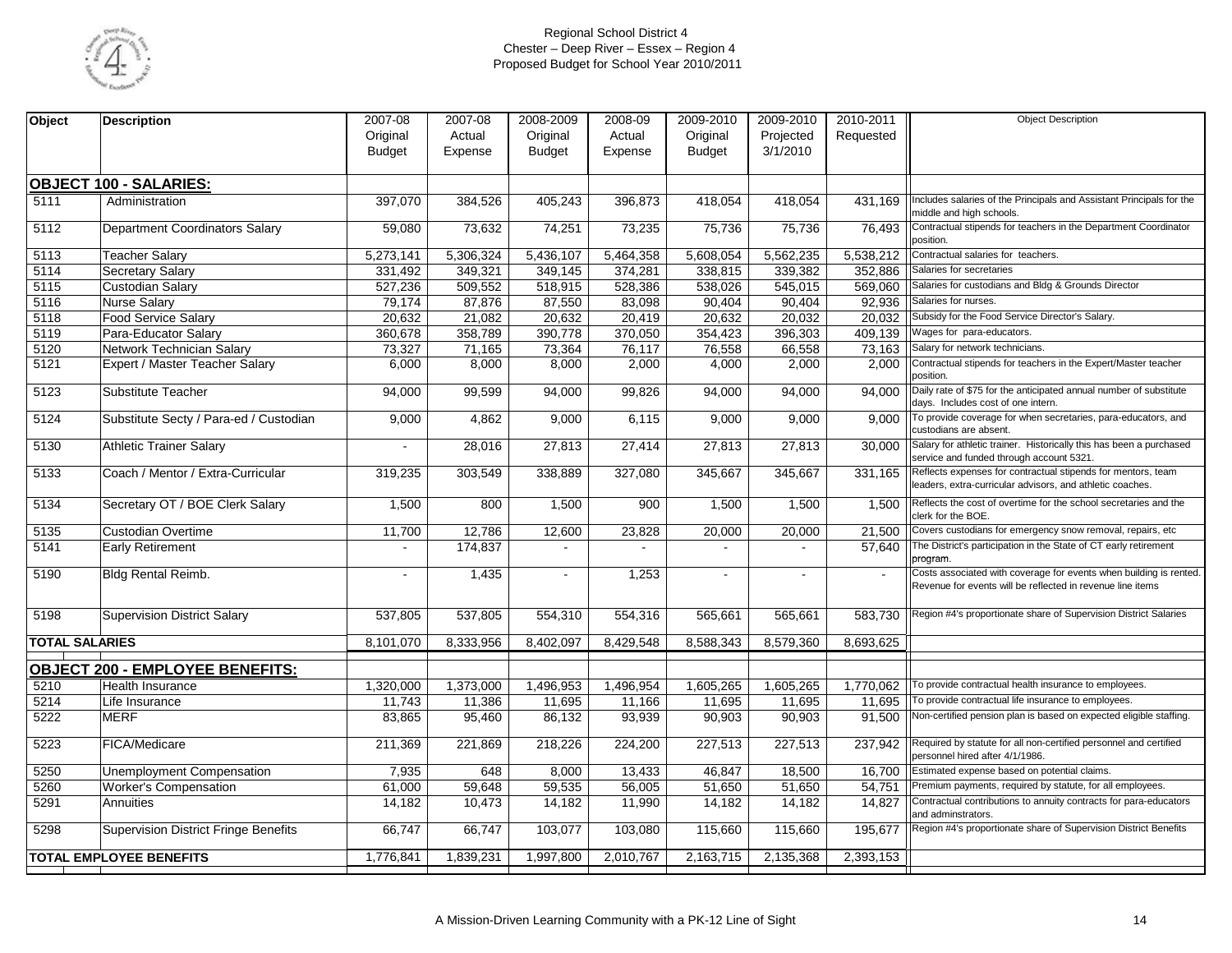

| <b>Object</b> | <b>Description</b>                                      | 2007-08       | 2007-08           | 2008-2009     | 2008-09           | 2009-2010     | 2009-2010             | 2010-2011 | <b>Object Description</b>                                                                                                                 |
|---------------|---------------------------------------------------------|---------------|-------------------|---------------|-------------------|---------------|-----------------------|-----------|-------------------------------------------------------------------------------------------------------------------------------------------|
|               |                                                         | Original      | Actual<br>Expense | Original      | Actual<br>Expense | Original      | Projected<br>3/1/2010 | Requested |                                                                                                                                           |
|               |                                                         | <b>Budget</b> |                   | <b>Budget</b> |                   | <b>Budget</b> |                       |           |                                                                                                                                           |
|               | <b>OBJECT 300 - PURCHASED &amp; TECHNICAL SERVICES:</b> |               |                   |               |                   |               |                       |           |                                                                                                                                           |
| 5321          | <b>Purchased Services</b>                               |               |                   |               |                   |               |                       |           |                                                                                                                                           |
|               | 2410 Principals Office                                  | 29,700        | 888               | 2.700         | 2.262             | 3,300         | 3,300                 | 2.600     | To provide services for chemical waste removal. Also utilized for                                                                         |
|               |                                                         |               |                   |               |                   |               |                       |           | the VR newsletter and national honor society. In the past this has<br>also included an outside athletic trainer which is now being funded |
|               |                                                         |               |                   |               |                   |               |                       |           | in line 5130.                                                                                                                             |
|               | 2901 National Honor Society                             | 2,900         | 300               | 2,900         | 1,831             | 2,900         | 2,900                 | 2,000     | To provide funds for the National Honor Society for purchased                                                                             |
|               |                                                         |               |                   |               |                   |               |                       |           | services                                                                                                                                  |
|               | TOTAL PURCHASED SERVICES                                | 32,600        | 1,188             | 5.600         | 4,093             | 6,200         | 6.200                 | 4,600     |                                                                                                                                           |
| 5322          | <b>Professional Development</b>                         |               |                   |               |                   |               |                       |           |                                                                                                                                           |
|               | 1103 English                                            | 2,100         | 2,550             | 3,000         | 1,825             | 3,200         | 3,200                 | 2.000     | To provide in school programs for students at John Winthrop                                                                               |
|               |                                                         |               |                   |               |                   |               |                       |           | Middle School such as Authors & Writers, Shakespeare<br>Workshop, and "In Our Own Voice"                                                  |
|               | 1190 After School Program & Assembly Speakers           | 7.280         | 5.875             | 9,580         | 5.076             | 9,200         | 9,200                 | 9.700     | To provide for assemblies and after school programs for the                                                                               |
|               |                                                         |               |                   |               |                   |               |                       |           | middle and high school students.                                                                                                          |
|               | 2120 Assembly Program (Sub Abuse)                       | 1,000         | 495               | 1,000         | 1,095             | 1,100         | 1,100                 | 1,000     | Assembly speakers directly related to substance abuse prevention.                                                                         |
|               | 2213 Staff Training                                     |               | $\sim$            |               |                   |               |                       | $\sim$    | To provide for staff training programs                                                                                                    |
|               | 2310 Teacher Course Reimbursement                       | 44,000        | 17,684            | 35,200        | 16,656            | 35,200        | 27,000                | 35,200    | Contractual tuition reimbursement for teachers.                                                                                           |
|               | TOTAL PROFESSIONAL DEVELOPMENT                          | 54,380        | 26,604            | 48,780        | 24,652            | 48,700        | 40,500                |           |                                                                                                                                           |
|               |                                                         |               |                   |               |                   |               |                       | 47,900    |                                                                                                                                           |
| 5330          | <b>Other Professional Services</b>                      |               |                   |               |                   |               |                       |           |                                                                                                                                           |
|               | 1203 Homebound Instruction                              | 3,600         | 21,171            | 15,885        | 37,728            | 15,285        | 15,285                | 16,285    | To provide for homebound instruction.                                                                                                     |
|               | 1215 Special Education                                  | 48,880        | 50,709            | 43,880        | 57,219            | 43,880        | 43,880                | 45,649    | To provide services and consulting for special needs students                                                                             |
|               |                                                         |               |                   |               |                   |               |                       |           | serviced in district. Also includes special education summer<br>school and tutoring.                                                      |
|               | 2134 Health                                             | 2,000         | 673               | 2,000         | $\sim$            | 2,000         | 2,000                 | 1,000     | To provide for physical fees and includes Hep-B shots.                                                                                    |
|               | 2135 Occ/Phys Therapy                                   | 1,809         | 2,079             | 2,079         | 2,079             | 2,079         | 2,079                 | 2,079     | To provide occupational/physical therapy for special needs                                                                                |
|               |                                                         |               |                   |               |                   |               |                       |           | students.                                                                                                                                 |
|               | 2310 Board of Education                                 | $\sim$        | 473               | $\sim$        | $\sim$            | $\sim$        | $\sim$                | $\sim$    | To provide funds for the Governance Committee fee.                                                                                        |
|               | 2410 Principal's Office                                 | $\sim$        | $\sim$            | $\sim$        | $\sim$            | $\sim$        | $\sim$                | $\sim$    | Miscellaneous services.                                                                                                                   |
|               | 2901 Athletics                                          | 30,300        | 46,648            | 39,672        | 49,557            | 50,980        | 50,980                | 50.980    | To provide for officials for athletic events.                                                                                             |
|               | 2903 Graduation Expenses<br>TOTAL OTHER PROF. SERVICES  | 8,251         | 11,159<br>132,912 | 5,955         | 7,616             | 6,135         | 6,135                 | 800       | To provide funds for costs associated with graduation.                                                                                    |
|               |                                                         | 94,840        |                   | 109,471       | 154,199           | 120,359       | 120,359               | 116,793   |                                                                                                                                           |
| 5340          | <b>Technical Services</b>                               |               |                   |               |                   |               |                       |           |                                                                                                                                           |
|               | 2310 Board of Education                                 | 97,500        | 86,310            | 100,000       | 74,180            | 95,000        | 95,000                | 98,000    | Audit fees, legal fees, and other professional technical services.                                                                        |
|               | 2600 Plant Services                                     | 13,302        | 17,563            | 15,302        | 21,164            | 15,302        | 15,302                | 15,467    | Security, Constables, etc. for games and school events.                                                                                   |
|               | TOTAL TECHNICAL SERVICES                                | 110,802       | 103,873           | 115,302       | 95,344            | 110,302       | 110,302               | 113,467   |                                                                                                                                           |
| 5398          | Supervision District Purchased Srvcs                    | 99,153        | 99,153            | 117,056       | 117,060           | 102,617       | 102,617               | 119,146   | Region #4's proportionate share of Supervision District Purchased                                                                         |
|               |                                                         |               |                   |               |                   |               |                       |           | & Technical Services(Includes Professional Development for                                                                                |
|               |                                                         |               |                   |               |                   |               |                       |           | District Initiatives and support for Districts accounting and student                                                                     |
|               |                                                         |               |                   |               |                   |               |                       |           | software.                                                                                                                                 |
|               | <b>TOTAL PURCHASED SERVICES</b>                         | 391,775       | 363,730           | 396,209       | 395,348           | 388,178       | 379,978               | 401,906   |                                                                                                                                           |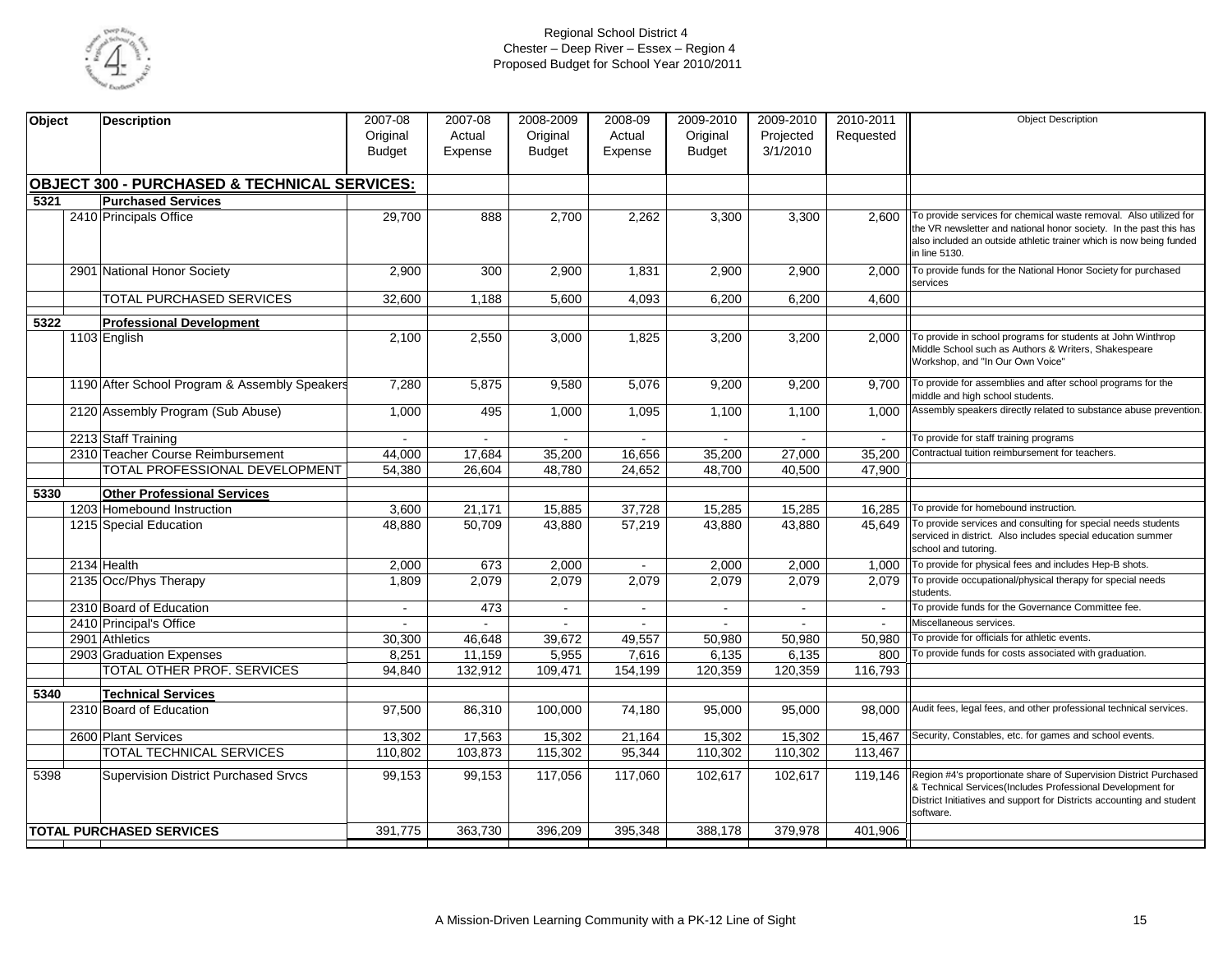

| Object   | <b>Description</b>                               | 2007-08       | 2007-08        | 2008-2009      | 2008-09        | 2009-2010      | 2009-2010 | 2010-2011 | <b>Object Description</b>                                                                                                                                                                    |
|----------|--------------------------------------------------|---------------|----------------|----------------|----------------|----------------|-----------|-----------|----------------------------------------------------------------------------------------------------------------------------------------------------------------------------------------------|
|          |                                                  | Original      | Actual         | Original       | Actual         | Original       | Projected | Requested |                                                                                                                                                                                              |
|          |                                                  | <b>Budget</b> | Expense        | <b>Budget</b>  | Expense        | <b>Budget</b>  | 3/1/2010  |           |                                                                                                                                                                                              |
|          |                                                  |               |                |                |                |                |           |           |                                                                                                                                                                                              |
|          | <b>OBJECT 400 - PURCHASED PROPERTY SERVICES:</b> |               |                |                |                |                |           |           |                                                                                                                                                                                              |
| 5412     | Electricity                                      | 260,000       | 338,624        | 301,600        | 409,839        | 316,680        | 379,680   | 387,000   | To provide electrical energy to the school.                                                                                                                                                  |
| 5422     | <b>Snow Plowing</b>                              | 20,000        | 16,368         | 20,000         | 27,277         | 20,000         | 20,000    | 24,000    | To provide for contracted snow plowing services for the schools.                                                                                                                             |
| 5430     | <b>Repairs &amp; Maintenance</b>                 |               |                |                |                |                |           |           |                                                                                                                                                                                              |
| 1101 Art |                                                  |               | $\blacksquare$ | 325            | $\blacksquare$ | $\sim$         |           | $\sim$    | To provide repairs and maintenance for the departments<br>equipment.                                                                                                                         |
|          | 1103 English                                     |               | $\blacksquare$ | $\blacksquare$ | $\blacksquare$ | $\sim$         | $\sim$    | $\sim$    | To provide repairs and maintenance for the departments<br>equipment.                                                                                                                         |
|          | 1104 Foreign Language                            | 3,000         | 1,130          | 1,500          | $\mathbf{r}$   | 1,000          | 1,000     | 1,000     | To provide repairs and maintenance for the departments<br>equipment.                                                                                                                         |
|          | 1105 Home Economics                              | 975           | 736            | 975            | 975            | 650            | 650       | 650       | To provide repairs and maintenance for the departments<br>equipment.                                                                                                                         |
|          | 1106 Technical Education                         | 3,000         | 6,179          | 3,000          | 1,404          | 6,300          | 6,300     | 6,500     | To provide repairs and maintenance for the departments<br>equipment.                                                                                                                         |
|          | 1108 Math                                        |               | $\blacksquare$ | $\blacksquare$ | $\blacksquare$ | $\blacksquare$ |           | $\omega$  | To provide repairs and maintenance for the departments<br>equipment.                                                                                                                         |
|          | 1109 Music                                       | 3,640         | 2,048          | 3,900          | 1,210          | 3,960          | 3,960     | 4,000     | To provide repairs and maintenance for the departments<br>equipment.                                                                                                                         |
|          | 1112 Science                                     | 4,700         | 1,200          | 305            | $\blacksquare$ | $\sim$         |           | 750       | To provide repairs and maintenance for the departments<br>equipment.                                                                                                                         |
|          | 1113 Social Studies                              | $\sim$        | $\mathbf{r}$   | $\sim$         | L.             | $\sim$         | $\sim$    | $\omega$  | To provide repairs and maintenance for the departments<br>equipment.                                                                                                                         |
|          | 1207 Technology                                  |               | $\sim$         | $\mathbf{r}$   | $\sim$         | $\sim$         | $\sim$    | 4.900     | To provide repairs and maintenance for the departments<br>equipment.                                                                                                                         |
|          | 2222 Library                                     | 1,692         | 1,716          | 1,742          | 1,332          | 1,225          | 1,225     | 1,250     | To provide repairs and maintenance for the departments<br>equipment.                                                                                                                         |
|          | 2410 Principal's Office                          | 44,000        | 18,950         | 39,956         | 40,083         | 34,956         | 34,956    | 23,000    | General repairs & maintenance which includes maintenance on<br>copiers, general office equipment, instructional computers, TV's,<br>book rebinding, etc.                                     |
|          | 2600 Plant Operations                            | 407,819       | 292,884        | 331,800        | 292,676        | 326,800        | 311,800   | 316,800   | To provide repairs and maintenance contracts for general building<br>maintenance, building safety(fire & security), communications<br>system, heating systems, plumbing, and grounds upkeep. |
|          | 2901 Athletics                                   | 20,750        | 17,861         | 20.900         | 17,287         | 20,900         | 15,400    | 16.000    | To provide repairs and maintenance for the departments<br>equipment.                                                                                                                         |
|          | TOTAL REPAIRS & MAINTENANCE                      | 489,576       | 342,704        | 404,403        | 354,966        | 395,791        | 375,291   | 374,850   |                                                                                                                                                                                              |
| 5440     | Rentals                                          | 322,827       | 312,785        | 309,784        | 316,830        | 299,130        | 299,130   | 297,603   | Equipment lease agreements for technology, copy machines, and<br>van lease for student transportation.                                                                                       |
| 5498     | Supervision District Purchased Prop Srvcs        | 27,133        | 27,133         | 24,932         | 24,936         | 13,672         | 13,672    | 11.622    | Region #4's proportionate share of Supervision District Property<br>Services                                                                                                                 |
|          | <b>TOTAL PURCHASED PROPERTY SERVICES</b>         | 1,119,536     | 1,037,615      | 1,060,719      | 1,133,847      | 1,045,273      | 1,087,773 | 1,095,075 |                                                                                                                                                                                              |
|          | <b>OBJECT 500 - OTHER PURCHASED SERVICES:</b>    |               |                |                |                |                |           |           |                                                                                                                                                                                              |
| 5510     | <b>Transporatation Voc Ed</b>                    | 38,182        | 33,376         | 40,115         | 34,075         | 35,905         | 35,905    | 36,713    | The cost of transportation to Vinal and Vo Ag in Middletown.                                                                                                                                 |
|          |                                                  |               |                |                |                |                |           |           |                                                                                                                                                                                              |
| 5511     | Out-of-District Transportation                   | 199,000       | 233,706        | 282,550        | 237,966        | 151,618        | 140,392   | 122,538   | The estimated cost of transportation for out-of-district Special<br>Education placements.                                                                                                    |
| 5515     | <b>Field Trips</b>                               | 14,265        | 10,117         | 17,025         | 9,409          | 11,375         | 11,375    | 11,480    | Cost of field trips for the middle and high school programs.                                                                                                                                 |
| 5516     | <b>Athletic Transportation</b>                   | 54,844        | 40,652         | 59,118         | 47,603         | 47,800         | 47,800    | 48.876    | Athletic team travel for away games and events.                                                                                                                                              |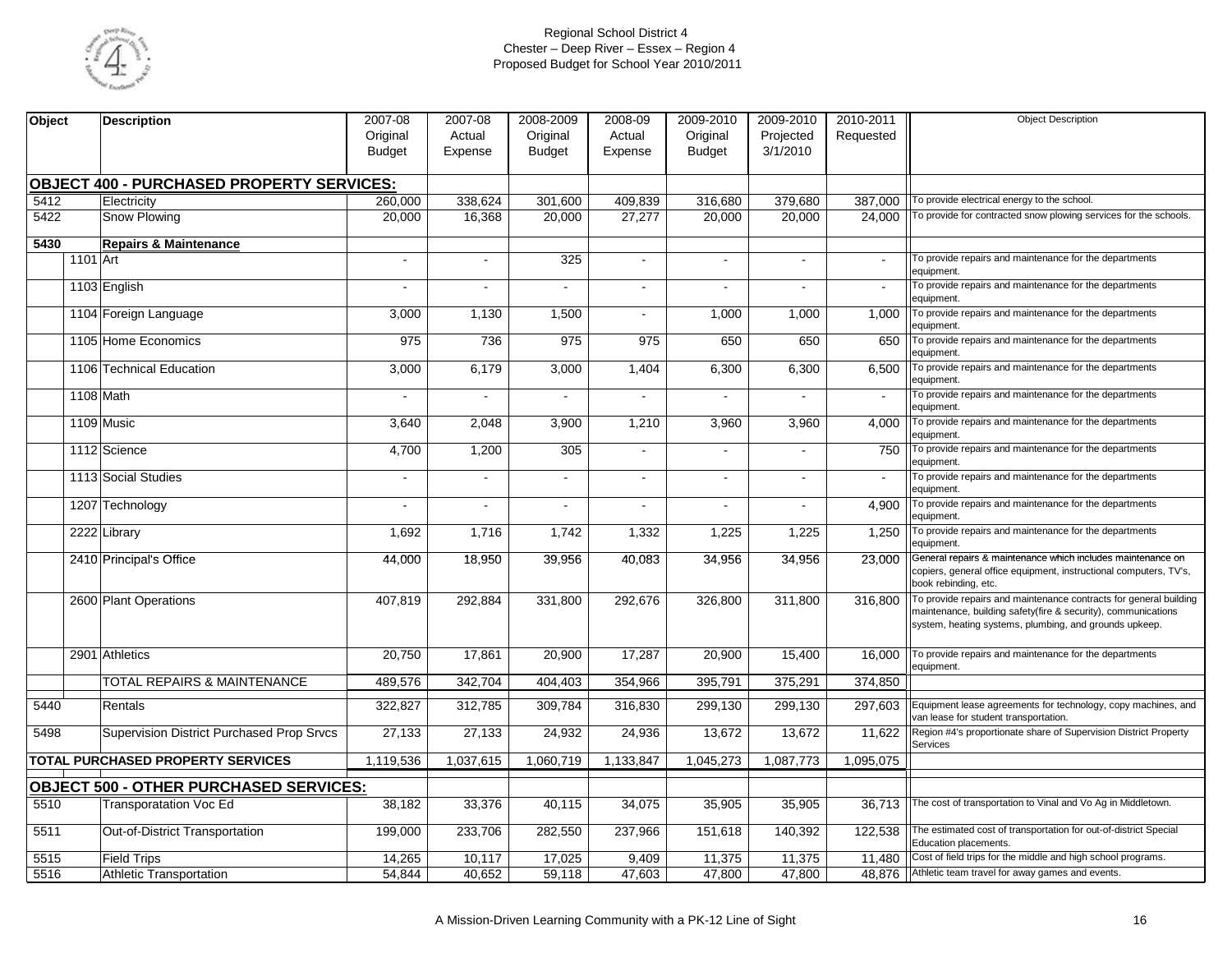

| Object   | Description                              | 2007-08       | 2007-08   | 2008-2009     | 2008-09   | 2009-2010     | 2009-2010 | 2010-2011 | <b>Object Description</b>                                                                                                                                                                                                                                                  |
|----------|------------------------------------------|---------------|-----------|---------------|-----------|---------------|-----------|-----------|----------------------------------------------------------------------------------------------------------------------------------------------------------------------------------------------------------------------------------------------------------------------------|
|          |                                          | Original      | Actual    | Original      | Actual    | Original      | Projected | Requested |                                                                                                                                                                                                                                                                            |
|          |                                          | <b>Budget</b> | Expense   | <b>Budget</b> | Expense   | <b>Budget</b> | 3/1/2010  |           |                                                                                                                                                                                                                                                                            |
|          |                                          |               |           |               |           |               |           |           |                                                                                                                                                                                                                                                                            |
| 5517     | Late Bus                                 | 24,727        | 23,277    | 25,979        | 22,786    | 26,562        | 26,562    | 27,160    | To provide transporation for students involved in after school<br>activities.                                                                                                                                                                                              |
| 5520     | Comprehensive Insurance                  | 82,500        | 78,903    | 78,003        | 76,030    | 81,903        | 81,903    | 85,998    | Premium payments for Property and Liability Insurance as well as<br>Scholastic Sports insurance.                                                                                                                                                                           |
| 5530     | Communications                           | 22,060        | 25,157    | 18,060        | 14,973    | 18,060        | 18,060    | 18.060    | Cost of telephones for business, internet service is provided by the<br>State at no cost.                                                                                                                                                                                  |
| 5540     | Advertising                              | 6,000         | 4,216     | 4,000         | 1,202     | 4,000         | 4,000     | 4,000     | Primarily employment advertising.                                                                                                                                                                                                                                          |
| 5560     | Alternative Education Tuition            | 2,000         | 2,000     |               |           |               |           |           | Tuition aid for alternate (Magnet) schools.                                                                                                                                                                                                                                |
| 5561     | Out-of-District Tuition                  | 477,937       | 591,912   | 787,023       | 910,594   | 913,775       | 860,542   | 660,582   | Expected tuition for out-of-district special education placements,<br>Summer School, adult education, and Vo-ag tuition.                                                                                                                                                   |
| 5580     | Travel & Conference                      | 28,140        | 25,046    | 25,611        | 22,633    | 23,499        | 23,499    | 23.499    | Each Board of Education is required to maintain a 5-year staff<br>development plan with the State of Connecticut and must commit<br>local dollars toward the effort. These funds provide outside<br>consultants, instructors, in-service training, travel and conferences. |
| 5598     | Supervision District Other Purch Service | 229,207       | 229,207   | 240,172       | 240,168   | 241,619       | 241,619   | 270,268   | Region #4's proportionate share of Supervision District Purchased<br><b>Services</b>                                                                                                                                                                                       |
|          | <b>TOTAL OTHER PURCHASED SERVICES</b>    | 1,178,862     | 1,297,569 | 1,577,656     | 1,617,438 | 1,556,116     | 1,491,657 | 1,309,173 |                                                                                                                                                                                                                                                                            |
|          |                                          |               |           |               |           |               |           |           |                                                                                                                                                                                                                                                                            |
|          | <b>OBJECT 600 - SUPPLIES:</b>            |               |           |               |           |               |           |           |                                                                                                                                                                                                                                                                            |
| 5610     | <b>General Supplies</b>                  | 64,855        | 58,181    | 67,535        | 58,637    | 67,971        | 67,971    | 71.302    | To provide funds for the general office supply needs for<br>administrative offices and other non-instructional programs in the<br>schools                                                                                                                                  |
| 5611     | <b>Instructional Supplies</b>            |               |           |               |           |               |           |           |                                                                                                                                                                                                                                                                            |
| 1101 Art |                                          | 28,026        | 24,577    | 31,250        | 27,803    | 30,200        | 30,200    | 31,000    | To provide for all consumable materials necessary to conduct the<br>departments program.                                                                                                                                                                                   |
|          | 1102 Business                            | 3,169         | 2,031     | 3,326         | 2,354     | 3,326         | 3,326     | 3,259     | To provide for all consumable materials necessary to conduct the<br>departments program.                                                                                                                                                                                   |
|          | 1103 English                             | 6,642         | 2,806     | 4,066         | 3,554     | 1,901         | 1,901     | 2,880     | To provide for all consumable materials necessary to conduct the<br>departments program.                                                                                                                                                                                   |
|          | 1104 Foreign Language                    | 3,099         | 3,495     | 1,490         | 1,127     | 1,340         | 1,340     | 2,610     | To provide for all consumable materials necessary to conduct the<br>departments program.                                                                                                                                                                                   |
|          | 1105 Life Management                     | 10,475        | 10,434    | 10,678        | 10,629    | 11,100        | 11,100    | 11,100    | To provide for all consumable materials necessary to conduct the<br>departments program.                                                                                                                                                                                   |
|          | 1106 Technical Education                 | 26,759        | 24,164    | 41,475        | 29,034    | 28,707        | 28,707    | 29,542    | To provide for all consumable materials necessary to conduct the<br>departments program.                                                                                                                                                                                   |
|          | 1108 Math                                | 16,122        | 11,384    | 12,118        | 10,192    | 3,072         | 3,072     | 2.935     | To provide for all consumable materials necessary to conduct the<br>departments program.                                                                                                                                                                                   |
|          | 1109 Music                               | 9,536         | 6,214     | 8,000         | 6,840     | 7,550         | 7,550     | 7,940     | To provide for all consumable materials necessary to conduct the<br>departments program.                                                                                                                                                                                   |
|          | 1110 Physical Ed/Health                  | 5,690         | 2,676     | 6,145         | 6,044     | 3,565         | 3,565     | 3,361     | To provide for all consumable materials necessary to conduct the<br>departments program.                                                                                                                                                                                   |
|          | 1111 Reading                             | 3,000         | 1,394     | 2,700         | 2,525     | 1,781         | 1,781     | 2,500     | To provide for all consumable materials necessary to conduct the<br>departments program.                                                                                                                                                                                   |
|          | 1112 Science                             | 20,769        | 18,322    | 14,173        | 13,304    | 16,631        | 16,631    | 11,509    | To provide for all consumable materials necessary to conduct the<br>departments program.                                                                                                                                                                                   |
|          | 1113 Social Studies                      | 1,400         | 860       | 1,901         | 1,856     | 961           | 961       | 1,300     | To provide for all consumable materials necessary to conduct the<br>departments program.                                                                                                                                                                                   |
|          | 1114 Computer Education                  | 1,400         | 1,207     | 1,400         | 1,318     | 900           | 900       | 600       | To provide for all consumable materials necessary to conduct the<br>departments program.                                                                                                                                                                                   |
|          | 1190 Other Education                     | 35,005        | 24,194    | 33,090        | 26,523    | 32,477        | 32,477    | 32,390    | To provide for all consumable materials necessary to conduct the<br>departments program.                                                                                                                                                                                   |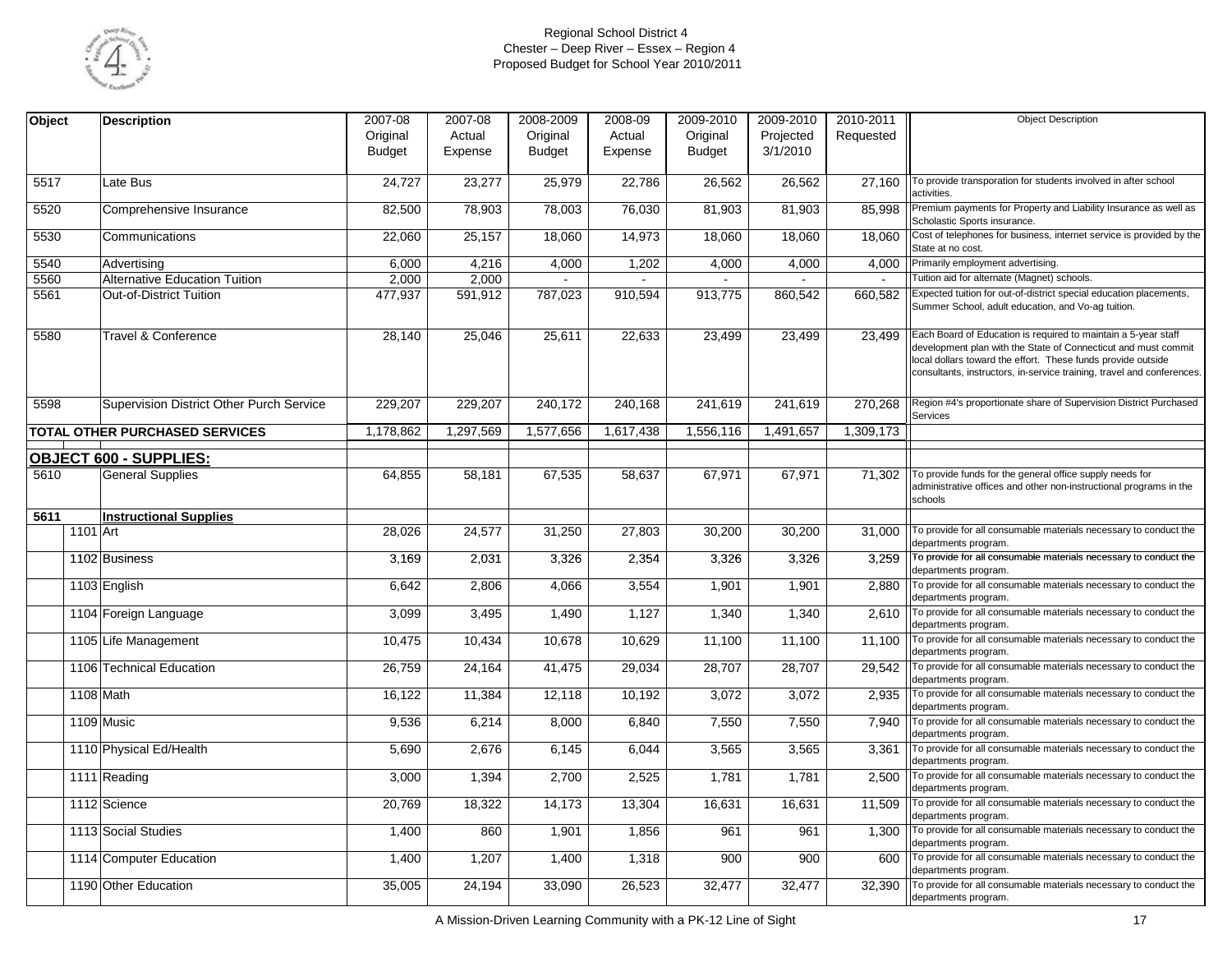

| <b>Object</b> |          | <b>Description</b>               | 2007-08        | 2007-08 | 2008-2009     | 2008-09        | 2009-2010      | 2009-2010                | 2010-2011      | <b>Object Description</b>                                                                                           |
|---------------|----------|----------------------------------|----------------|---------|---------------|----------------|----------------|--------------------------|----------------|---------------------------------------------------------------------------------------------------------------------|
|               |          |                                  | Original       | Actual  | Original      | Actual         | Original       | Projected                | Requested      |                                                                                                                     |
|               |          |                                  | <b>Budget</b>  | Expense | <b>Budget</b> | Expense        | <b>Budget</b>  | 3/1/2010                 |                |                                                                                                                     |
|               |          |                                  |                |         |               |                |                |                          |                |                                                                                                                     |
|               |          | 1207 Technology Services         | 21,500         | 16,586  | 25,404        | 24,236         | 17,568         | 17,568                   | 19,086         | To provide for all consumable materials necessary to conduct the<br>departments program.                            |
|               |          | 1210 Gifted & Talented           | 4,500          | 4,669   | 4,500         | 4,442          | 3,600          | 3,600                    | 2,100          | To provide for all consumable materials necessary to conduct the<br>departments program.                            |
|               |          | 1215 Special Education           | 3,568          | 3,243   | 3,100         | 2,672          | 3,469          | 3,469                    | 2.171          | To provide for all consumable materials necessary to conduct the<br>departments program.                            |
|               |          | 1220 Social Development          | 1,750          | 1,571   | 1,820         | 1,345          | 1,400          | 1,400                    | 1,428          | To provide for all consumable materials necessary to conduct the<br>departments program.                            |
|               |          | 2113 Social Worker               | 250            | 177     | 250           | $\mathbf{r}$   | 250            | 250                      | $\blacksquare$ | To provide for all consumable materials necessary to conduct the<br>departments program.                            |
|               |          | 2120 Guidance & Testing          | 13,459         | 6,323   | 14,221        | 9,830          | 8,470          | 8,470                    | 12,176         | To provide for all consumable materials necessary to conduct the<br>departments program.                            |
|               |          | 2134 Health                      | 2,423          | 2,187   | 1,150         | 995            | 1,150          | 1,150                    | 190            | To provide for all consumable materials necessary to conduct the<br>departments program.                            |
|               |          | 2222 Library                     | 11,086         | 10,723  | 11,477        | 10,319         | 10,346         | 10,346                   | 10,147         | To provide for all consumable materials necessary to conduct the<br>departments program.                            |
|               |          | 2223 Audio Visual/Tech Services  | 10,000         | 7,618   | 10,026        | 9,779          | 7,590          | 7,590                    | 2,500          | To provide for all consumable materials necessary to conduct the<br>departments program.                            |
|               |          | 2410 Principal's Office          | $\blacksquare$ | 81      | $\sim$        | $\blacksquare$ | $\overline{a}$ | $\ddot{\phantom{a}}$     | $\sim$         | To provide for all consumable materials necessary to conduct the<br>departments program.                            |
|               |          | 2901 Athletics                   | 64,900         | 60,554  | 62,535        | 59,897         | 41,421         | 41,421                   | 46,000         | To provide for all consumable materials necessary to conduct the<br>departments program.                            |
|               |          | TOTAL INSTRUCTIONAL SUPPLIES     | 304,528        | 247,491 | 306,295       | 266,618        | 238,775        | 238,775                  | 238,724        |                                                                                                                     |
| 5613          |          | Maintenance Supplies             | 34,705         | 28,533  | 40,133        | 37,739         | 40,133         | 40,133                   | 43,000         | Maintenance and custodial supplies for the middle and high school,<br>includes waxes, cleaners, etc.                |
| 5623          |          | <b>Bottled Gas</b>               | 1.000          | 451     | 1,000         | 324            | 1,000          | 1,000                    | 1,500          | Bottled gas for the high school.                                                                                    |
| 5624          |          | <b>Heating Fuel</b>              | 213,150        | 153,703 | 273,000       | 259,454        | 196,720        | 196,720                  | 196,000        | Based on expected fuel oil consumption of 30,000 gal. @ JW &<br>50,000 @ VR @ \$2.45 per gallon.                    |
| 5626          |          | Gasoline                         | 580            | 771     | 3,000         | 981            | 3,000          | 3,000                    | 5,000          | Gasoline for equipment.                                                                                             |
| 5641          |          | <b>Textbooks &amp; Workbooks</b> |                |         |               |                |                |                          |                |                                                                                                                     |
|               | 1101 Art |                                  | 1,021          | 259     | 1,684         | 1,363          | $\blacksquare$ | $\sim$                   | 500            | Purchase of new and replacement textbooks and supporting<br>materials for instruction for the department's program. |
|               |          | 1102 Business                    | 11,862         | 8,386   | 11,811        | 11,683         | 5,000          | 5,000                    | 5.000          | Purchase of new and replacement textbooks and supporting<br>materials for instruction for the department's program. |
|               |          | 1103 English                     | 22,840         | 20,919  | 13,024        | 11,972         | 5,000          | 5,000                    | 13,400         | Purchase of new and replacement textbooks and supporting<br>materials for instruction for the department's program. |
|               |          | 1104 Foreign Language            | 8,832          | 9,040   | 11,997        | 11,997         | $\blacksquare$ | $\overline{\phantom{a}}$ | 7,665          | Purchase of new and replacement textbooks and supporting<br>materials for instruction for the department's program. |
|               |          | 1105 Life Management             | 4,100          | 2,077   | 2,869         | 2,294          | $\sim$         | $\sim$                   |                | Purchase of new and replacement textbooks and supporting<br>materials for instruction for the department's program. |
|               |          | 1106 Technical Education         | 9,425          | 7,074   | 16,610        | 16,274         | $\overline{a}$ | $\overline{a}$           | 1,500          | Purchase of new and replacement textbooks and supporting<br>materials for instruction for the department's program. |
|               |          | 1108 Math                        | 6,947          | 8.118   | 28,038        | 27,637         | 13,670         | 13.670                   | 12.710         | Purchase of new and replacement textbooks and supporting<br>materials for instruction for the department's program. |
|               |          | 1109 Music                       | 3,820          | 2,439   | 4,030         | 3,521          | 1,500          | 1,500                    | 2,550          | Purchase of new and replacement textbooks and supporting<br>materials for instruction for the department's program. |
|               |          |                                  |                | 290     | $\sim$        | $\blacksquare$ | $\sim$         | $\mathbf{r}$             | $\blacksquare$ | Purchase of new and replacement textbooks and supporting                                                            |
|               |          | 1110 Phys Ed. (Health Texts)     | 1,900          |         |               |                |                |                          |                | materials for instruction for the department's program.                                                             |
|               |          | 1112 Science                     | 8,568          | 11,319  | 8,814         | 5,925          | $\blacksquare$ | $\overline{\phantom{a}}$ | 10,908         | Purchase of new and replacement textbooks and supporting<br>materials for instruction for the department's program. |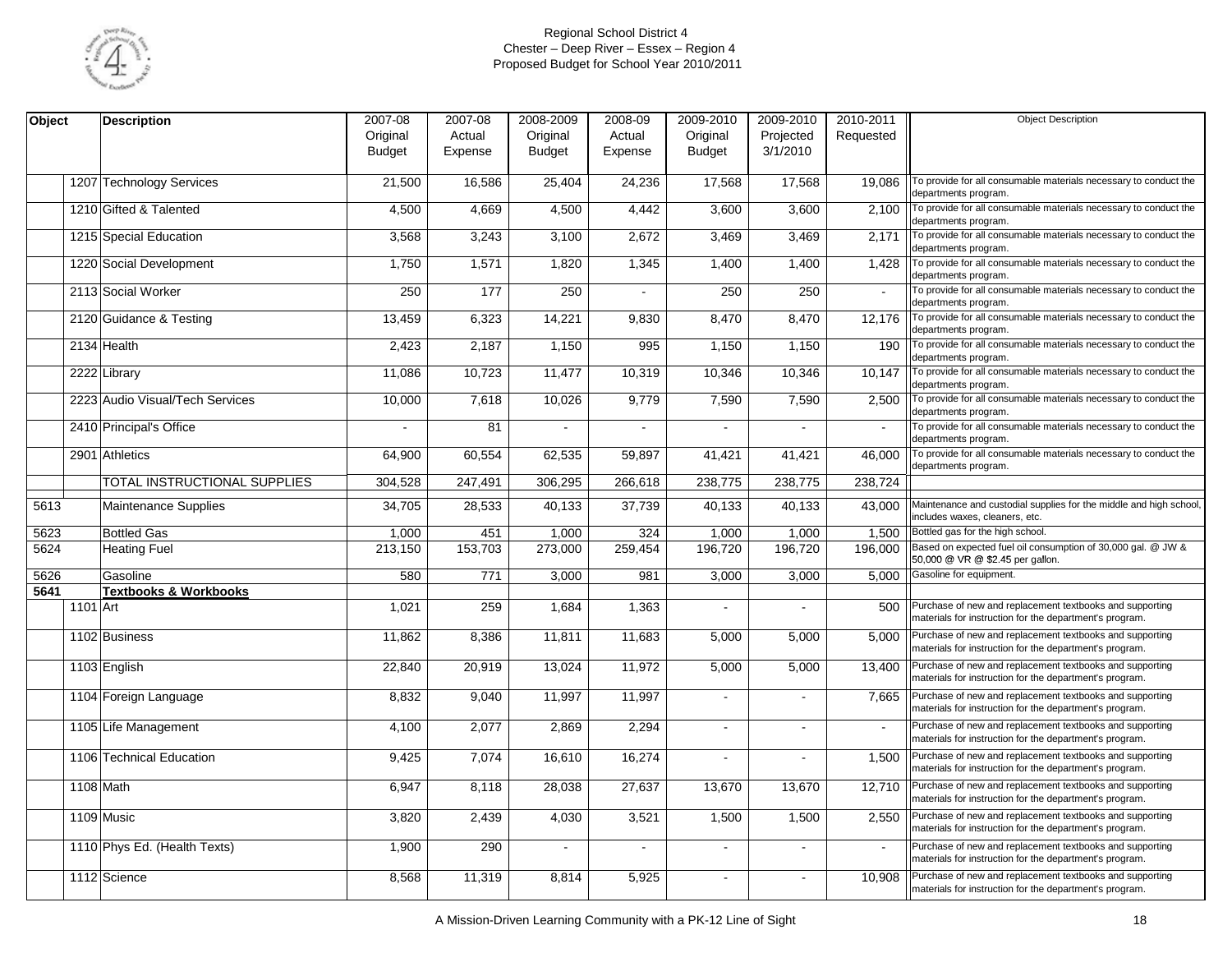

| Object |          | <b>Description</b>                   | 2007-08       | 2007-08        | 2008-2009      | 2008-09        | 2009-2010      | 2009-2010      | 2010-2011 | <b>Object Description</b>                                                                                                                                                                 |
|--------|----------|--------------------------------------|---------------|----------------|----------------|----------------|----------------|----------------|-----------|-------------------------------------------------------------------------------------------------------------------------------------------------------------------------------------------|
|        |          |                                      | Original      | Actual         | Original       | Actual         | Original       | Projected      | Requested |                                                                                                                                                                                           |
|        |          |                                      | <b>Budget</b> | Expense        | <b>Budget</b>  | Expense        | <b>Budget</b>  | 3/1/2010       |           |                                                                                                                                                                                           |
|        |          |                                      |               |                |                |                |                |                |           |                                                                                                                                                                                           |
|        |          | 1113 Social Studies                  | 32,738        | 36,713         | 15,600         | 15,091         | $\sim$         | $\blacksquare$ | 12,002    | Purchase of new and replacement textbooks and supporting<br>materials for instruction for the department's program.                                                                       |
|        |          | 1114 Computer Education              | 100           | 76             | 100            |                |                |                | $\sim$    | Purchase of new and replacement textbooks and supporting<br>materials for instruction for the department's program.                                                                       |
|        |          | 1190 Summer Reading                  | 4,305         | 1,773          | 6,000          | 5,384          | 11,200         | 11,200         | 5,000     | Purchase of new and replacement textbooks and supporting<br>materials for instruction for the department's program.                                                                       |
|        |          | 1210 Gifted & Talented               | 1,250         | 991            | 1,750          | 1,633          | 750            | 750            | 750       | Purchase of new and replacement textbooks and supporting<br>materials for instruction for the department's program.                                                                       |
|        |          | 1215 Special Education               | 4,005         | 669            | 5,075          | 4,205          | 245            | 245            | 1,816     | Purchase of new and replacement textbooks and supporting<br>materials for instruction for the department's program.                                                                       |
|        |          | 2120 Guidance                        | 520           | 633            | 940            | 861            | 1,000          | 1,000          | 850       | Purchase of new and replacement textbooks and supporting<br>materials for instruction for the department's program.                                                                       |
|        |          | 2134 Health                          | 125           | 94             | 125            | 121            | $\sim$         | $\blacksquare$ | 100       | Purchase of new and replacement textbooks and supporting<br>materials for instruction for the department's program.                                                                       |
|        |          | 2222 Library                         | 5,830         | 5,486          | 4,000          | 3,323          | $\sim$         | $\sim$         | $\sim$    | Purchase of new and replacement textbooks and supporting<br>materials for instruction for the department's program.                                                                       |
|        |          | TOTAL TEXTBOOKS & WORKBOOKS          | 128,188       | 116,354        | 132,467        | 123,285        | 38,365         | 38,365         | 74,751    |                                                                                                                                                                                           |
| 5642   |          | Library & Professional Books         | 24,500        | 22,300         | 24,500         | 23,477         | 24,835         | 24,835         | 25.884    | New and replacement books, magazines and professional<br>materials                                                                                                                        |
| 5698   |          | <b>Supervision District Supplies</b> | 56,010        | 56,010         | 68,188         | 68,184         | 62,984         | 62,984         | 68,575    | Region #4's proportionate share of Supervision District Supplies                                                                                                                          |
|        |          | <b>TOTAL SUPPLIES</b>                | 827,516       | 683,794        | 916,118        | 838,700        | 673,783        | 673,783        | 724,736   |                                                                                                                                                                                           |
|        |          |                                      |               |                |                |                |                |                |           |                                                                                                                                                                                           |
|        |          | <b>OBJECT 700 - PROPERTY:</b>        |               |                |                |                |                |                |           |                                                                                                                                                                                           |
| 5730   |          | <b>Equipment</b>                     |               |                |                |                |                |                |           |                                                                                                                                                                                           |
|        | 1101 Art |                                      | 300           | 277            | $\sim$         | $\mathbf{r}$   | $\mathbf{u}$   |                | 1.154     | Purchase of new and replacement equipment and furniture for the<br>art department.                                                                                                        |
|        |          | 1103 English                         |               | $\sim$         | $\blacksquare$ | $\blacksquare$ | $\sim$         | $\sim$         | $\sim$    | Purchase of new and replacement equipment and furniture for the<br>english department.                                                                                                    |
|        |          | 1104 Foreign Language                | 100           | 48             | 17,998         | 8,123          | $\sim$         | $\sim$         | 1.500     | Purchase of new and replacement equipment and furniture for the<br>foreign language department.                                                                                           |
|        |          | 1105 Life Management                 | 2,675         | $\blacksquare$ | 2,775          | 2,662          | $\sim$         | $\blacksquare$ | $\sim$    | Purchase of new and replacement equipment and furniture for the<br>life management program.                                                                                               |
|        |          | 1106 Technical Education             | 4,164         | 3,732          | 6,820          | 6,730          | $\sim$         | $\sim$         | $\sim$    | Purchase of new and replacement equipment and furniture for the<br>tech ed. department.                                                                                                   |
|        |          | 1108 Math                            | $\sim$        | $\blacksquare$ | $\sim$         | $\mathbf{r}$   | 2,750          | 2,750          | 2.700     | Purchase of new and replacement equipment and furniture for the<br>math department. Current year request is for replacement<br>calculators due to current ones irrepairable and unusable. |
|        |          | 1109 Music                           | 7,064         | 5,335          | 6,743          | 6,203          | 350            | 350            | 7.570     | Purchase of new and replacement equipment and furniture for the<br>music department.                                                                                                      |
|        |          | 1110 Phys Ed. (Health Texts)         | 7,300         | $\sim$         | $\sim$         | $\sim$         | $\sim$         | $\sim$         | $\sim$    | Purchase of new and replacement equipment and furniture for the<br>physical ed. department.                                                                                               |
|        |          | 1112 Science                         | 7,656         | 7,643          | 1,803          | 677            | $\blacksquare$ | $\sim$         | 5.410     | Purchase of new and replacement equipment and furniture for the<br>science department.                                                                                                    |
|        |          | 1113 Social Studies                  | 855           | 907            | $\blacksquare$ | $\mathbf{r}$   | $\sim$         | $\sim$         | $\sim$    | Purchase of new and replacement equipment and furniture for the<br>social studies department.                                                                                             |
|        |          | 1215 Special Education               | 600           | ٠.             | 947            | $\sim$         | $\sim$         | $\sim$         | 1.500     | Purchase of new and replacement equipment and furniture for the<br>special education department.                                                                                          |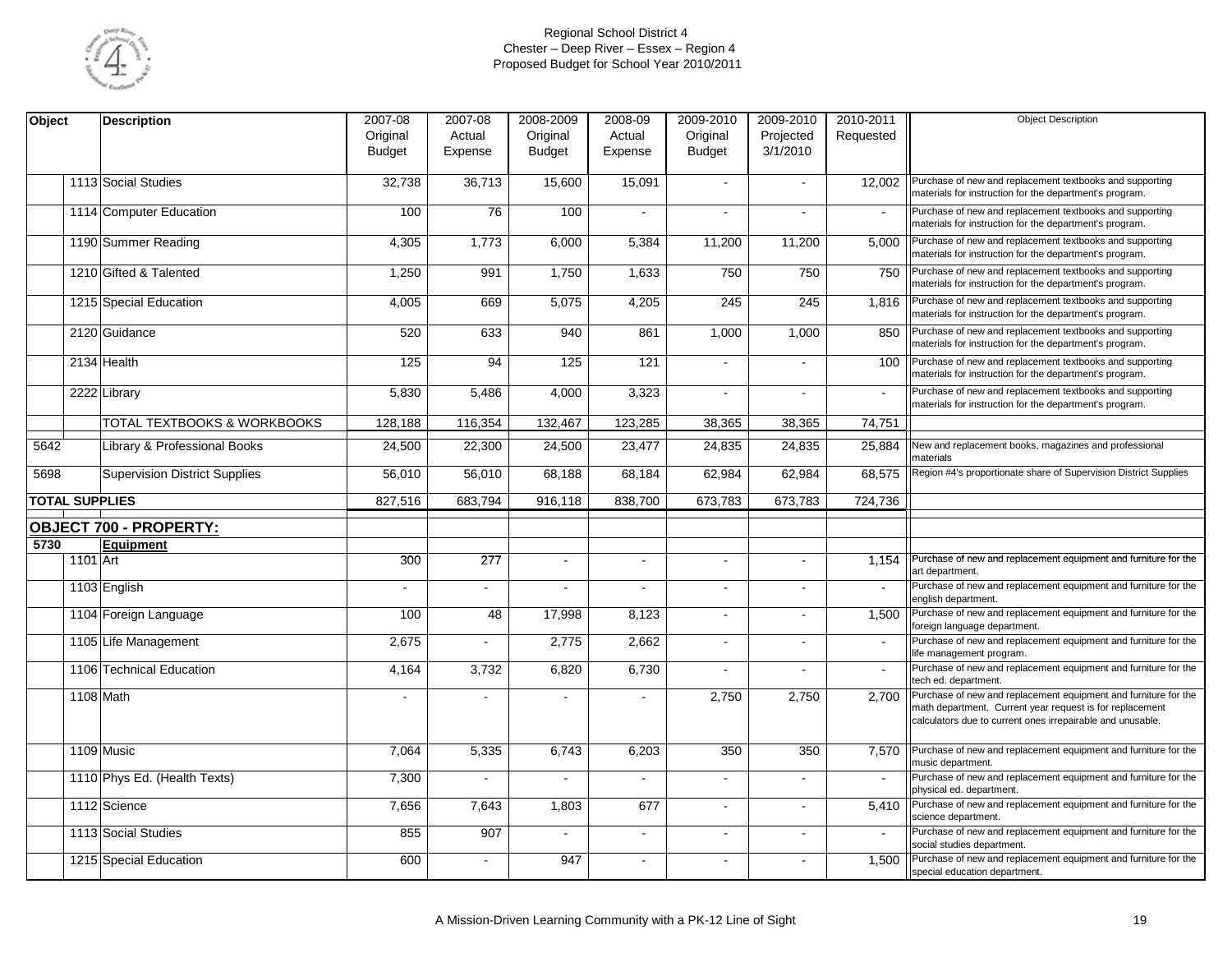

| Object                 |          | <b>Description</b>                 | 2007-08       | 2007-08                   | 2008-2009      | 2008-09                  | 2009-2010     | 2009-2010      | 2010-2011 | <b>Object Description</b>                                                                                                                                                           |
|------------------------|----------|------------------------------------|---------------|---------------------------|----------------|--------------------------|---------------|----------------|-----------|-------------------------------------------------------------------------------------------------------------------------------------------------------------------------------------|
|                        |          |                                    | Original      | Actual                    | Original       | Actual                   | Original      | Projected      | Requested |                                                                                                                                                                                     |
|                        |          |                                    | <b>Budget</b> | Expense                   | <b>Budget</b>  | Expense                  | <b>Budget</b> | 3/1/2010       |           |                                                                                                                                                                                     |
|                        |          |                                    |               |                           |                |                          |               |                |           |                                                                                                                                                                                     |
|                        |          | 2120 Guidance                      | $\sim$        | $\sim$                    | $\sim$         | $\sim$                   | $\sim$        | $\sim$         | $\sim$    | Purchase of new and replacement equipment and furniture for the<br>quidance department.                                                                                             |
|                        |          | 2134 Health                        | 150           | $\sim$                    | 200            | $\sim$                   | $\sim$        | $\sim$         | $\sim$    | Purchase of new and replacement equipment and furniture for the<br>health office.                                                                                                   |
|                        |          | 2222 Library                       | 778           | $\sim$                    | $\blacksquare$ | $\blacksquare$           | $\sim$        | $\sim$         | $\sim$    | Purchase of new and replacement equipment and furniture for the<br>library.                                                                                                         |
|                        |          | 2410 Principal's Office            | 3,400         | 2,934                     | $\blacksquare$ | $\blacksquare$           |               | $\blacksquare$ | 300       | Purchase of new and replacement equipment and furniture for the<br>general building needs.                                                                                          |
|                        |          | 2600 Plant Operations              | 48,906        | 50,178                    | 49,700         | 42,243                   | 19,000        | 19,000         | 25,000    | Purchase of new and replacement equipment and furniture for<br>plant operations. Current year's request is for replacement of<br>irrepairable school furniture and plant equipment. |
|                        |          | 2901 Athletics                     | 3,600         | 418                       | $\sim$         | $\overline{\phantom{a}}$ |               | $\sim$         | $\sim$    | Purchase of new and replacement equipment and furniture for the<br>athletic department.                                                                                             |
|                        |          | <b>TOTAL EQUIPMENT</b>             | 87,548        | 71,470                    | 86,986         | 66,638                   | 22,100        | 22,100         | 45,134    |                                                                                                                                                                                     |
| 5798                   |          | Supervision District Equipment     |               |                           |                |                          |               |                | 1.557     | Region #4's proportionate share of Supervision District Equipment                                                                                                                   |
| <b>TOTAL EQUIPMENT</b> |          |                                    | 87,548        | 71,470                    | 86,986         | 66,638                   | 22,100        | 22,100         | 46,691    |                                                                                                                                                                                     |
|                        |          | <b>OBJECT 800 - OTHER OBJECTS:</b> |               |                           |                |                          |               |                |           |                                                                                                                                                                                     |
| 5810                   |          | <b>Dues &amp; Fees</b>             |               |                           |                |                          |               |                |           |                                                                                                                                                                                     |
|                        | 1101 Art |                                    | 375           | 165                       | 530            | 225                      | 530           | 530            | 530       | To provide for school dues and program registration fees.                                                                                                                           |
|                        |          | 1102 Business                      | 150           | 75                        | 150            | $\sim$                   | 150           | 150            | $\sim$    | To provide for school dues and program registration fees.                                                                                                                           |
|                        |          | 1103 English                       | 90            | $\mathbb{Z}^{\mathbb{Z}}$ | 880            | 473                      | $\sim$        | $\mathbf{r}$   | 365       | To provide for school dues and program registration fees.                                                                                                                           |
|                        |          | 1104 Foreign Language              | 875           | 746                       | 635            | $\blacksquare$           | 470           | 470            | 500       | To provide for school dues and program registration fees.                                                                                                                           |
|                        |          | 1106 Technical Education           | $\sim$        | $\sim$                    | 650            | $\sim$                   | 595           | 595            | $\sim$    | To provide for school dues and program registration fees.                                                                                                                           |
|                        |          | 1108 Math                          | 401           | $\sim$                    | 390            | $\sim$                   | 390           | 390            | $\omega$  | To provide for school dues and program registration fees.                                                                                                                           |
|                        |          | 1109 Music                         | 3,650         | 2,625                     | 4,565          | 4,565                    | 4,125         | 4,125          | 4,245     | To provide for school dues and program registration fees.                                                                                                                           |
|                        |          | 1112 Science                       | 650           | 160                       | 700            | 270                      | 700           | 700            | $\sim$    | To provide for school dues and program registration fees.                                                                                                                           |
|                        |          | 1113 Social Studies                | 195           | $\blacksquare$            | 315            | $\mathbf{r}$             |               |                | $\sim$    | To provide for school dues and program registration fees.                                                                                                                           |
|                        |          | 1210 Gifted & Talented             | 1,000         | 982                       | 1,500          | 232                      | 1,500         | 1,500          | 1,000     | To provide for school dues and program registration fees.                                                                                                                           |
|                        |          | 1215 Special Education             | 215           | $\sim$                    | 215            | 199                      | 220           | 220            | 434       | To provide for school dues and program registration fees.                                                                                                                           |
|                        |          | 2113 Social Work                   | $\sim$        | $\sim$                    | $\sim$         | $\sim$                   | $\sim$        | $\sim$         | $\sim$    | To provide for school dues and program registration fees.                                                                                                                           |
|                        |          | 2120 Guidance                      | 1,615         | 360                       | 885            | 885                      | 250           | 250            | 585       | To provide for school dues and program registration fees.                                                                                                                           |
|                        |          | 2134 Health                        | 150           | 99                        | 400            | $\overline{\phantom{a}}$ |               |                | $\sim$    | To provide for school dues and program registration fees.                                                                                                                           |
|                        |          | 2222 Library                       | 22,712        | 20,482                    | 19,243         | 19,215                   | 19,965        | 19,965         | 26,657    | To provide for school dues and program registration fees.                                                                                                                           |
|                        |          | 2310 BOE                           | 4,150         | 4,344                     | 4,344          | 4,453                    | 4,344         | 4,344          | 4,344     | To provide for school dues and program registration fees.                                                                                                                           |
|                        |          | 2410 Principals Office             | 14,265        | 12,796                    | 14,650         | 19,108                   | 20,000        | 20,000         | 19,415    | To provide for school dues and program registration fees.                                                                                                                           |
|                        |          | 2600 Plant Operations              | 700           | 300                       | 875            | 300                      | 1,200         | 1,200          | 1,200     | To provide for school dues and program registration fees.                                                                                                                           |
|                        |          | 2901 Athletics                     | 20,640        | 16,224                    | 24,140         | 23,634                   | 19,640        | 19,640         | 19,640    | To provide for school dues and program registration fees.                                                                                                                           |
|                        |          | 2905 Project Learn                 | 250           | 275                       | 276            | 300                      | 138           | 138            |           | To provide for school dues and program registration fees.                                                                                                                           |
|                        |          | <b>TOTAL EQUIPMENT</b>             | 72,083        | 59,633                    | 75,343         | 73,859                   | 74,217        | 74,217         | 78,915    |                                                                                                                                                                                     |
|                        |          |                                    |               |                           |                |                          |               |                |           |                                                                                                                                                                                     |
|                        |          |                                    |               |                           |                |                          |               |                |           |                                                                                                                                                                                     |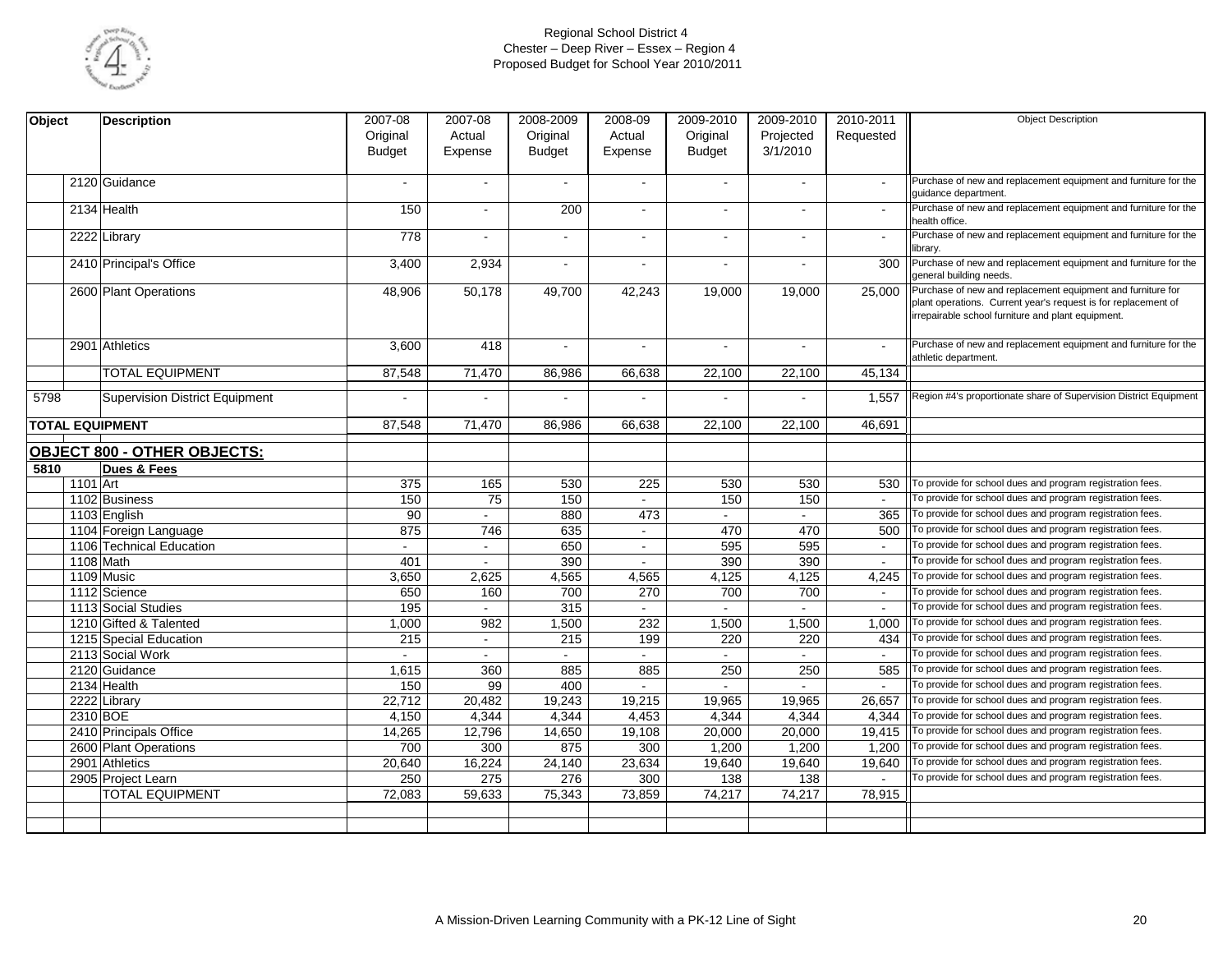

| <b>Object</b> |                      | <b>Description</b>                                                                                                          | 2007-08                  | 2007-08    | 2008-2009     | 2008-09    | 2009-2010     | 2009-2010  | 2010-2011  |          | <b>Object Description</b>                                        |
|---------------|----------------------|-----------------------------------------------------------------------------------------------------------------------------|--------------------------|------------|---------------|------------|---------------|------------|------------|----------|------------------------------------------------------------------|
|               |                      |                                                                                                                             | Original                 | Actual     | Original      | Actual     | Original      | Projected  | Requested  |          |                                                                  |
|               |                      |                                                                                                                             | <b>Budget</b>            | Expense    | <b>Budget</b> | Expense    | <b>Budget</b> | 3/1/2010   |            |          |                                                                  |
|               |                      |                                                                                                                             |                          |            |               |            |               |            |            |          |                                                                  |
| 5834          |                      | Note & Bond Issuance Costs                                                                                                  | $\sim$                   | 13,013     | 75,000        | 14,505     | 75,000        | 25,000     | 75,000     |          | To provide for Note & Bond Issuance Costs for Region 4 projects. |
| 5930          | <b>Transfers Out</b> |                                                                                                                             |                          |            |               |            |               |            |            |          |                                                                  |
|               |                      | 3100 Caferia Subsidy                                                                                                        | $\overline{\phantom{0}}$ | 39,100     | $\sim$        | 46,873     | 35,000        | 45,000     | 30,000     |          | Funding of the cafeteria defict                                  |
|               |                      | 3200 Capital Sinking Fund                                                                                                   | $\overline{\phantom{0}}$ |            | $\sim$        | 20,000     |               | 15,000     | 15.000     |          | Funding of the capital sinking fund contribution                 |
|               |                      | <b>TOTAL TRANSFERS OUT</b>                                                                                                  | $\overline{\phantom{0}}$ | 39,100     |               | 66,873     | 35,000        | 60,000     | 45,000     |          |                                                                  |
|               |                      |                                                                                                                             |                          |            |               |            |               |            |            |          |                                                                  |
| 5898          |                      | Supervision District Other Objects                                                                                          | 3,125                    | 5,477      | 4,645         | 7,233      | 4,024         | 4,024      | 4,115      |          | Region #4's proportionate share of Supervision District          |
|               |                      | <b>TOTAL OTHER OBJECTS</b>                                                                                                  | 75,208                   | 117,223    | 154,988       | 162.470    | 188,241       | 163,241    | 203,030    |          |                                                                  |
| <b>Total</b>  |                      | <b>TOTAL</b>                                                                                                                | 13,558,356               | 13,744,588 | 14,592,573    | 14,654,756 | 14,625,749    | 14,533,260 | 14,867,389 | 1.47%    |                                                                  |
|               |                      |                                                                                                                             |                          |            |               |            |               |            |            |          |                                                                  |
|               |                      | <b>Superintendent's Staffing Recommendation</b>                                                                             |                          |            |               |            |               |            | 56,794     | 0.35%    | See Page 12                                                      |
|               |                      |                                                                                                                             |                          |            |               |            |               |            |            |          |                                                                  |
|               |                      | <b>New Requests</b>                                                                                                         |                          |            |               |            |               |            | 49,000     | 0.30%    | See Page 13                                                      |
|               |                      |                                                                                                                             |                          |            |               |            |               |            |            |          |                                                                  |
|               |                      | <b>GRAND TOTAL</b>                                                                                                          | 13,558,356               | 13,744,588 | 14,592,573    | 14,654,756 | 14,625,749    | 14,533,260 | 14,973,183 | 2.11%    |                                                                  |
|               |                      | Debt Service                                                                                                                | 2,508,882                | 2,215,294  | 2,107,931     | 2,106,356  | 2,080,852     | 2,130,852  | 2,019,344  | $-0.37%$ |                                                                  |
|               |                      | <b>Total Expenditures</b>                                                                                                   | 16,067,238               | 15,959,881 | 16,700,504    | 16,761,112 | 16,706,601    | 16,664,112 | 16,992,527 | 1.71%    |                                                                  |
|               |                      |                                                                                                                             |                          |            |               |            |               |            |            |          |                                                                  |
|               |                      | Revenues                                                                                                                    | 459,251                  | 385,596    | 423,476       | 500,215    | 277,132       | 277,132    | 211,997    | 0.40%    | See Page 22                                                      |
|               |                      | <b>Net Billings to Town</b>                                                                                                 | 15,607,987               | 15,574,285 | 16,277,028    | 16,260,897 | 16,429,469    | 16,386,980 | 16,780,530 | 2.14%    |                                                                  |
|               |                      | Note: To properly reflect the operations of Region 4, the Region has implemented the accounting practice of presenting      |                          |            |               |            |               |            |            |          |                                                                  |
|               |                      | revenues and expenditures as gross figures and are no longer presented as net figures. Prior year data was adjusted to show |                          |            |               |            |               |            |            |          |                                                                  |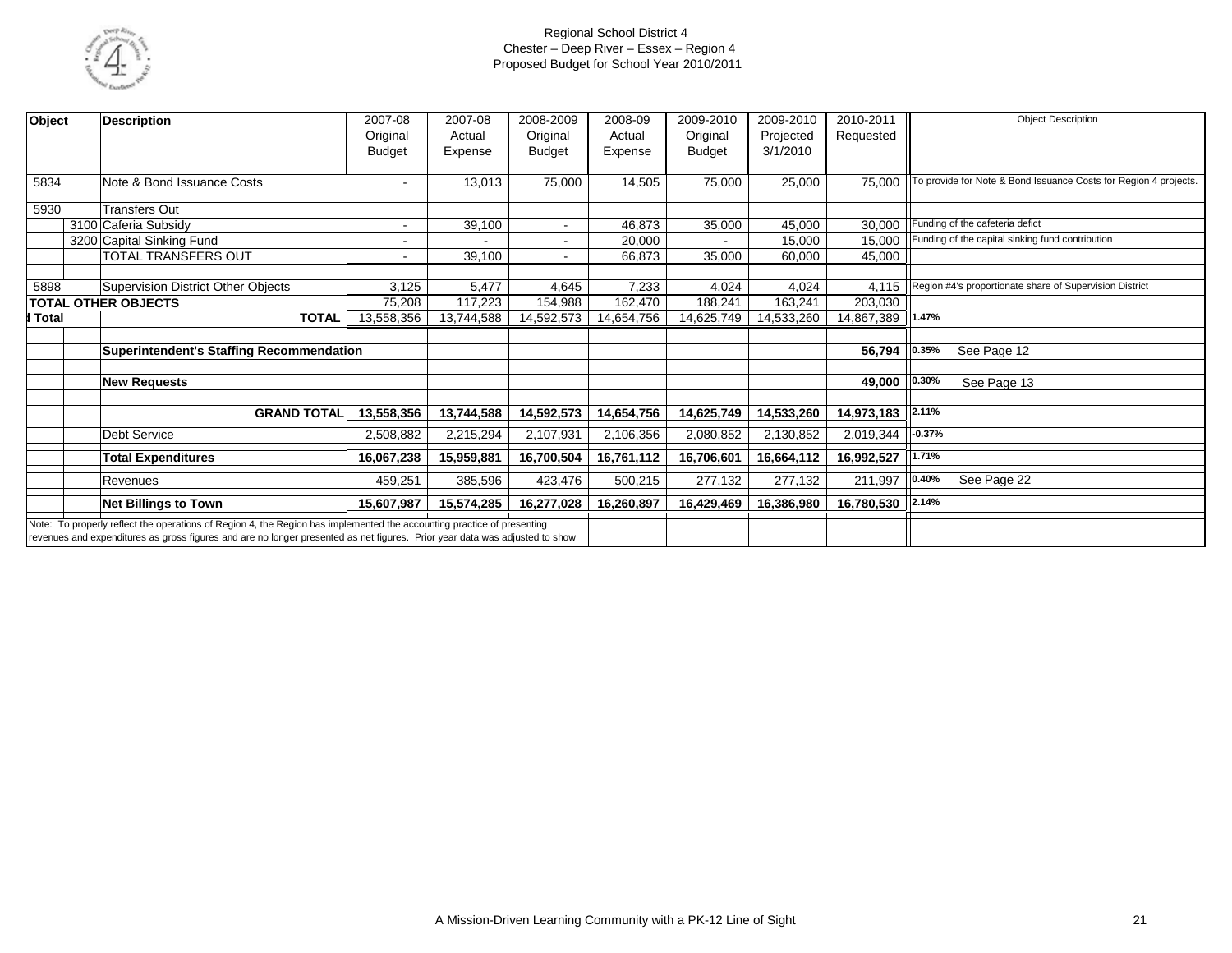

#### **REVENUE**

| <b>Revenue Source</b>                                       | <b>Actual</b><br>2007-08    | <b>Actual</b><br>2008-09    | Projected<br>2009-10        | <b>Projected</b><br>2010-2011 | \$\$\$<br>Change |
|-------------------------------------------------------------|-----------------------------|-----------------------------|-----------------------------|-------------------------------|------------------|
| <b>INTERGOVERNMENTAL</b>                                    | 291,712                     | 446,461                     | 195,132                     | 159,997                       | (35, 135)        |
| <b>INTEREST INCOME</b>                                      | 13,644                      | 4,512                       | 7,000                       | 2,000                         | (5,000)          |
| <b>MISCELLANEOUS INCOME</b>                                 | 80,240                      | 49,242                      | 75,000                      | 50,000                        | (25,000)         |
| <b>Total Revenue</b><br><b>Carryover From Previous Year</b> | 385,596<br>$\boldsymbol{0}$ | 500,215<br>$\boldsymbol{0}$ | 277,132<br>$\boldsymbol{0}$ | 211,997<br>$\mathbf 0$        | $-65, 135$       |
| <b>Total Reduction Of Billings</b>                          | 385,596                     | 500,215                     | 277,132                     | 211,997                       | (65, 135)        |

p p y p g g p gp p g p gross figures and are no longer presented as net figures. Prior year data was adjusted to show gross revenues and expenditures for proper comparison purposes.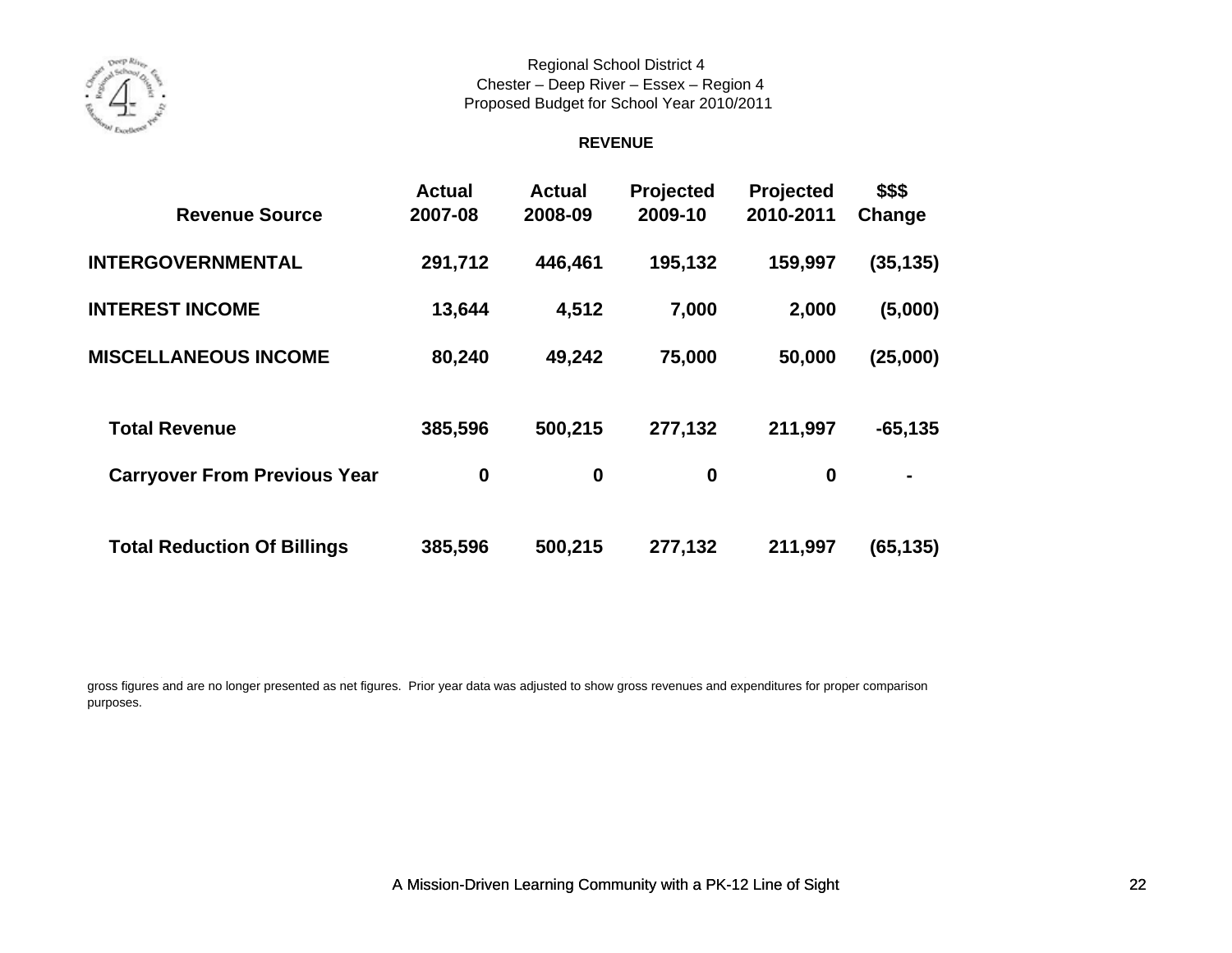# **RECAP**

#### **EXPENSES:**

| Object                                            |                                                                 |                                    |               |                    | <b>Original Budget</b><br>2009-10 | Requested<br>2010-11                                                                                                       | \$\$\$<br>Change     | %%%<br>Change   |         |              |           |
|---------------------------------------------------|-----------------------------------------------------------------|------------------------------------|---------------|--------------------|-----------------------------------|----------------------------------------------------------------------------------------------------------------------------|----------------------|-----------------|---------|--------------|-----------|
|                                                   | Category<br><b>Object Description</b><br>100<br><b>Salaries</b> |                                    |               |                    |                                   |                                                                                                                            |                      |                 |         |              |           |
| 200                                               |                                                                 | <b>Employee Benefits</b>           |               |                    | \$8,588,343<br>2,163,715          | \$8,693,625<br>2,393,153                                                                                                   | \$105,282<br>229,438 | 1.23%<br>10.60% |         |              |           |
| 300                                               |                                                                 | <b>Purchased Services</b>          |               |                    | 388,178                           | 401,906                                                                                                                    | 13,728               | 3.54%           |         |              |           |
| 400                                               |                                                                 | <b>Purchased Property Services</b> |               |                    | 1,045,273                         | 1,095,075                                                                                                                  | 49,802               | 4.76%           |         |              |           |
| 500                                               |                                                                 | <b>Other Purchased Services</b>    |               |                    | 1,556,116                         | 1,309,173                                                                                                                  | $-246,943$           | $-15.87%$       |         |              |           |
| 600                                               | <b>Supplies</b>                                                 |                                    |               |                    | 673,783                           | 724,736                                                                                                                    | 50,953               | 7.56%           |         |              |           |
| 700                                               | Property                                                        |                                    |               |                    | 22,100                            | 46,691                                                                                                                     | 24,591               | 111.27%         |         |              |           |
| 800                                               | <b>Other Objects</b>                                            |                                    |               |                    | 188,241                           | 203,030                                                                                                                    | 14,789               | 7.86%           |         |              |           |
| <b>TOTAL</b>                                      |                                                                 |                                    |               |                    | \$14,625,749                      | \$14,867,389                                                                                                               | \$241,640            | 1.65%           |         |              |           |
| <b>Superintendent's Staffing Recommendation</b>   |                                                                 |                                    |               |                    |                                   | 56,794                                                                                                                     |                      |                 |         |              |           |
|                                                   | <b>New Requests</b><br><b>GROSS EXPENSES (1)</b>                |                                    |               |                    | 49,000                            |                                                                                                                            |                      |                 |         |              |           |
|                                                   |                                                                 |                                    |               | \$14,625,749       | \$14,973,183                      | \$347,434                                                                                                                  | 2.38%                |                 |         |              |           |
| <b>REVENUE:</b>                                   |                                                                 |                                    |               |                    |                                   |                                                                                                                            |                      |                 |         |              |           |
|                                                   |                                                                 |                                    |               |                    | 277,132                           | 211,997 *                                                                                                                  | $-$ \$65,135         |                 |         |              |           |
|                                                   | <b>Anticipated Revenue</b><br><b>Utilization Of Surplus</b>     |                                    |               |                    | 0                                 | 0                                                                                                                          | 0                    |                 |         |              |           |
|                                                   | <b>Total Revenue</b>                                            |                                    |               |                    |                                   |                                                                                                                            |                      | 277,132         | 211,997 | $-$ \$65,135 | $-23.50%$ |
|                                                   |                                                                 |                                    |               |                    |                                   |                                                                                                                            |                      |                 |         |              |           |
| <b>NET EXPENSES (Gross Expenses less Revenue)</b> |                                                                 |                                    |               |                    | \$14,348,617                      | \$14,761,186                                                                                                               | \$412,569            | 2.88%           |         |              |           |
| <b>DEBT SERVICE:</b>                              |                                                                 |                                    |               |                    |                                   |                                                                                                                            |                      |                 |         |              |           |
| 830                                               |                                                                 | <b>Interest Payments</b>           |               |                    | 755,852                           | 754,344                                                                                                                    | -\$1,508             |                 |         |              |           |
| 910                                               |                                                                 | <b>Principal Reduction</b>         |               |                    | 1,325,000                         | 1,265,000                                                                                                                  | $-60,000$            |                 |         |              |           |
| <b>TOTAL DEBT SERVICE</b>                         |                                                                 |                                    | (2)           |                    | 2,080,852                         | 2,019,344                                                                                                                  | $-$61,508$           | $-2.96%$        |         |              |           |
|                                                   |                                                                 |                                    |               |                    |                                   |                                                                                                                            |                      |                 |         |              |           |
|                                                   |                                                                 | TOTAL GROSS EXPENSES To Be Adopted |               |                    | \$16,706,601                      | \$16,992,527                                                                                                               | \$285,926            | 1.71%           |         |              |           |
|                                                   |                                                                 | <b>TOTAL NET BILLINGS TO TOWNS</b> |               |                    | \$16,429,469                      | \$16,780,530                                                                                                               | \$351,061            | 2.14%           |         |              |           |
| TOTAL FUNDING REQUIRED OF TOWNS:                  |                                                                 |                                    |               |                    |                                   |                                                                                                                            |                      |                 |         |              |           |
|                                                   |                                                                 |                                    |               |                    |                                   |                                                                                                                            |                      |                 |         |              |           |
|                                                   |                                                                 | <b>TOWN'S SHARE OF ADM*</b>        |               |                    |                                   |                                                                                                                            |                      |                 |         |              |           |
|                                                   | <b>Stdnts</b>                                                   | 2009 - 2010<br>%%%                 | <b>Stdnts</b> | 2010 - 2011<br>%%% |                                   |                                                                                                                            |                      |                 |         |              |           |
|                                                   |                                                                 |                                    |               | 27.51%             |                                   |                                                                                                                            | 175,438              | 3.95%           |         |              |           |
| <b>CHESTER</b>                                    | 260                                                             | 27.03%                             | 271           |                    | 4,440,886                         | 4,616,324                                                                                                                  | $-80,510$            |                 |         |              |           |
| <b>DEEP RIVER</b>                                 | 299                                                             | 31.08%                             | 295           | 29.95%             | 5,106,279                         | 5,025,769                                                                                                                  |                      | $-1.58%$        |         |              |           |
| <b>ESSEX</b>                                      | 403                                                             | 41.89%                             | 419           | 42.54%             | 6,882,304                         | 7,138,437                                                                                                                  | 256,133              | 3.72%           |         |              |           |
| <b>TOTAL</b>                                      | 962                                                             | 100.00%                            | 985           | 100.00%            | 16,429,469                        | 16,780,530                                                                                                                 | 351,061              | 2.14%           |         |              |           |
|                                                   |                                                                 |                                    |               |                    |                                   | * ADM = Average Daily Membershin (Town's Share Of Total Region #4 Student Population As Of October 1 Of The Previous Year) |                      |                 |         |              |           |

**\* ADM = Average Daily Membership (Town's Share Of Total Region #4 Student Population As Of October 1 Of The Previous Year).**

| (1) Includes Region #4s Net Share Of Supervision District Expenses: |           |           | Change  |        |
|---------------------------------------------------------------------|-----------|-----------|---------|--------|
|                                                                     | 2009-10   | 2010-11   |         | %      |
|                                                                     | 1.106.238 | 1.254.690 | 148.452 | 13.42% |

 **(2) 2010-11 Debt Service Payments (INCLUDED in TOTAL FUNDING REQUIRED OF TOWNS above):**

|                   |                 |                              |           | 2009-10   | 2010-11 Change |          |
|-------------------|-----------------|------------------------------|-----------|-----------|----------------|----------|
|                   |                 | 2010-11 Debt Service Expense |           | Total     |                | %        |
|                   | <b>Interest</b> | <b>Principal</b>             | Total     | Debt Svc. | \$\$\$         | Change   |
| <b>CHESTER</b>    | 207.520         | 348.002                      | 555.522   | 562.455   | -6.934         | $-1.23%$ |
| <b>DEEP RIVER</b> | 225.926         | 378,868                      | 604.794   | 646.729   | $-41.935$      | $-6.48%$ |
| <b>ESSEX</b>      | 320,898         | 538.130                      | 859.028   | 871.668   | $-12.640$      | $-1.45%$ |
| <b>TOTAL *</b>    | 754.344         | 1.265.000                    | 2.019.344 | 2.080.852 | $-61.509$      | $-2.96%$ |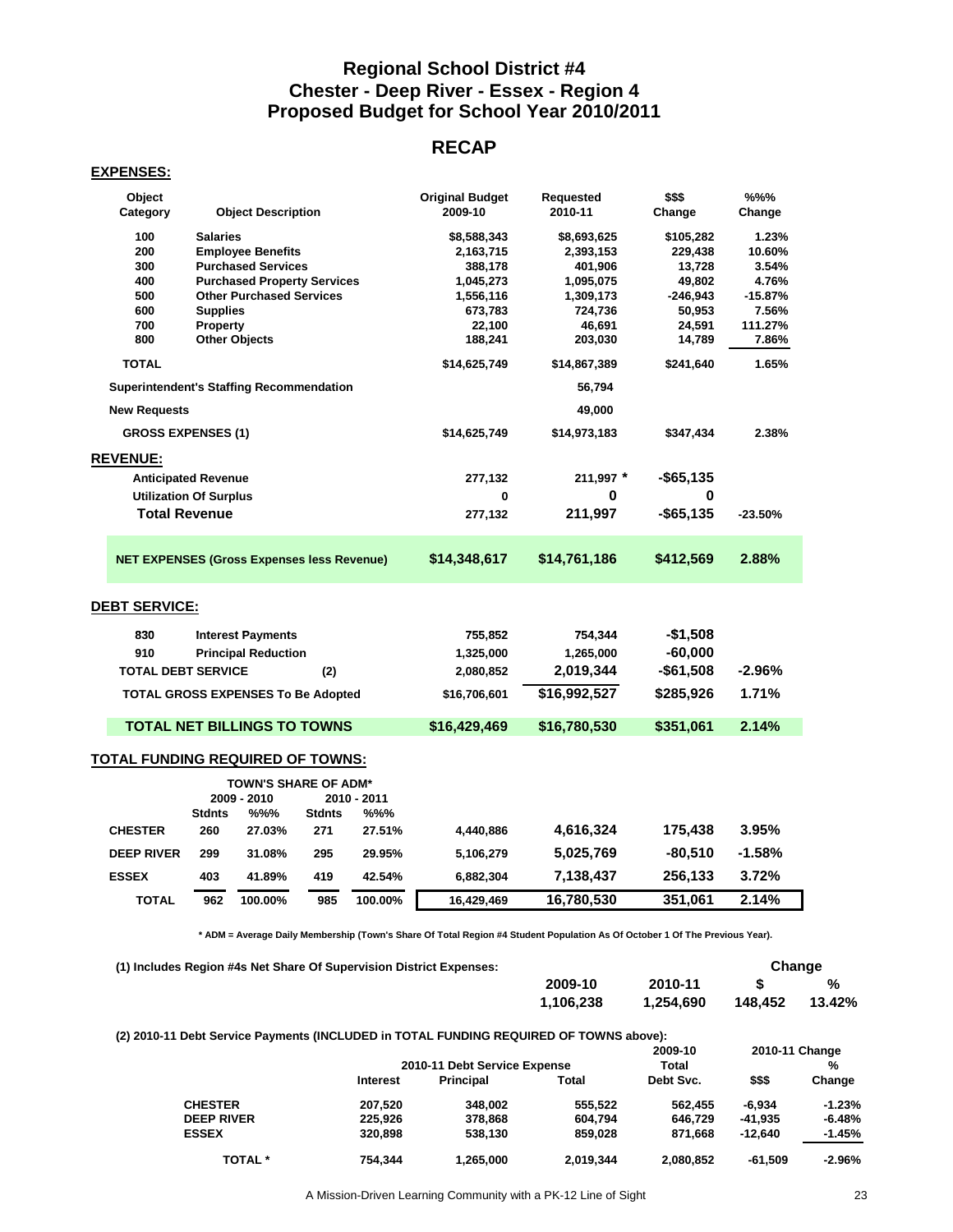

# **VRHS STAFFING ANALYSIS**

|                 |                                           | 09-10 Budget | 10-11 Proposed Adjustments |      |
|-----------------|-------------------------------------------|--------------|----------------------------|------|
| <b>Position</b> | <b>Description</b>                        |              |                            |      |
| 5111            | <b>Administration</b>                     | 2.00         | 2.00                       | 0.00 |
| 5113            | <b>Teachers K-6 Classroom</b>             |              |                            |      |
|                 | Art                                       | 3.00         | 3.00                       | 0.00 |
|                 | <b>Business</b>                           | 2.00         | 2.00                       | 0.00 |
|                 | English/Language Arts                     | 7.00         | 7.00                       | 0.00 |
|                 | Foreign Languages                         | 4.67         | 4.67                       | 0.00 |
|                 | <b>Home Economics</b>                     | 1.00         | 1.00                       | 0.00 |
|                 | <b>Technical Education</b>                | 3.00         | 3.00                       | 0.00 |
|                 | <b>Mathematics</b>                        | 6.00         | 6.00                       | 0.00 |
|                 | Music                                     | 2.00         | 2.00                       | 0.00 |
|                 | <b>Physical Education</b>                 | 3.00         | 3.00                       | 0.00 |
|                 | Science                                   | 6.00         | 6.00                       | 0.00 |
|                 | <b>Social Studies</b>                     | 6.17         | 6.17                       | 0.00 |
|                 | <b>Special Education</b>                  | 4.00         | 4.00                       | 0.00 |
|                 | Social Worker                             | 1.00         | 1.00                       | 0.00 |
|                 | Guidance                                  | 4.00         | 4.00                       | 0.00 |
|                 | Health                                    | 1.00         | 1.00                       | 0.00 |
|                 | <b>Library Media Specialist</b>           | 1.00         | 1.00                       | 0.00 |
|                 | <b>Total Teachers</b>                     | 54.84        | 54.84                      | 0.00 |
| 5114            | <b>Secretaries</b>                        | 6.00         | 6.00                       | 0.00 |
| 5115            | <b>Custodians</b>                         | 6.48         | 6.48                       | 0.00 |
| 5116            | <b>Nurse</b>                              | 1.00         | 1.00                       | 0.00 |
| 5119            | <b>Para-educators / Teacher Assistant</b> |              |                            |      |
|                 | <b>Special Education</b>                  | 6.00         | 6.00                       | 0.00 |
|                 | <b>Regular Education</b>                  | 0.00         | 0.00                       | 0.00 |
|                 | Security                                  | 3.80         | 3.80                       | 0.00 |
|                 | Library                                   | 1.00         | 1.00                       | 0.00 |
|                 | <b>Total Para-educators/Teacher Asst</b>  | 10.80        | 10.80                      | 0.00 |
| 5120            | <b>Network Technicians</b>                | 1.00         | 1.00                       | 0.00 |
|                 | <b>TOTALS</b>                             | 82.12        | 82.12                      | 0.00 |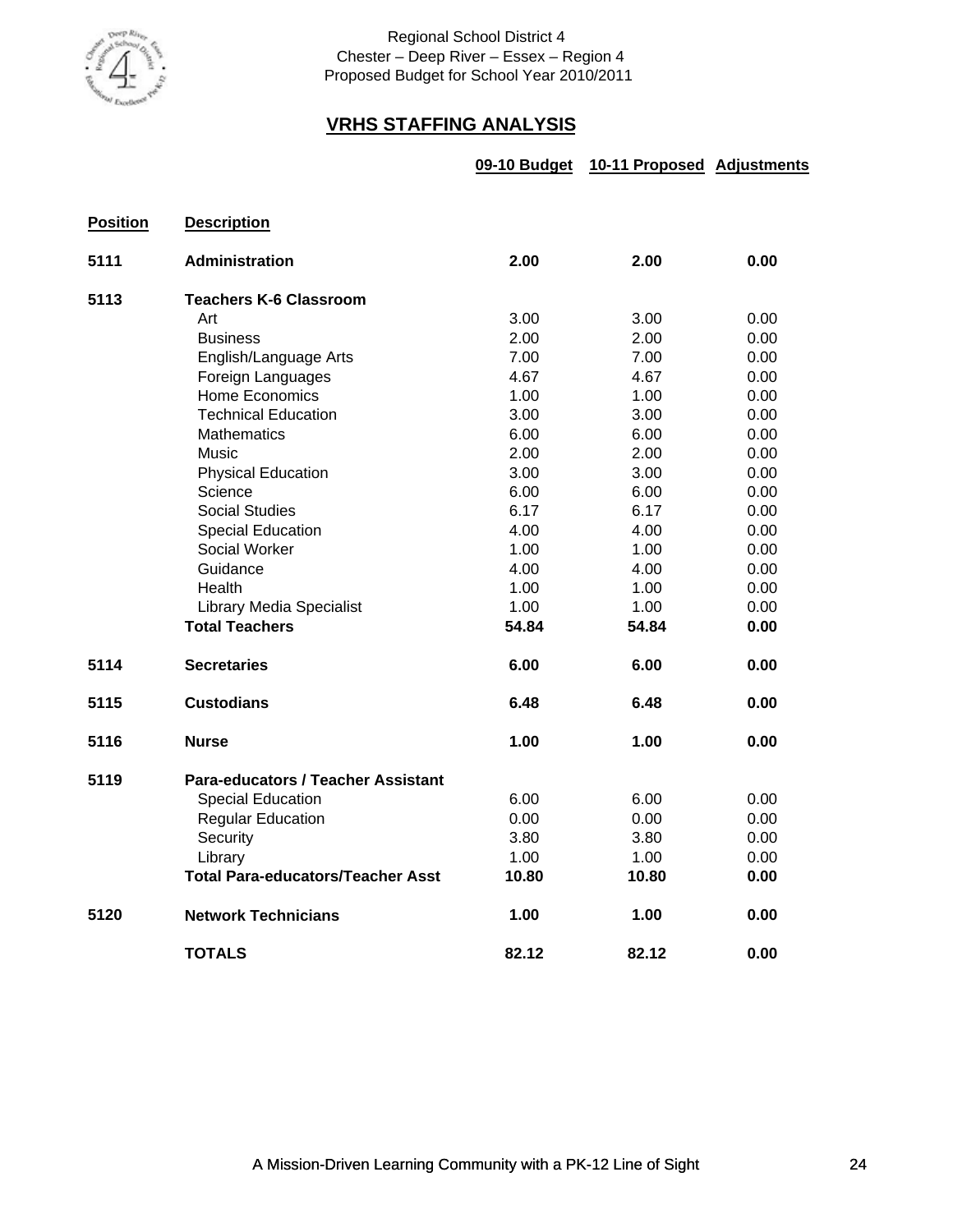

# **JWMS STAFFING ANALYSIS**

|                 |                                           | 09-10 Budget | 10-11 Proposed Adjustments |        |
|-----------------|-------------------------------------------|--------------|----------------------------|--------|
| <b>Position</b> | <b>Description</b>                        |              |                            |        |
| 5111            | <b>Administration</b>                     | 1.5          | 2.0                        | 0.5    |
| 5113            | <b>Teachers K-6 Classroom</b>             |              |                            |        |
|                 | Art                                       | 1.0          | 1.0                        | 0.0    |
|                 | English/Language Arts                     | 5.0          | 5.0                        | 0.0    |
|                 | Foreign Languages                         | 2.0          | 2.0                        | 0.0    |
|                 | <b>Home Economics</b>                     | 1.0          | 1.0                        | 0.0    |
|                 | <b>Technical Education</b>                | 1.0          | 1.0                        | 0.0    |
|                 | <b>Mathematics</b>                        | 4.0          | 4.0                        | 0.0    |
|                 | Music                                     | 1.0          | 1.0                        | 0.0    |
|                 | <b>Physical Education</b>                 | 2.0          | 2.0                        | 0.0    |
|                 | Science                                   | 4.0          | 4.0                        | 0.0    |
|                 | <b>Social Studies</b>                     | 4.0          | 4.0                        | 0.0    |
|                 | <b>Computer Education</b>                 | 1.0          | 1.0                        | 0.0    |
|                 | <b>Special Education</b>                  | 4.0          | 4.0                        | 0.0    |
|                 | Social Worker                             | 0.5          | 0.0                        | $-0.5$ |
|                 | Guidance                                  | 2.0          | 2.0                        | 0.0    |
|                 | <b>Library Media Specialist</b>           | 1.0          | 1.0                        | 0.0    |
|                 | <b>Total Teachers</b>                     | 33.5         | 33.0                       | $-0.5$ |
| 5114            | <b>Secretaries</b>                        | 2.0          | 2.0                        | 0.0    |
| 5115            | <b>Custodians</b>                         | 5.20         | 5.20                       | 0.00   |
| 5116            | <b>Nurse</b>                              | 1.0          | 1.0                        | 0.0    |
| 5119            | <b>Para-educators / Teacher Assistant</b> |              |                            |        |
|                 | <b>Special Education</b>                  | 5.0          | 5.0                        | 0.0    |
|                 | <b>Regular Education</b>                  | 0.0          | 0.0                        | 0.0    |
|                 | Library                                   | 1.0          | 1.0                        | 0.0    |
|                 | <b>Total Para-educators/Teacher Asst</b>  | 6.0          | 6.0                        | 0.0    |
| 5120            | <b>Network Technicians</b>                | 1.0          | 1.0                        | 0.0    |
|                 | <b>TOTALS</b>                             | 50.20        | 50.20                      | 0.00   |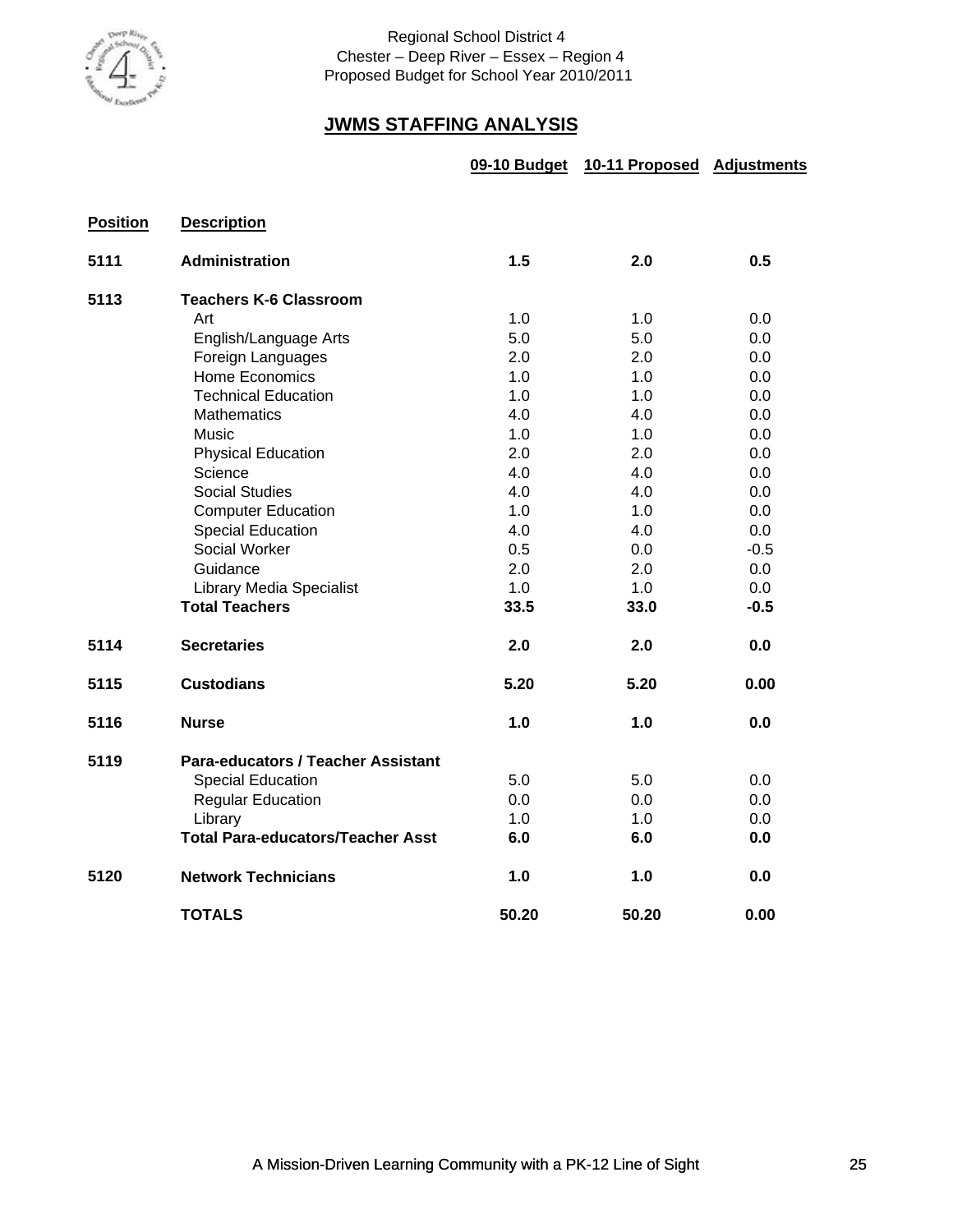|                          |      |                                      | 2007-2008     | 2007-2008 | 2008-2009     | 2008-2009      | 2009-2010   | 2009-2010  | 2010-2011      |
|--------------------------|------|--------------------------------------|---------------|-----------|---------------|----------------|-------------|------------|----------------|
| Org                      |      | Object Description                   | <b>Budget</b> | Actual    | <b>Budget</b> | Actual         | Approved    | Projection | Requested      |
|                          |      | <b>1100 DEPARTMENT CHAIR</b>         |               |           |               |                |             |            |                |
| 4111001 5112             |      | <b>JW DEPARTMENT CHAIR</b>           | 21,386        | 25,383    | 25,040        | 24,848         | 25,541      | 25,541     | 25,796         |
| 4111001                  | 5223 | <b>JW FICA/MEDICARE</b>              | 239           | 239       | 228           | 228            | 228         | 228        | 263            |
|                          |      | <b>JW DEPARTMENT CHAIR</b>           | 21,625        | 25,621    | 25,268        | 25,076         | 25,769      | 25,769     | 26,059         |
| 4211001                  | 5112 | <b>VR DEPARTMENT CHAIR</b>           | 37,694        | 48,250    | 49,211        | 48,387         | 50,195      | 50,195     | 50,697         |
| 4211001 5223             |      | <b>VR FICA/MEDICARE</b>              | 543           | 543       | 592           | 592            | 592         | 592        | 596            |
|                          |      | <b>VR DEPARTMENT CHAIR</b>           | 38,237        | 48,793    | 49,803        | 48,978         | 50,787      | 50,787     | 51,293         |
|                          |      | <b>TOTAL BY DEPARTMENT CHAIR</b>     | 59,861        | 74,414    | 75,071        | 74,054         | 76,556      | 76,556     | 77,352         |
|                          |      |                                      |               |           |               |                |             |            |                |
| <b>1101 ART</b>          |      |                                      |               |           |               |                |             |            |                |
| 4111011 5113             |      | <b>JW TEACHER ART</b>                | 64,225        | 58,552    | 59,382        | 60,528         | 66,686      | 66,686     | 67,353         |
| 4111011 5214             |      | <b>JW LIFE INSURANCE</b>             | 0             | 0         | 66            | 66             | 66          | 66         | 66             |
| 4111011                  | 5223 | <b>JW FICA/MEDICARE</b>              | 849           | 849       | 878           | 878            | 878         | 878        | 1,010          |
| 4111016                  | 5611 | <b>JW SUPPLIES ART</b>               | 3,800         | 3,439     | 5,050         | 4,976          | 4,000       | 4,000      | 4,000          |
| 4111037                  | 5730 | <b>JW SUPPLIES ART</b>               | 0             | 0         | 0             | $\Omega$       | $\mathbf 0$ | $\Omega$   | 1,154          |
|                          |      | <b>JW ART</b>                        | 68,874        | 62,840    | 65,375        | 66,448         | 71,629      | 71,629     | 73,583         |
| 4211011 5113             |      | <b>VR TEACHER ART</b>                | 190,933       | 190,933   | 200,902       | 200,902        | 211,865     | 211,865    | 185,009        |
| 4211011                  | 5214 | <b>VR LIFE INSURANCE</b>             | 252           | 252       | 232           | 232            | 232         | 232        | 232            |
| 4211011                  | 5223 | <b>VR FICA/MEDICARE</b>              | 1,730         | 1,730     | 1,850         | 1,850          | 1,850       | 1,850      | 1,863          |
| 4211014                  | 5430 | <b>VR REPAIRS ART</b>                | 0             | 0         | 325           | $\mathbf 0$    | 0           | $\Omega$   | 0              |
| 4211016                  | 5611 | <b>VR SUPPLIES ART</b>               | 24,226        | 21,138    | 26,200        | 22,827         | 26,200      | 26,200     | 27,000         |
| 4211016                  | 5641 | <b>VR TEXTBOOKS ART</b>              | 1,021         | 259       | 1,684         | 1,363          | 0           | 0          | 500            |
| 4211017                  | 5730 | <b>VR EQUIPMENT ART</b>              | 300           | 277       | $\Omega$      | $\Omega$       | 0           | $\Omega$   | $\overline{0}$ |
| 4211018 5810             |      | VR DUES & FEES ART                   | 375           | 165       | 530           | 225            | 530         | 530        | 530            |
|                          |      | <b>VR ART</b>                        | 218,837       | 214,754   | 231,722       | 227,398        | 240,676     | 240,676    | 215,134        |
| <b>TOTAL BY ART</b>      |      |                                      | 287,711       | 277,594   | 297,098       | 293,846        | 312,306     | 312,306    | 288,716        |
|                          |      |                                      |               |           |               |                |             |            |                |
| 1102 BUSINESS            |      |                                      |               |           |               |                |             |            |                |
| 4211021 5113             |      | <b>VR TEACHER BUSINESS</b>           | 111,802       | 111,802   | 119,212       | 120,926        | 127,535     | 130,523    | 138,779        |
| 4211021                  | 5214 | <b>VR LIFE INSURANCE</b>             | 168           | 168       | 154           | 154            | 154         | 154        | 154            |
| 4211021                  | 5223 | <b>VR FICA/MEDICARE</b>              | 1,621         | 1,621     | 1,753         | 1,753          | 1,753       | 1,753      | 1,766          |
| 4211026                  | 5611 | <b>VR SUPPLIES BUSINESS</b>          | 3,169         | 2,031     | 3,326         | 2,354          | 3,326       | 3,326      | 3,259          |
| 4211026 5641             |      | <b>VR TEXTBOOKS BUSINESS</b>         | 11,862        | 8,386     | 11,811        | 11,683         | 5,000       | 5,000      | 5,000          |
|                          |      | 4211028 5810 VR DUES & FEES BUSINESS | 150           | 75        | 150           | $\overline{0}$ | 150         | 150        | $\overline{0}$ |
| <b>TOTAL BY BUSINESS</b> |      |                                      | 128,772       | 124,083   | 136,407       | 136,871        | 137,919     | 140,907    | 148,958        |
|                          |      |                                      |               |           |               |                |             |            |                |
| 1103 ENGLISH             |      |                                      |               |           |               |                |             |            |                |
| 4111031 5113             |      | <b>JW TEACHER ENGLISH</b>            | 272,813       | 201,446   | 285,012       | 214,078        | 303,347     | 291,687    | 289,846        |
| 4111031 5214             |      | <b>JW LIFE INSURANCE</b>             | 336           | 336       | 308           | 308            | 308         | 308        | 308            |
| 4111031 5223             |      | <b>JW FICA/MEDICARE</b>              | 2,921         | 2,921     | 3,104         | 3,104          | 3,104       | 3,104      | 3,573          |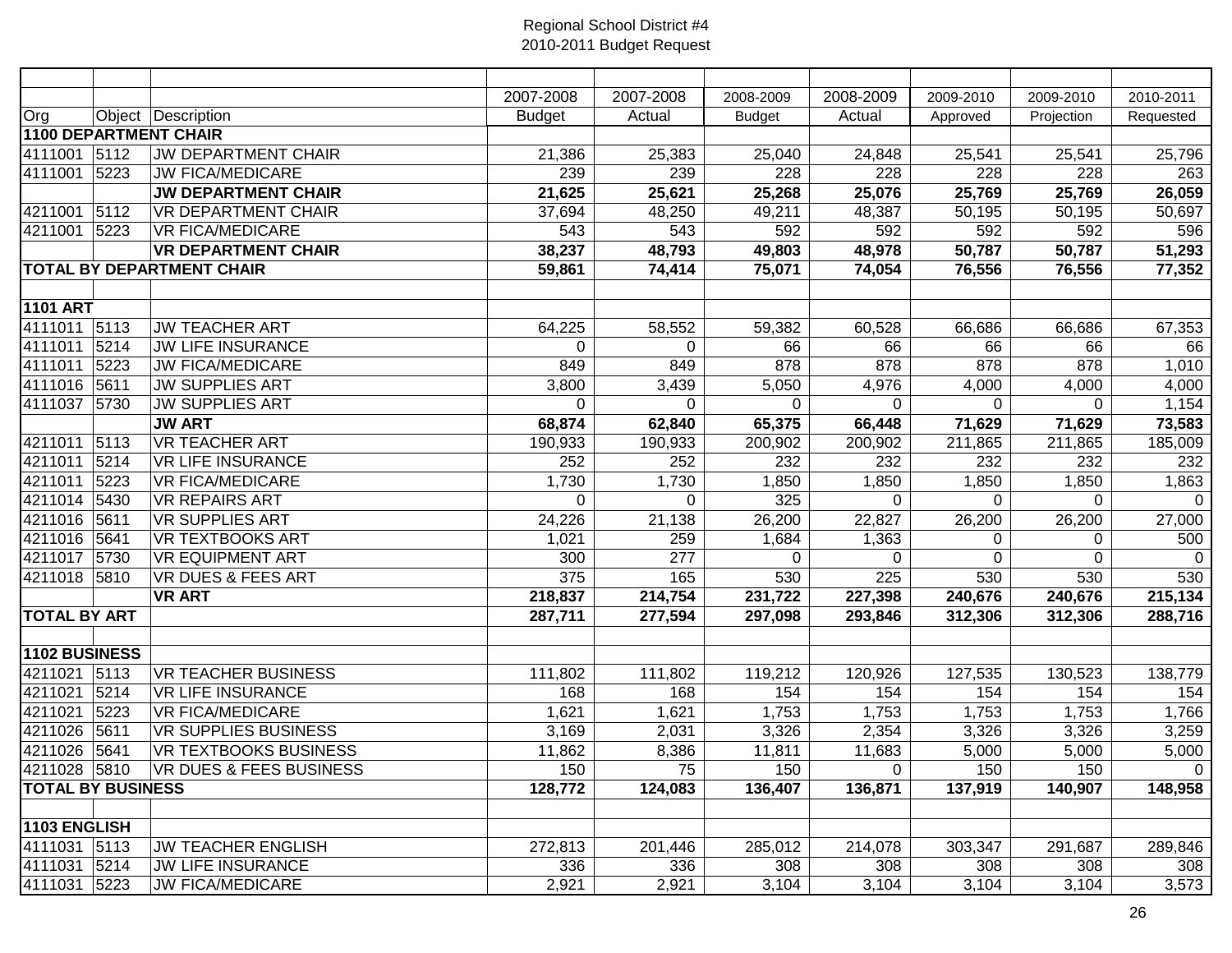|                         |      |                                       | 2007-2008     | 2007-2008 | 2008-2009     | 2008-2009   | 2009-2010   | 2009-2010   | 2010-2011   |
|-------------------------|------|---------------------------------------|---------------|-----------|---------------|-------------|-------------|-------------|-------------|
| Org                     |      | Object Description                    | <b>Budget</b> | Actual    | <b>Budget</b> | Actual      | Approved    | Projection  | Requested   |
| 4111033                 | 5322 | JW PROF DEVELOPMT - ENGLISH           | 2,100         | 2,550     | 3,000         | 1,825       | 3,200       | 3,200       | 2,000       |
| 4111036                 | 5611 | <b>JW SUPPLIES ENGLISH</b>            | 2,768         | 1,865     | 2,000         | 1,518       | 1,000       | 1,000       | 1,880       |
| 4111036                 | 5641 | <b>JW TEXTBOOKS ENGLISH</b>           | 2,800         | 1,699     | 2,300         | 1,164       | 0           | 0           | 1,400       |
| 4111037                 | 5730 | <b>JW EQUIPMENT ENGLISH</b>           | 0             | 0         | 0             | 0           | 0           | 0           | $\Omega$    |
| 4111037                 | 5730 | <b>JW EQUIPMENT ART</b>               | 0             | $\Omega$  | 0             | 0           | $\Omega$    | $\Omega$    | 1,154       |
|                         |      | <b>JW ENGLISH</b>                     | 283,738       | 210,817   | 295,725       | 221,998     | 310,960     | 299,300     | 300,161     |
| 4211031                 | 5113 | <b>VR TEACHER ENGLISH</b>             | 423,803       | 392,335   | 399,563       | 402,998     | 413,904     | 416,765     | 427,263     |
| 4211031                 | 5214 | <b>VR LIFE INSURANCE</b>              | 589           | 589       | 536           | 536         | 536         | 536         | 536         |
| 4211031                 | 5223 | <b>VR FICA/MEDICARE</b>               | 4,730         | 4,730     | 7,163         | 7,163       | 7,163       | 7,163       | 7,216       |
| 4211034                 | 5430 | <b>VR REPAIRS ENGLISH</b>             | 0             | 0         | 0             | 0           | 0           | 0           | $\mathbf 0$ |
| 4211036                 | 5611 | <b>VR SUPPLIES ENGLISH</b>            | 3,874         | 941       | 2,066         | 2,036       | 901         | 901         | 1,000       |
| 4211036                 | 5641 | <b>VR TEXTBOOKS ENGLISH</b>           | 20,040        | 19,220    | 10,724        | 10,808      | 5,000       | 5,000       | 12,000      |
| 4211037                 | 5730 | <b>VR EQUIPMENT ENGLISH</b>           | 0             | 0         | 0             | 0           | 0           | 0           | $\mathbf 0$ |
| 4211038                 | 5810 | <b>VR DUES &amp; FEES ENGLISH</b>     | 90            | 0         | 880           | 473         | $\mathbf 0$ | 0           | 365         |
|                         |      | <b>VR ENGLISH</b>                     | 453,126       | 417,815   | 420,932       | 424,014     | 427,504     | 430,365     | 448,380     |
| <b>TOTAL BY ENGLISH</b> |      |                                       | 736,864       | 628,632   | 716,656       | 646,011     | 738,463     | 729,664     | 748,541     |
|                         |      |                                       |               |           |               |             |             |             |             |
|                         |      | <b>1104 FOREIGN LANGUAGE/FLES</b>     |               |           |               |             |             |             |             |
| 4111041                 | 5113 | <b>JW TEACHER FOREIGN LANGUAGE</b>    | 91,542        | 94,614    | 97,473        | 100,062     | 106,207     | 106,207     | 109,890     |
| 4111041                 | 5214 | <b>JW LIFE INSURANCE</b>              | 168           | 168       | 154           | 154         | 154         | 154         | 154         |
| 4111041                 | 5223 | <b>JW FICA/MEDICARE</b>               | 1,372         | 1,372     | 1,451         | 1,451       | 1,451       | 1,451       | 1,670       |
| 4111046                 | 5611 | <b>JW SUPPLIES FOREIGN LANGUAGE</b>   | 925           | 775       | 750           | 704         | 600         | 600         | 610         |
| 4111046                 | 5641 | JW TEXTBOOKS FOREIGN LANGUAGE         | 3,347         | 3,318     | 0             | 0           | 0           | 0           | $\mathbf 0$ |
| 4111047                 | 5730 | JW EQUIPMENT FOREIGN LANGUAGE         | 100           | 48        | 0             | $\mathbf 0$ | $\mathbf 0$ | $\mathbf 0$ | $\mathbf 0$ |
|                         |      | <b>JW FOREIGN LANGUAGE/FLES</b>       | 97,454        | 100,295   | 99,828        | 102,371     | 108,412     | 108,412     | 112,324     |
| 4211041                 | 5113 | VR TEACHER FOREIGN LANGUAGE           | 294,468       | 317,621   | 333,934       | 335,126     | 323,653     | 323,653     | 326,888     |
| 4211041                 | 5214 | <b>VR LIFE INSURANCE</b>              | 490           | 490       | 463           | 463         | 463         | 463         | 463         |
| 4211041                 | 5223 | <b>VR FICA/MEDICARE</b>               | 4,605         | 4,605     | 4,859         | 4,859       | 4,859       | 4,859       | 4,895       |
| 4211044                 | 5430 | <b>VR REPAIRS FOREIGN LANGUAGE</b>    | 3,000         | 1,130     | 1,500         | 0           | 1,000       | 1,000       | 1,000       |
| 4211046                 | 5611 | <b>VR SUPPLIES FOREIGN LANGUAGE</b>   | 2,174         | 2,720     | 740           | 423         | 740         | 740         | 2,000       |
| 4211046                 | 5641 | VR TEXTBOOKS FOREIGN LANGUAGE         | 5,485         | 5,722     | 11,997        | 11,997      | $\mathbf 0$ | 0           | 7,665       |
| 4211047                 | 5730 | <b>VR EQUIPMENT FOREIGN LANGUAGE</b>  | 0             | 0         | 17,998        | 8,123       | $\pmb{0}$   | $\mathbf 0$ | 1,500       |
| 4211048                 | 5810 | VR DUES & FEES FOREIGN LANGUAGE       | 875           | 746       | 635           | 0           | 470         | 470         | 500         |
|                         |      | <b>VR FOREIGN LANGUAGE/FLES</b>       | 311,097       | 333,034   | 372,126       | 360,992     | 331,185     | 331,185     | 344,911     |
|                         |      | <b>TOTAL BY FOREIGN LANGUAGE/FLES</b> | 408,551       | 433,329   | 471,955       | 463,364     | 439,598     | 439,598     | 457,236     |
|                         |      |                                       |               |           |               |             |             |             |             |
| 1105 HOME ECONOMICS     |      |                                       |               |           |               |             |             |             |             |
| 4111051 5113            |      | <b>JW TEACHER HOME EC</b>             | 74,201        | 74,201    | 75,985        | 75,985      | 77,749      | 77,749      | 78,526      |
| 4111051                 | 5214 | <b>JW LIFE INSURANCE</b>              | 84            | 84        | 77            | 77          | 77          | 77          | 77          |
| 4111051                 | 5223 | <b>JW FICA/MEDICARE</b>               | 1,076         | 1,076     | 1,102         | 1,102       | 1,102       | 1,102       | 1,268       |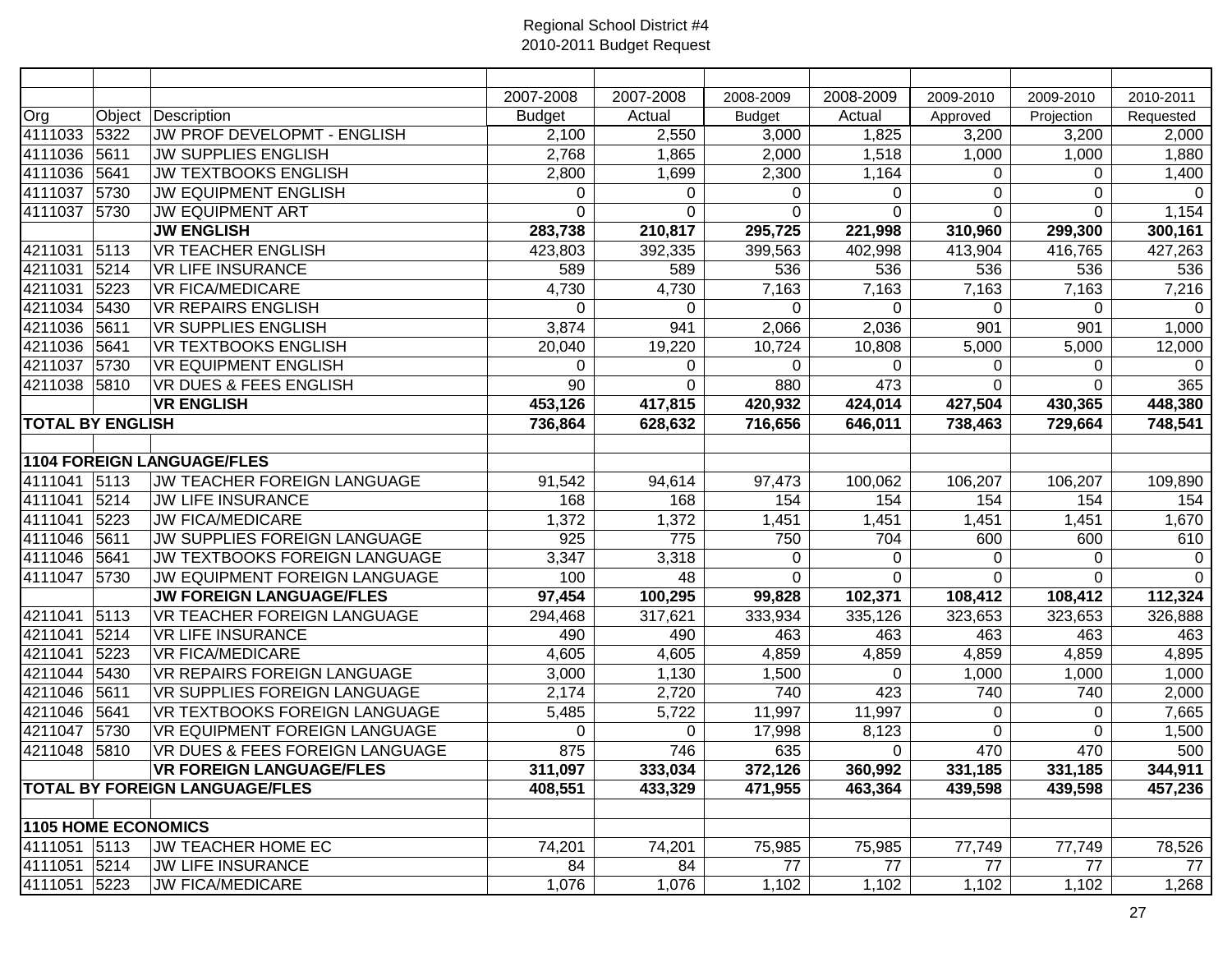|                         |        |                                    | 2007-2008     | 2007-2008 | 2008-2009     | 2008-2009 | 2009-2010 | 2009-2010  | 2010-2011   |
|-------------------------|--------|------------------------------------|---------------|-----------|---------------|-----------|-----------|------------|-------------|
| Org                     | Object | Description                        | <b>Budget</b> | Actual    | <b>Budget</b> | Actual    | Approved  | Projection | Requested   |
| 4111056                 | 5611   | JW SUPPLIES HOME EC                | 2,600         | 2,340     | 2,678         | 2,632     | 3,100     | 3,100      | 3,100       |
| 4111056                 | 5642   | JW LIBRARY & PROF. BOOKS - HOME EC | $\Omega$      | 0         | 0             | $\Omega$  | 0         | 0          | $\mathbf 0$ |
| 4111057                 | 5730   | <b>JW EQUIPMENT HOME EC</b>        | 2,675         | 0         | 1,375         | 1,345     | 0         | 0          | $\mathbf 0$ |
|                         |        | <b>JW HOME ECONOMICS</b>           | 80,636        | 77,701    | 81,217        | 81,141    | 82,028    | 82,028     | 82,971      |
| 4211051                 | 5113   | VR TEACHER HOME EC                 | 71,041        | 71,041    | 72,725        | 72,725    | 74,665    | 74,665     | 75,399      |
| 4211051                 | 5214   | <b>VR LIFE INSURANCE</b>           | 84            | 84        | 77            | 77        | 77        | 77         | 77          |
| 4211054                 | 5430   | <b>VR REPAIRS HOME EC</b>          | 975           | 736       | 975           | 975       | 650       | 650        | 650         |
| 4211056                 | 5611   | VR SUPPLIES HOME EC                | 7,875         | 8,094     | 8,000         | 7,997     | 8,000     | 8,000      | 8,000       |
| 4211056                 | 5641   | VR TEXTBOOKS HOME EC               | 4,100         | 2,077     | 2,869         | 2,294     | 0         | 0          | $\mathbf 0$ |
| 4211057                 | 5730   | VR EQUIPMENT HOME EC               | 0             | 0         | 1,400         | 1,317     | 0         | $\Omega$   | $\mathbf 0$ |
|                         |        | <b>VR HOME ECONOMICS</b>           | 84,075        | 82,032    | 86,046        | 85,385    | 83,392    | 83,392     | 84,126      |
|                         |        | <b>TOTAL BY HOME ECONOMICS</b>     | 164,711       | 159,733   | 167,263       | 166,526   | 165,420   | 165,420    | 167,097     |
|                         |        |                                    |               |           |               |           |           |            |             |
| 1106 INDUSTRIAL ARTS    |        |                                    |               |           |               |           |           |            |             |
| 4111061                 | 5113   | <b>JW TEACHER TECH ED</b>          | 70,766        | 70,766    | 72,450        | 72,450    | 74,115    | 74,115     | 75,124      |
| 4111061                 | 5214   | <b>JW LIFE INSURANCE</b>           | 84            | 84        | 77            | 77        | 77        | 77         | $77\,$      |
| 4111066                 | 5611   | JW SUPPLIES TECH ED                | 3,833         | 3,725     | 15,433        | 3,382     | 2,665     | 2,665      | 3,000       |
|                         |        | <b>JW INDUSTRIAL ARTS</b>          | 74,683        | 74,575    | 87,960        | 75,909    | 76,857    | 76,857     | 78,201      |
| 4211061                 | 5113   | <b>VR TEACHER TECH ED</b>          | 188,380       | 190,984   | 194,776       | 197,393   | 203,826   | 204,376    | 206,399     |
| 4211061                 | 5214   | <b>VR LIFE INSURANCE</b>           | 252           | 252       | 232           | 232       | 232       | 232        | 232         |
| 4211061                 | 5223   | <b>VR FICA/MEDICARE</b>            | 692           | 692       | 735           | 735       | 735       | 735        | 741         |
| 4211064                 | 5430   | VR REPAIRS TECH ED                 | 3,000         | 6,179     | 3,000         | 1,404     | 6,300     | 6,300      | 6,500       |
| 4211066                 | 5611   | VR SUPPLIES TECH ED                | 22,926        | 20,439    | 26,042        | 25,652    | 26,042    | 26,042     | 26,542      |
| 4211066                 | 5641   | VR TEXTBOOKS TECH ED               | 9,425         | 7,074     | 16,610        | 16,274    | 0         | 0          | 1,500       |
| 4211067                 | 5730   | <b>VR EQUIPMENT TECH ED</b>        | 4,164         | 3,732     | 6,820         | 6,730     | 0         | $\Omega$   | $\mathbf 0$ |
| 4211068                 | 5810   | VR DUES & FEES TECH ED             | $\Omega$      | 0         | 650           | $\Omega$  | 595       | 595        | $\Omega$    |
|                         |        | <b>VR INDUSTRIAL ARTS</b>          | 228,839       | 229,352   | 248,865       | 248,420   | 237,730   | 238,280    | 241,914     |
|                         |        | <b>TOTAL BY INDUSTRIAL ARTS</b>    | 303,522       | 303,927   | 336,825       | 324,329   | 314,587   | 315,137    | 320,115     |
|                         |        |                                    |               |           |               |           |           |            |             |
| <b>1108 MATHEMATICS</b> |        |                                    |               |           |               |           |           |            |             |
| 4111081 5113            | 5210   | <b>JW TEACHER MATH</b>             | 214,475       | 214,475   | 219,549       | 224,645   | 235,921   | 235,876    | 208,489     |
| 4111081                 | 5214   | <b>JW HEALTH INSURANCE</b>         | 0             | 825       | 750           | 6,000     | 6,000     | 6,000      | 6,000       |
| 4111081                 |        | <b>JW LIFE INSURANCE</b>           | 336           | 336       | 309           | 309       | 309       | 309        | 309         |
| 4111081 5223            |        | <b>JW FICA/MEDICARE</b>            | 2,071         | 2,071     | 2,194         | 2,194     | 2,194     | 2,194      | 2,525       |
| 4111086 5611            |        | <b>JW SUPPLIES MATH</b>            | 3,800         | 2,995     | 3,000         | 1,868     | 2,500     | 2,500      | 2,600       |
| 4111086 5641            |        | <b>JW TEXTBOOKS MATH</b>           | 1,400         | 2,247     | 23,250        | 22,849    | 13,670    | 13,670     | 1,410       |
|                         |        | <b>JW MATHEMATICS</b>              | 222,082       | 222,949   | 249,052       | 257,865   | 260,594   | 260,549    | 221,333     |
| 4211081 5113            |        | <b>VR TEACHER MATH</b>             | 423,509       | 413,069   | 425,264       | 421,764   | 386,582   | 388,810    | 395,297     |
| 4211081                 | 5214   | <b>VR LIFE INSURANCE</b>           | 504           | 504       | 540           | 540       | 540       | 540        | 540         |
| 4211081                 | 5223   | <b>VR FICA/MEDICARE</b>            | 5,998         | 5,998     | 6,115         | 6,115     | 6,115     | 6,115      | 6,160       |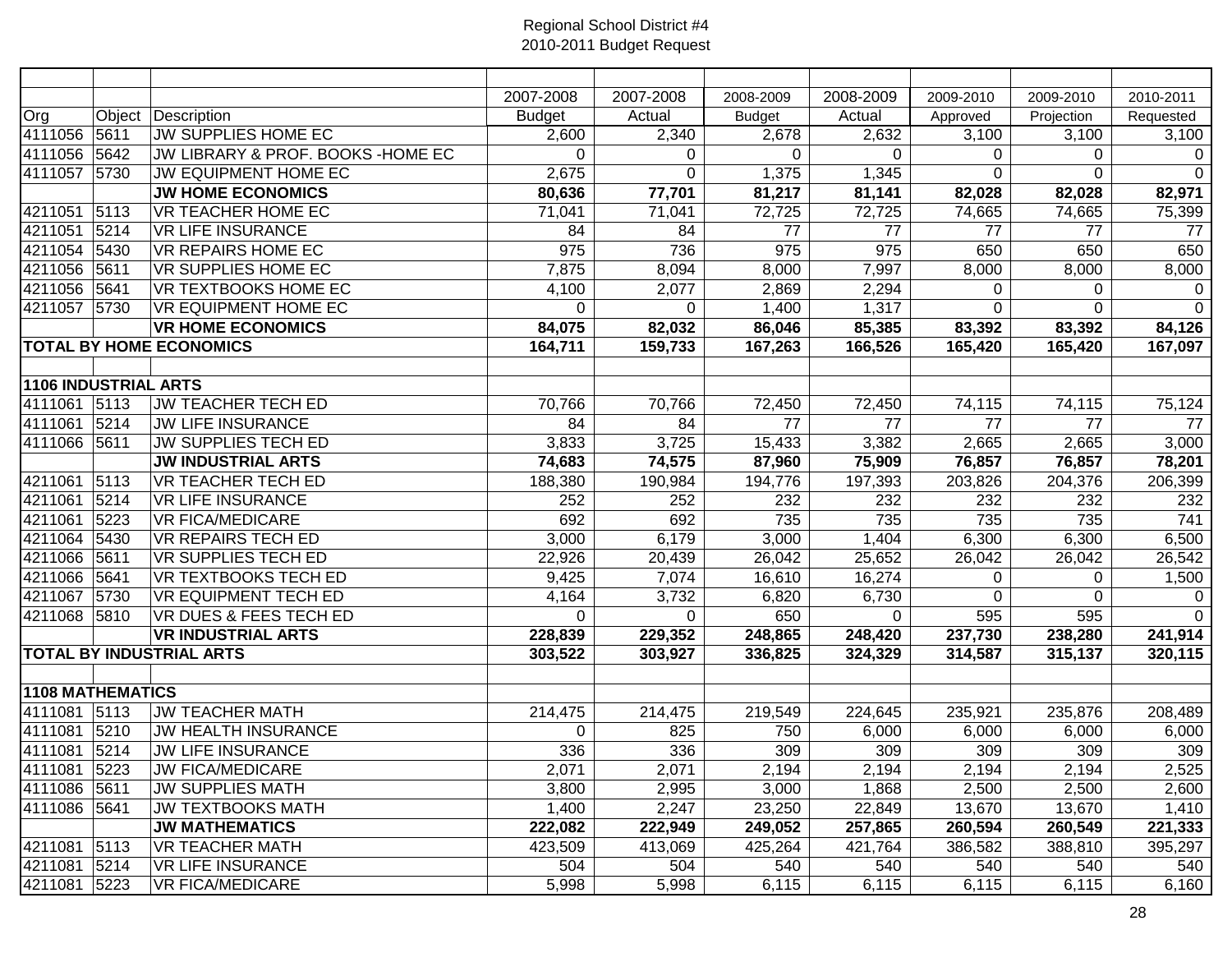|                       |        |                                 | 2007-2008     | 2007-2008 | 2008-2009     | 2008-2009   | 2009-2010 | 2009-2010    | 2010-2011      |
|-----------------------|--------|---------------------------------|---------------|-----------|---------------|-------------|-----------|--------------|----------------|
| Org                   | Object | Description                     | <b>Budget</b> | Actual    | <b>Budget</b> | Actual      | Approved  | Projection   | Requested      |
| 4211084               | 5430   | <b>VR REPAIRS MATH</b>          | 0             | 0         | $\mathbf 0$   | $\Omega$    | 0         | 0            | $\mathbf 0$    |
| 4211086               | 5611   | <b>VR SUPPLIES MATH</b>         | 12,322        | 8,390     | 9,118         | 8,323       | 572       | 572          | 335            |
| 4211086               | 5641   | <b>VR TEXTBOOKS MATH</b>        | 5,547         | 5,871     | 4,788         | 4,788       | 0         | $\mathbf{0}$ | 11,300         |
| 4211087               | 5730   | <b>VR EQUIPMENT MATH</b>        | 0             | 0         | $\Omega$      | $\mathbf 0$ | 2,750     | 2,750        | 2,700          |
| 4211088               | 5810   | VR DUES & FEES MATH             | 401           | 0         | 390           | $\Omega$    | 390       | 390          | $\Omega$       |
|                       |        | <b>VR MATHEMATICS</b>           | 448,282       | 433,833   | 446,215       | 441,531     | 396,949   | 399,177      | 416,332        |
|                       |        | <b>TOTAL BY MATHEMATICS</b>     | 670,364       | 656,781   | 695,267       | 699,396     | 657,543   | 659,726      | 637,665        |
|                       |        |                                 |               |           |               |             |           |              |                |
| <b>1109 MUSIC</b>     |        |                                 |               |           |               |             |           |              |                |
| 4111091               | 5113   | <b>JW TEACHER MUSIC</b>         | 43,401        | 43,401    | 43,727        | 39,827      | 41,197    | 41,947       | 44,492         |
| 4111091               | 5214   | <b>JW LIFE INSURANCE</b>        | 84            | 84        | 77            | 77          | 77        | 77           | 77             |
| 4111091               | 5223   | <b>JW FICA/MEDICARE</b>         | 629           | 629       | 577           | 577         | 577       | 577          | 665            |
| 4111093               | 5321   | <b>JW PURCH SERV - MUSIC</b>    | 0             | 0         | 0             | 0           | 600       | 600          | 600            |
| 4111095               | 5515   | <b>JW FIELD TRIP MUSIC</b>      | 625           | 129       | 625           | 548         | 675       | 675          | 780            |
| 4111096               | 5611   | <b>JW SUPPLIES MUSIC</b>        | 4,295         | 1,479     | 1,700         | 1,684       | 1,250     | 1,250        | 1,640          |
| 4111096               | 5641   | <b>JW TEXTBOOKS MUSIC</b>       | 700           | 312       | 730           | 727         | 0         | 0            | 550            |
| 4111097               | 5730   | <b>JW EQUIPMENT MUSIC</b>       | 769           | 0         | 6,149         | 6,203       | 350       | 350          | 3,570          |
|                       |        | <b>JW MUSIC</b>                 | 50,503        | 46,034    | 53,586        | 49,644      | 44,727    | 45,477       | 52,374         |
| 4211091               | 5113   | <b>VR TEACHER MUSIC</b>         | 112,206       | 122,840   | 125,024       | 127,503     | 132,510   | 132,510      | 133,830        |
| 4211091               | 5214   | <b>VR LIFE INSURANCE</b>        | 161           | 161       | 154           | 154         | 154       | 154          | 154            |
| 4211091               | 5223   | <b>VR FICA/MEDICARE</b>         | 1,781         | 1,781     | 1,849         | 1,849       | 1,849     | 1,849        | 1,862          |
| 4211094               | 5430   | <b>VR REPAIRS MUSIC</b>         | 3,640         | 2,048     | 3,900         | 1,210       | 3,960     | 3,960        | 4,000          |
| 4211095               | 5515   | VR FIELD TRIP MUSIC             | 3,640         | 866       | 4,800         | 1,549       | 0         | 0            | $\mathbf 0$    |
| 4211096               | 5610   | <b>VR SUPPLIES MUSIC</b>        | 3,127         | 422       | 3,609         | 0           | 3,609     | 3,609        | $\mathbf 0$    |
| 4211096               | 5611   | <b>VR SUPPLIES MUSIC</b>        | 5,241         | 4,735     | 6,300         | 5,156       | 6,300     | 6,300        | 6,300          |
| 4211096               | 5641   | <b>VR TEXTBOOKS MUSIC</b>       | 3,120         | 2,126     | 3,300         | 2,794       | 1,500     | 1,500        | 2,000          |
| 4211097               | 5730   | <b>VR EQUIPMENT MUSIC</b>       | 6,295         | 5,335     | 594           | $\Omega$    | 0         | 0            | 4,000          |
| 4211098               | 5810   | VR DUES & FEES MUSIC            | 3,650         | 2,625     | 4,565         | 4,565       | 4,125     | 4,125        | 4,245          |
|                       |        | <b>VR MUSIC</b>                 | 142,862       | 142,939   | 154,095       | 144,779     | 154,007   | 154,007      | 156,391        |
| <b>TOTAL BY MUSIC</b> |        |                                 | 193,365       | 188,973   | 207,681       | 194,423     | 198,734   | 199,484      | 208,766        |
|                       |        |                                 |               |           |               |             |           |              |                |
| 1110 PHYSICAL ED      |        |                                 |               |           |               |             |           |              |                |
| 4111101 5113          |        | <b>JW TEACHER PHYSICAL ED</b>   | 118,466       | 118,519   | 120,821       | 123,818     | 128,726   | 128,726      | 130,003        |
| 4111101 5214          |        | <b>JW LIFE INSURANCE</b>        | 168           | 168       | 154           | 154         | 154       | 154          | 154            |
| 4111101 5223          |        | <b>JW FICA/MEDICARE</b>         | 692           | 692       | 741           | 741         | 741       | 741          | 853            |
| 4111106               | 5611   | <b>JW SUPPLIES PHYSICAL ED</b>  | 790           | 762       | 840           | 890         | 925       | 925          | 861            |
| 4111107 5730          |        | <b>JW EQUIPMENT PHYSICAL ED</b> | 0             | 0         | $\mathbf 0$   | 0           | 0         | 0            | $\overline{0}$ |
|                       |        | <b>JW PHYSICAL ED</b>           | 120,117       | 120,142   | 122,556       | 125,603     | 130,546   | 130,546      | 131,871        |
| 4211101 5113          |        | VR TEACHER PHYSICAL ED          | 170,979       | 193,688   | 203,981       | 203,981     | 215,728   | 215,728      | 221,721        |
| 4211101 5214          |        | <b>VR LIFE INSURANCE</b>        | 246           | 246       | 231           | 231         | 231       | 231          | 231            |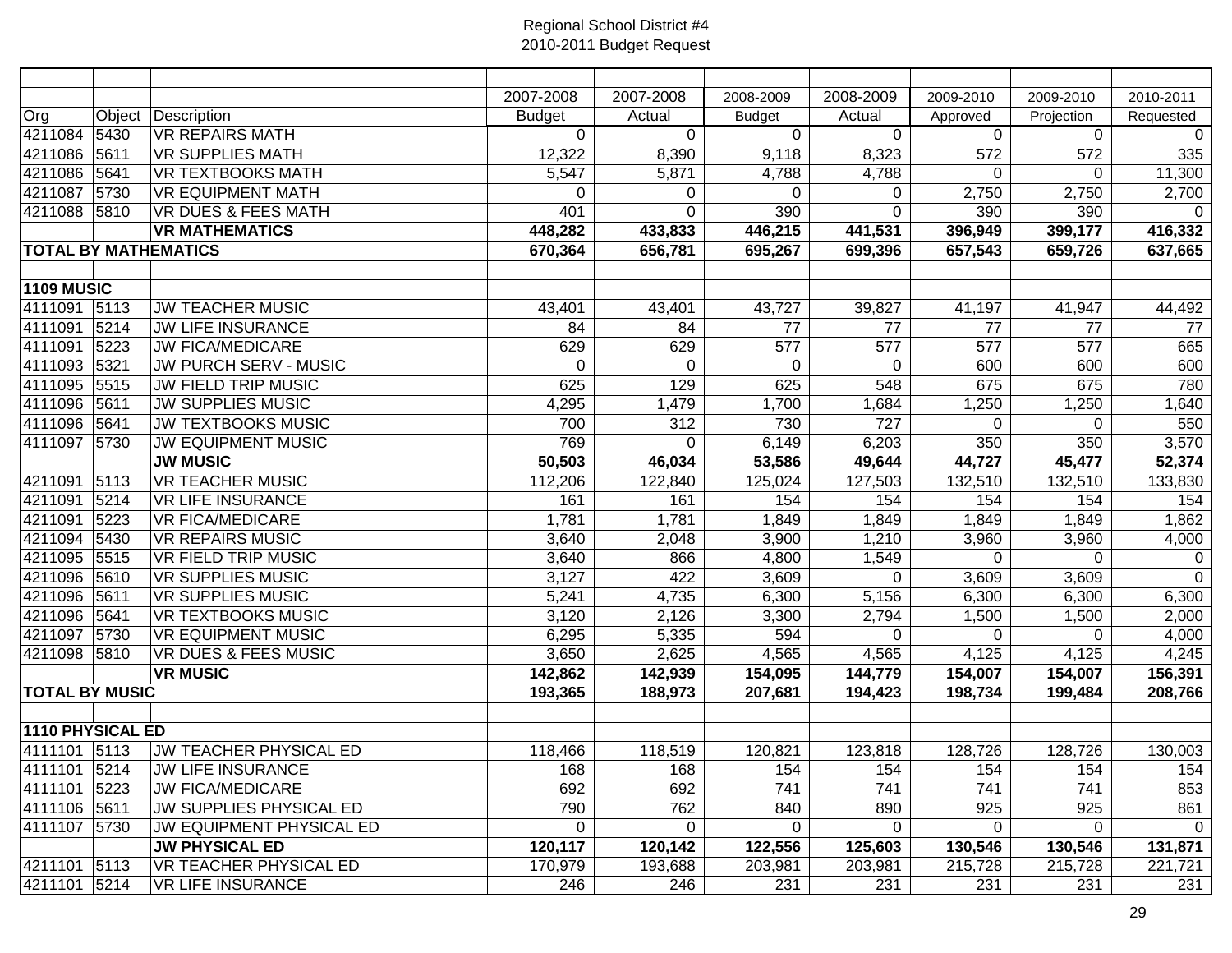|                             |        |                                   | 2007-2008     | 2007-2008 | 2008-2009     | 2008-2009 | 2009-2010   | 2009-2010   | 2010-2011   |
|-----------------------------|--------|-----------------------------------|---------------|-----------|---------------|-----------|-------------|-------------|-------------|
| Org                         | Object | Description                       | <b>Budget</b> | Actual    | <b>Budget</b> | Actual    | Approved    | Projection  | Requested   |
| 4211101                     | 5223   | <b>VR FICA/MEDICARE</b>           | 2,809         | 2,809     | 2,958         | 2,958     | 2,958       | 2,958       | 2,979       |
| 4211106                     | 5611   | VR SUPPLIES PHYSICAL ED           | 4,900         | 1,914     | 5,305         | 5,154     | 2,640       | 2,640       | 2,500       |
| 4211106                     | 5641   | VR TEXTBOOKS PHYSICAL ED          | 1,900         | 290       | 0             | 0         | 0           | 0           | $\mathbf 0$ |
| 4211107                     | 5730   | VR EQUIPMENT PHYSICAL ED          | 7,300         | 0         | $\Omega$      | 0         | 0           | 0           | $\Omega$    |
|                             |        | <b>VR PHYSICAL ED</b>             | 188,133       | 198,946   | 212,475       | 212,324   | 221,557     | 221,557     | 227,431     |
| <b>TOTAL BY PHYSICAL ED</b> |        |                                   | 308,250       | 319,088   | 335,031       | 337,927   | 352,103     | 352,103     | 359,303     |
|                             |        |                                   |               |           |               |           |             |             |             |
| 1111 READING                |        | <b>JW READING</b>                 |               |           |               |           |             |             |             |
| 4111111 5113                |        | <b>JW TEACHER READING</b>         | 0             | 71,642    | 0             | 73,340    | 0           | 0           | $\mathbf 0$ |
| 4111111                     | 5214   | <b>JW LIFE INSURANCE</b>          | 84            | 84        | 77            | 77        | 77          | 77          | 77          |
| 4111111                     | 5223   | <b>JW FICA/MEDICARE</b>           | 1,039         | 1,039     | 1,063         | 1,063     | 1,063       | 1,063       | 1,224       |
| 4111116 5611                |        | <b>JW SUPPLIES READING</b>        | 3,000         | 1,394     | 2,700         | 2,525     | 1,781       | 1,781       | 2,500       |
| <b>TOTAL BY READING</b>     |        |                                   | 4,123         | 74,159    | 3,841         | 77,006    | 2,922       | 2,922       | 3,801       |
|                             |        |                                   |               |           |               |           |             |             |             |
| 1112 SCIENCE                |        |                                   |               |           |               |           |             |             |             |
| 4111121                     | 5113   | <b>JW TEACHER SCIENCE</b>         | 277,915       | 226,588   | 233,590       | 237,952   | 248,710     | 248,710     | 257,476     |
| 4111121                     | 5214   | <b>JW LIFE INSURANCE</b>          | 336           | 336       | 308           | 308       | 308         | 308         | 308         |
| 4111121                     | 5223   | <b>JW FICA/MEDICARE</b>           | 3,392         | 3,392     | 3,559         | 3,559     | 3,559       | 3,559       | 4,097       |
| 4111126                     | 5611   | <b>JW SUPPLIES SCIENCE</b>        | 1,832         | 1,456     | 1,930         | 1,787     | 1,000       | 1,000       | 1,806       |
| 4111126                     | 5641   | <b>JW TEXTBOOKS SCIENCE</b>       | 800           | 197       | 0             | 0         | 0           | 0           | 508         |
| 4111127                     | 5730   | <b>JW EQUIPMENT SCIENCE</b>       | 6,702         | 6,757     | 594           | 677       | 0           | 0           | 2,090       |
|                             |        | <b>JW SCIENCE</b>                 | 290,977       | 238,726   | 239,982       | 244,284   | 253,578     | 253,578     | 266,285     |
| 4211121                     | 5113   | <b>VR TEACHER SCIENCE</b>         | 394,795       | 463,468   | 423,965       | 488,123   | 409,190     | 413,241     | 404,703     |
| 4211121                     | 5214   | <b>VR LIFE INSURANCE</b>          | 666           | 666       | 618           | 618       | 618         | 618         | 618         |
| 4211121                     | 5223   | <b>VR FICA/MEDICARE</b>           | 4,646         | 4,646     | 4,951         | 4,951     | 4,951       | 4,951       | 4,987       |
| 4211124                     | 5430   | <b>VR REPAIRS SCIENCE</b>         | 4,700         | 1,200     | 305           | 0         | 0           | 0           | 750         |
| 4211125                     | 5515   | VR FIELD TRIP SCIENCE             | 500           | 265       | 500           | 0         | 0           | $\mathbf 0$ | $\mathbf 0$ |
| 4211126                     | 5611   | <b>VR SUPPLIES SCIENCE</b>        | 18,937        | 16,866    | 12,243        | 11,517    | 15,631      | 15,631      | 9,703       |
| 4211126                     | 5641   | <b>VR TEXTBOOKS SCIENCE</b>       | 7,768         | 11,122    | 8,814         | 5,925     | $\mathbf 0$ | 0           | 10,400      |
| 4211127                     | 5730   | <b>VR EQUIPMENT SCIENCE</b>       | 954           | 886       | 1,209         | 0         | 0           | $\mathbf 0$ | 3,320       |
| 4211128                     | 5810   | <b>VR DUES &amp; FEES SCIENCE</b> | 650           | 160       | 700           | 270       | 700         | 700         | $\Omega$    |
|                             |        | <b>VR SCIENCE</b>                 | 433,617       | 499,279   | 453,305       | 511,403   | 431,090     | 435,141     | 434,481     |
| <b>TOTAL BY SCIENCE</b>     |        |                                   | 724,594       | 738,005   | 693,286       | 755,687   | 684,667     | 688,718     | 700,766     |
|                             |        |                                   |               |           |               |           |             |             |             |
| <b>1113 SOCIAL STUDIES</b>  |        |                                   |               |           |               |           |             |             |             |
| 4111131 5113                |        | <b>JW TEACHER SOCIAL STUDY</b>    | 183,597       | 175,207   | 182,421       | 185,327   | 196,125     | 199,676     | 209,000     |
| 4111131 5210                |        | <b>JW HEALTH INSURANCE</b>        | 0             | 823       | 750           | 750       | 1,500       | 1,500       | 1,500       |
| 4111131                     | 5214   | <b>JW LIFE INSURANCE</b>          | 329           | 329       | 309           | 309       | 309         | 309         | 309         |
| 4111131                     | 5223   | <b>JW FICA/MEDICARE</b>           | 2,540         | 2,540     | 2,687         | 2,687     | 2,687       | 2,687       | 3,093       |
| 4111136 5611                |        | <b>JW SUPPLIES SOCIAL STUDY</b>   | 300           | 16        | 700           | 720       | 400         | 400         | 600         |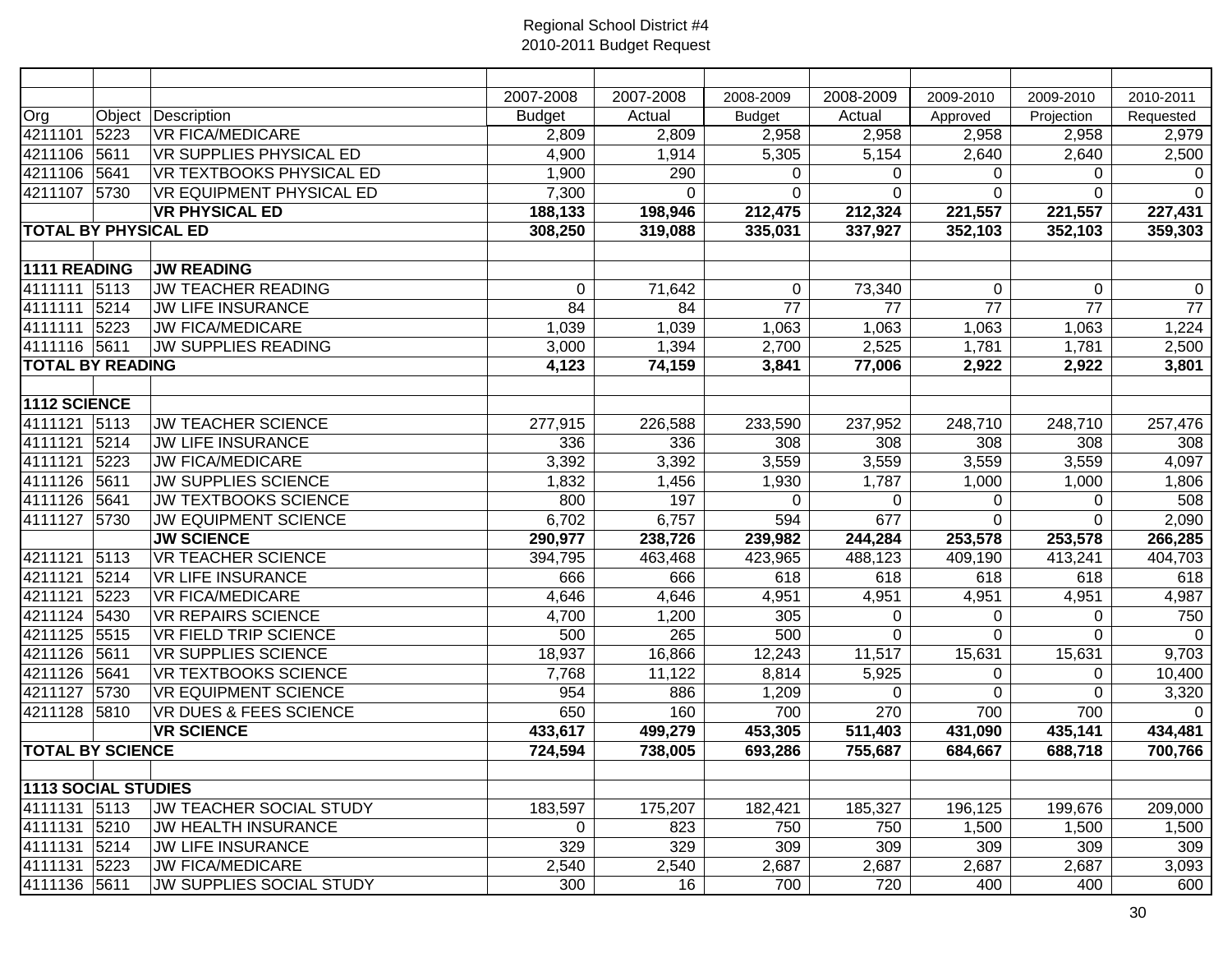|                          |        |                                    | 2007-2008      | 2007-2008      | 2008-2009     | 2008-2009      | 2009-2010      | 2009-2010      | 2010-2011    |
|--------------------------|--------|------------------------------------|----------------|----------------|---------------|----------------|----------------|----------------|--------------|
| Org                      | Object | Description                        | <b>Budget</b>  | Actual         | <b>Budget</b> | Actual         | Approved       | Projection     | Requested    |
| 4111136                  | 5641   | JW TEXTBOOKS SOCIAL STUDY          | 13,151         | 13,192         | 5,570         | 5,582          | $\Omega$       | 0              | 2,602        |
| 4111137                  | 5730   | <b>JW EQUIPMENT SOCIAL STUDY</b>   | 855            | 907            | 0             | $\Omega$       | $\overline{0}$ | 0              | $\Omega$     |
|                          |        | <b>JW SOCIAL STUDIES</b>           | 200,773        | 193,015        | 192,437       | 195,376        | 201,021        | 204,572        | 217,104      |
| 4211131                  | 5113   | VR TEACHER SOCIAL STUDY            | 337,470        | 341,175        | 361,147       | 371,564        | 387,345        | 369,088        | 369,558      |
| 4211131                  | 5214   | <b>VR LIFE INSURANCE</b>           | 531            | 531            | 463           | 463            | 463            | 463            | 463          |
| 4211131                  | 5223   | <b>VR FICA/MEDICARE</b>            | 7,625          | 7,625          | 5,387         | 5,387          | 5,387          | 5,387          | 5,427        |
| 4211134                  | 5430   | <b>VR REPAIRS SOCIAL STUDIES</b>   | $\Omega$       | 0              | $\Omega$      | $\Omega$       | 0              | 0              | $\mathbf 0$  |
| 4211136                  | 5611   | VR SUPPLIES SOCIAL STUDY           | 1,100          | 844            | 1,201         | 1,136          | 561            | 561            | 700          |
| 4211136                  | 5641   | VR TEXTBOOKS SOCIAL STUDY          | 19,587         | 23,521         | 10,030        | 9,508          | 0              | 0              | 9,400        |
| 4211137                  | 5730   | VR EQUIPMENT SOCIAL STUDY          | 0              | 0              | $\Omega$      | 0              | 0              | 0              | $\mathbf 0$  |
| 4211138                  | 5810   | VR DUES & FEES SOCIAL STUDY        | 195            | 0              | 315           | $\overline{0}$ | $\mathbf 0$    | $\overline{0}$ | $\mathbf{0}$ |
|                          |        | <b>VR SOCIAL STUDIES</b>           | 366,508        | 373,696        | 378,543       | 388,059        | 393,756        | 375,499        | 385,548      |
|                          |        | <b>TOTAL BY SOCIAL STUDIES</b>     | 567,281        | 566,711        | 570,981       | 583,434        | 594,778        | 580,072        | 602,652      |
|                          |        |                                    |                |                |               |                |                |                |              |
|                          |        | 1114 COMPUTER EDUCATION            |                |                |               |                |                |                |              |
| 4111141 5113             |        | JW TEACHER COMPUTER ED             | 0              | 41,516         | 43,727        | 43,727         | 46,260         | 46,260         | 49,066       |
| 4111141                  | 5214   | <b>JW LIFE INSURANCE</b>           | 84             | 84             | 77            | 77             | 77             | 77             | 77           |
| 4111141                  | 5223   | <b>JW FICA/MEDICARE</b>            | 602            | 602            | 634           | 634            | 634            | 634            | 730          |
| 4111146                  | 5611   | JW SUPPLIES COMPUTER ED            | 1,400          | 1,207          | 1,400         | 1,318          | 900            | 900            | 600          |
| 4111146                  | 5641   | JW TEXTBOOKS COMPUTER ED           | 100            | 76             | 100           | $\Omega$       | $\mathbf 0$    | $\Omega$       | $\mathbf 0$  |
|                          |        | <b>JW COMPUTER EDUCATION</b>       |                |                |               |                |                |                |              |
|                          |        | <b>TOTAL BY COMUPTER EDUCATION</b> | 2,186          | 43,485         | 45,938        | 45,756         | 47,871         | 47,871         | 50,473       |
|                          |        |                                    |                |                |               |                |                |                |              |
| 1115 SUBS R/P            |        |                                    |                |                |               |                |                |                |              |
| 4111151 5123             |        | <b>JW SUBSTITUTE TEACHER</b>       | 29,000         | 26,989         | 29,000        | 43,080         | 29,000         | 29,000         | 29,000       |
| 4111151                  | 5214   | <b>JW LIFE INSURANCE</b>           | $\overline{2}$ | $\overline{2}$ | 3             | 3              | 3              | 3              | 3            |
| 4111151                  | 5223   | <b>JW FICA/MEDICARE</b>            | 1,478          | 1,478          | 1,525         | 1,525          | 1,525          | 1,525          | 1,755        |
| 4211151                  | 5123   | <b>VR SUBSTITUTE TEACHER</b>       | 65,000         | 72,610         | 65,000        | 56,745         | 65,000         | 65,000         | 65,000       |
| 4211151                  | 5214   | <b>VR LIFE INSURANCE</b>           | 14             | 14             | 5             | 5              | 5              | 5              | 5            |
| 4211151 5223             |        | <b>VR FICA/MEDICARE</b>            | 5,561          | 5,561          | 3,452         | 3,452          | 3,452          | 3,452          | 3,477        |
| <b>TOTAL BY SUBS R/P</b> |        |                                    | 101,056        | 106,655        | 98,985        | 104,811        | 98,985         | 98,985         | 99,240       |
|                          |        |                                    |                |                |               |                |                |                |              |
| 1116 UNCLASSIFIED        |        |                                    |                |                |               |                |                |                |              |
|                          |        | 4111161 5124 JW SUBSTITUTE PARA    | 3,000          | 704            | 3,000         | 1,503          | 3,000          | 3,000          | 3,000        |
| 4111161 5223             |        | <b>JW FICA/MEDICARE</b>            | 54             | 54             | 115           | 115            | 115            | 115            | 132          |
| 4111162 5250             |        | <b>JW UNEMPLOYMENT COMP</b>        | 3,175          | 197            | 3,500         | 4,747          | 3,500          | 3,500          | 3,500        |
| 4111162 5260             |        | <b>JW WORKER'S COMP</b>            | 24,400         | 24,027         | 24,000        | 20,470         | 20,870         | 20,870         | 22,432       |
|                          |        | <b>JW UNCLASSIFIED</b>             | 30,629         | 24,982         | 30,615        | 26,835         | 27,485         | 27,485         | 29,064       |
| 4211161 5119             |        | <b>VR SECURITY</b>                 | 69,911         | 0              | 82,324        | $\mathbf 0$    | 85,306         | 85,306         | 87,646       |
| 4211161 5124             |        | <b>VR SUBSTITUTE PARA</b>          | 6,000          | 4,158          | 6,000         | 4,613          | 6,000          | 6,000          | 6,000        |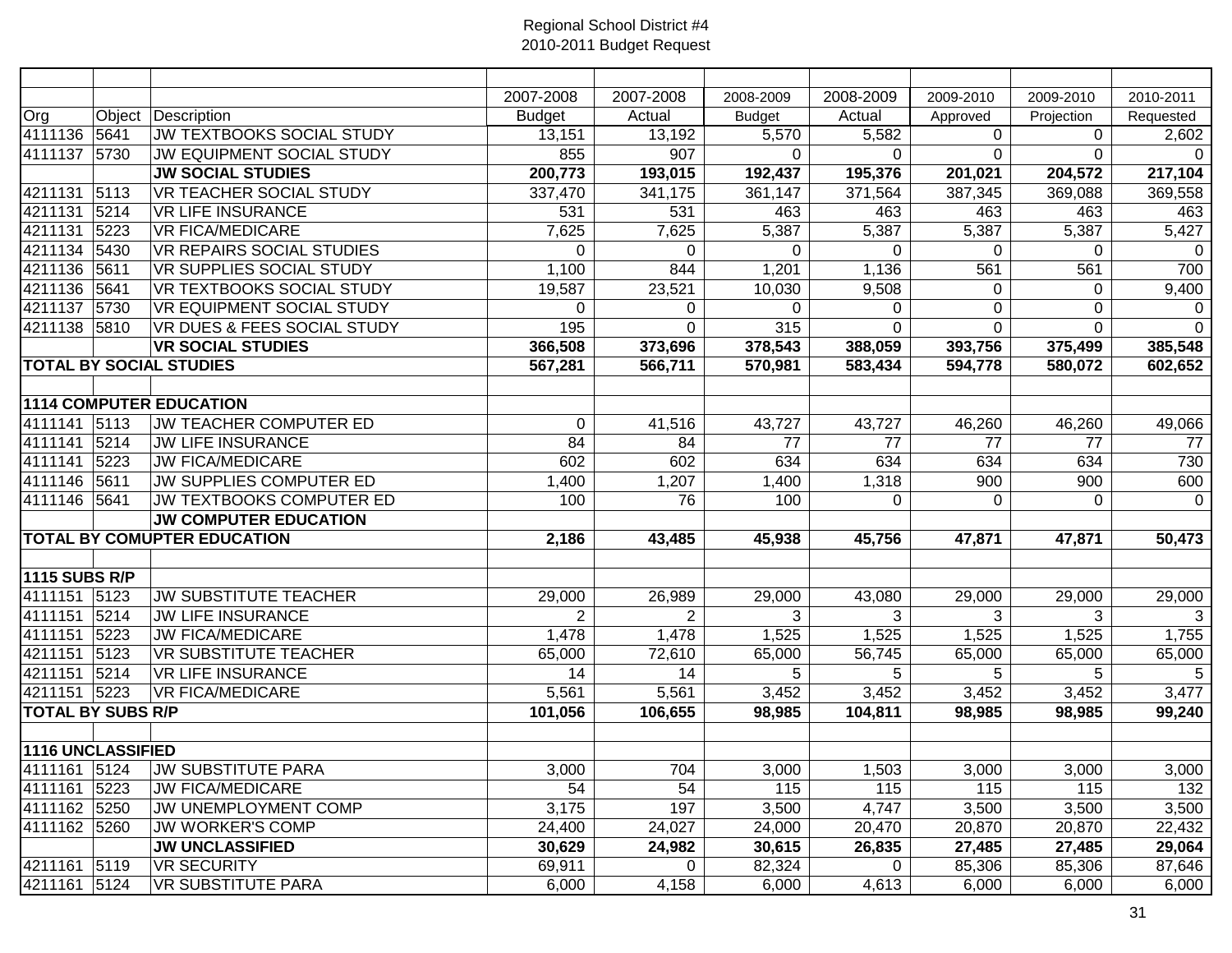|                                   |        |                                          | 2007-2008     | 2007-2008   | 2008-2009     | 2008-2009 | 2009-2010   | 2009-2010  | 2010-2011 |
|-----------------------------------|--------|------------------------------------------|---------------|-------------|---------------|-----------|-------------|------------|-----------|
| Org                               | Object | Description                              | <b>Budget</b> | Actual      | <b>Budget</b> | Actual    | Approved    | Projection | Requested |
| 4211161                           | 5223   | <b>VR FICA/MEDICARE</b>                  | 318           | 318         | 353           | 353       | 353         | 353        | 356       |
| 4211162                           | 5250   | VR UNEMPLOYMENT COMP                     | 4,760         | 451         | 4,500         | 8,686     | 43,347      | 15,000     | 13,200    |
| 4211162                           | 5260   | <b>VR WORKER'S COMP</b>                  | 36,600        | 35,621      | 35,535        | 35,535    | 30,780      | 30,780     | 32,319    |
|                                   |        | <b>VR UNCLASSIFIED</b>                   | 117,589       | 40,548      | 128,712       | 49,187    | 165,786     | 137,439    | 139,521   |
|                                   |        | <b>TOTAL BY UNCLASSIFIED</b>             | 148,218       | 65,530      | 159,327       | 76,022    | 193,271     | 164,924    | 168,585   |
|                                   |        |                                          |               |             |               |           |             |            |           |
|                                   |        | 1190 PROFESSIONAL DEVELOPMENT            |               |             |               |           |             |            |           |
| 4111901                           | 5223   | <b>JW FICA/MEDICARE</b>                  | 207           | 207         | 282           | 282       | 282         | 282        | 325       |
| 4111901                           | 5322   | <b>JW AFTERSCHOOL PROGRAM</b>            | $\Omega$      | 2,700       | 5,080         | 3,690     | 5,200       | 5,200      | 5,200     |
| 4111903                           | 5322   | <b>JW ASSEMBLY SPEAKER</b>               | 5,280         | 1,444       | 2,500         | 618       | 2,000       | 2,000      | 2,000     |
| 4111904                           | 5440   | <b>JW RENTALS COPIER</b>                 | 11,935        | 25,564      | 14,500        | 8,590     | 14,500      | 14,500     | 14,500    |
| 4111906                           | 5611   | JW SUPPLIES OTHER INSTRUCTION            | 12,350        | 8,790       | 12,700        | 9,048     | 12,087      | 12,087     | 12,000    |
|                                   |        | JW PROFESSIONAL DEVELOPMENT              | 29,772        | 38,705      | 35,062        | 22,228    | 34,069      | 34,069     | 34,025    |
| 4211903                           | 5322   | <b>VR ASSEMBLY SPEAKER</b>               | 2,000         | 1,731       | 2,000         | 768       | 2,000       | 2,000      | 2,500     |
| 4211904                           | 5440   | <b>VR RENTALS COPIER</b>                 | 25,968        | 23,613      | 25,000        | 9,590     | 25,000      | 25,000     | 28,000    |
| 4211906                           | 5611   | VR SUPPLIES OTHER INSTRUCTION            | 22,655        | 15,403      | 20,390        | 17,475    | 20,390      | 20,390     | 20,390    |
| 4211906                           | 5641   | VR TEXTBOOKS OTHER INSTRUCTION           | 4,305         | 1,773       | 6,000         | 5,384     | 11,200      | 11,200     | 5,000     |
|                                   |        | VR PROFESSIONAL DEVELOPMENT              | 54,928        | 42,520      | 53,390        | 33,218    | 58,590      | 58,590     | 55,890    |
| TOTAL BY PROFESSIONAL DEVELOPMENT |        |                                          | 84,700        | 81,225      | 88,452        | 55,446    | 92,659      | 92,659     | 89,915    |
|                                   |        |                                          |               |             |               |           |             |            |           |
|                                   |        | 1201 ADULT EDUCATION IN STATE            |               |             |               |           |             |            |           |
| 4212015 5561                      |        | <b>VR TUITION ADULT EDUCATION</b>        | 61,592        | 58,110      | 56,950        | 58,055    | 56,950      | 56,950     | 56,950    |
|                                   |        | <b>VR ADULT EDUCATION IN STATE</b>       |               |             |               |           |             |            |           |
|                                   |        | <b>TOTAL BY ADULT EDUCATION IN STATE</b> | 61,592        | 58,110      | 56,950        | 58,055    | 56,950      | 56,950     | 56,950    |
|                                   |        |                                          |               |             |               |           |             |            |           |
|                                   |        | 1203 HOMEBOUND INSTRUCTION               |               |             |               |           |             |            |           |
| 4112033                           | 5223   | <b>JW FICA/MEDICARE</b>                  | 17            | 17          | 495           | 495       | 495         | 495        | 570       |
| 4112033                           | 5330   | JW HOMEBOUND INSTRUCTION                 | 100           | 295         | 600           | 6,474     | $\mathbf 0$ | 0          | 1,000     |
|                                   |        | <b>JW HOMEBOUND INSTRUCTION</b>          | 117           | 312         | 1,095         | 6,969     | 495         | 495        | 1,570     |
| 4212033                           | 5214   | <b>VR LIFE INSURANCE</b>                 | 12            | 12          | 4             | 4         | 4           | 4          | 4         |
| 4212033                           | 5223   | <b>VR FICA/MEDICARE</b>                  | 1,597         | 1,597       | 2,327         | 2,327     | 2,327       | 2,327      | 2,344     |
| 4212033                           | 5330   | VR HOMEBOUND INSTRUCTION                 | 3,500         | 20,876      | 15,285        | 31,253    | 15,285      | 15,285     | 15,285    |
|                                   |        | <b>VR HOMEBOUND INSTRUCTION</b>          | 5,109         | 22,485      | 17,616        | 33,584    | 17,616      | 17,616     | 17,633    |
|                                   |        | <b>TOTAL BY HOMEBOUND INSTRUCTION</b>    | 5,226         | 22,797      | 18,711        | 40,554    | 18,111      | 18,111     | 19,203    |
|                                   |        |                                          |               |             |               |           |             |            |           |
|                                   |        | 1204 VO ED AGRIC IN STATE                |               |             |               |           |             |            |           |
| 4212045 5561                      |        | <b>VR TUITION VO-AG</b>                  | 35,345        | 0           | 8,000         | 3,286     | 8,000       | 8,000      | 4,000     |
|                                   |        | <b>VR VO ED AGRIC IN STATE</b>           |               |             |               |           |             |            |           |
|                                   |        | <b>TOTAL BY VO ED AGRIC IN STATE</b>     | 35,345        | $\mathbf 0$ | 8,000         | 3,286     | 8,000       | 8,000      | 4,000     |
|                                   |        |                                          |               |             |               |           |             |            |           |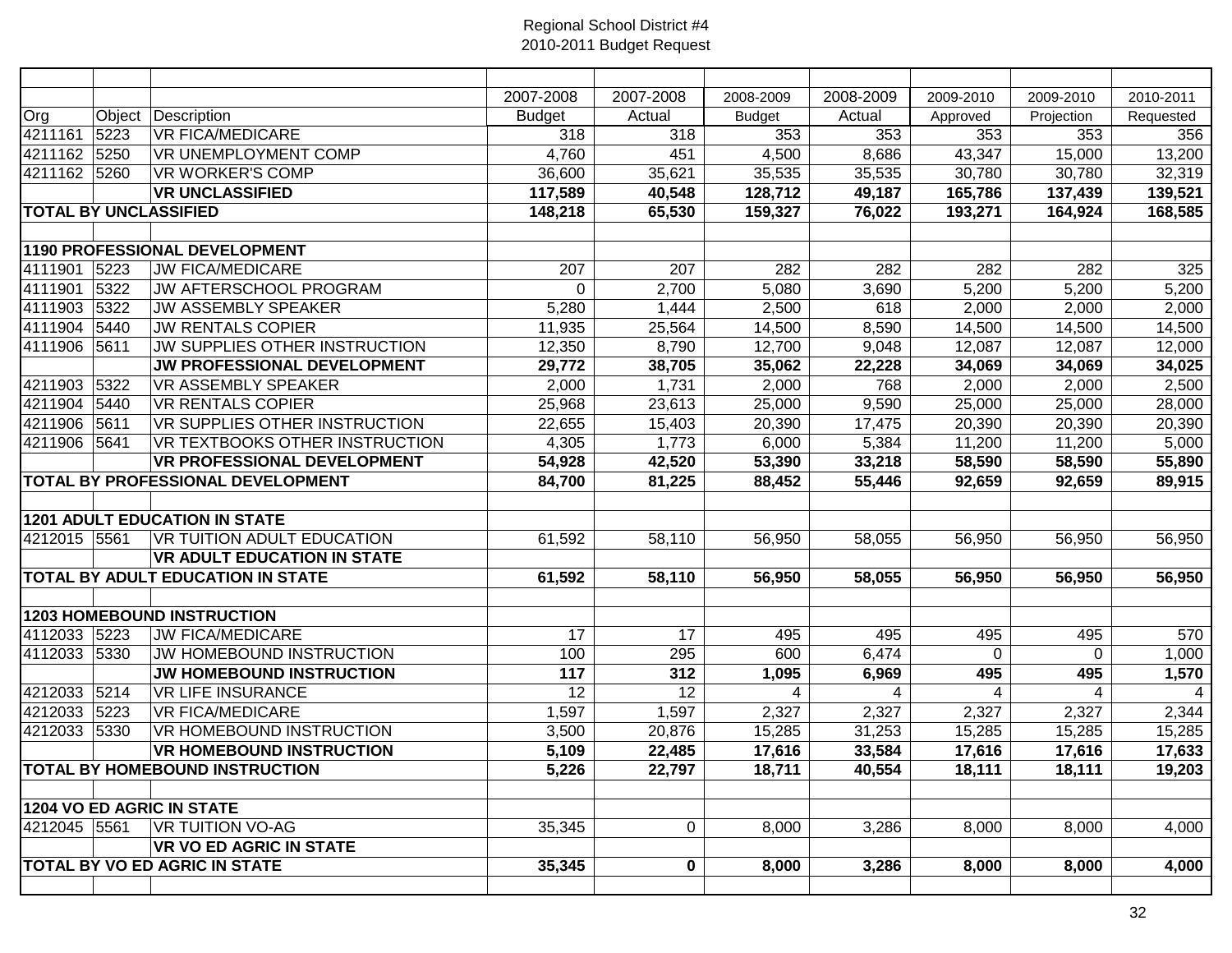|                       |      |                                              | 2007-2008     | 2007-2008 | 2008-2009     | 2008-2009   | 2009-2010   | 2009-2010   | 2010-2011      |
|-----------------------|------|----------------------------------------------|---------------|-----------|---------------|-------------|-------------|-------------|----------------|
| Org                   |      | Object   Description                         | <b>Budget</b> | Actual    | <b>Budget</b> | Actual      | Approved    | Projection  | Requested      |
|                       |      | 1205 VOC ED TECH DAILY TRANS.                |               |           |               |             |             |             |                |
| 4212055 5510          |      | VR TRANSPORTATION VOC ED                     | 38,182        | 33,376    | 40,115        | 34,075      | 35,905      | 35,905      | 36,713         |
|                       |      | VR VOC ED TECH DAILY TRANS.                  |               |           |               |             |             |             |                |
|                       |      | TOTAL BY VO ED TECH DAILY TRANS.             | 38,182        | 33,376    | 40,115        | 34,075      | 35,905      | 35,905      | 36,713         |
|                       |      |                                              |               |           |               |             |             |             |                |
|                       |      | <b>1207 TECHNICAL SERVICES</b>               |               |           |               |             |             |             |                |
| 4112071               | 5120 | <b>JW NETWORK TECH</b>                       | 34,204        | 22,179    | 33,096        | 33,037      | 35,727      | 25,727      | 31,656         |
| 4112071               | 5214 | <b>JW LIFE INSURANCE</b>                     | 64            | 64        | 64            | 64          | 64          | 64          | 64             |
| 4112071               | 5222 | <b>JW MERF</b>                               | 1,553         | 1,553     | 1,613         | 1,613       | 1,613       | 1,613       | 1,644          |
| 4112071               | 5223 | <b>JW FICA/MEDICARE</b>                      | 1,697         | 1,697     | 1,762         | 1,762       | 1,762       | 1,762       | 2,028          |
| 4112074               | 5440 | <b>JW RENTALS TECH SERVICES</b>              | 105,577       | 81,212    | 103,577       | 146,041     | 92,553      | 92,553      | 92,553         |
| 4112075               | 5530 | JW COMMUNICATIONS - TECH SERVICES            | 0             | $\Omega$  | 0             | 0           | 0           | 0           | 0              |
| 4112076               | 5611 | JW SUPPLIES TECHNOLOGY SERVICES              | 8,500         | 3,712     | 9,000         | 8,887       | 6,677       | 6,677       | 8,000          |
|                       |      | <b>JW TECHNICAL SERVICES</b>                 | 151,594       | 110,417   | 149,112       | 191,404     | 138,396     | 128,396     | 135,945        |
| 4212071               | 5120 | <b>VR NETWORK TECH</b>                       | 39,123        | 48,986    | 40,268        | 43,080      | 40,831      | 40,831      | 41,507         |
| 4212071               | 5214 | <b>VR LIFE INSURANCE</b>                     | 123           | 123       | 92            | 92          | 92          | 92          | 92             |
| 4212071               | 5222 | <b>VR MERF</b>                               | 3,426         | 3,426     | 3,022         | 3,022       | 3,022       | 3,022       | 3,022          |
| 4212071               | 5223 | <b>VR FICA/MEDICARE</b>                      | 3,747         | 3,747     | 3,296         | 3,296       | 3,296       | 3,296       | 3,320          |
| 4212074               | 5430 | <b>VR REPAIRS TECHNOLOGY</b>                 | 0             | 0         | 0             | 0           | 0           | 0           | 4,900          |
| 4212074               | 5440 | <b>VR RENTALS TECH SERVICES</b>              | 162,587       | 176,250   | 152,587       | 142,209     | 148,557     | 148,557     | 145,550        |
| 4212075               | 5530 | VR COMMUNICATIONS - TECH SERVICES            | $\Omega$      | $\Omega$  | $\Omega$      | $\Omega$    | $\Omega$    | 0           | $\Omega$       |
| 4212076               | 5611 | VR SUPPLIES TECHNOLOGY SERVICES              | 13,000        | 12,874    | 16,404        | 15,349      | 10,891      | 10,891      | 11,086         |
|                       |      | <b>VR TECHNICAL SERVICES</b>                 | 222,007       | 245,407   | 215,668       | 207,047     | 206,688     | 206,688     | 209,477        |
|                       |      | <b>TOTAL BY TECHNICAL SERVICES</b>           | 373,601       | 355,823   | 364,781       | 398,451     | 345,085     | 335,085     | 345,422        |
|                       |      |                                              |               |           |               |             |             |             |                |
| 1208 EARLY RETIREMENT |      |                                              |               |           |               |             |             |             |                |
| 4112081 5141          |      | <b>JW EARLY RETIREMENT</b>                   | 0             | 133,024   | 0             | $\pmb{0}$   | $\mathbf 0$ | 0           | 41,034         |
|                       |      | <b>JW EARLY RETIREMENT</b>                   | 0             | 133,024   | 0             | $\mathbf 0$ | $\mathbf 0$ | $\mathbf 0$ | 41,034         |
| 4212081               | 5141 | <b>VR EARLY RETIREMENT</b>                   | $\mathbf 0$   | 41,813    | $\mathbf 0$   | $\mathbf 0$ | $\mathbf 0$ | $\mathbf 0$ | 16,606         |
|                       |      | <b>VR EARLY RETIREMENT</b>                   | $\pmb{0}$     | 41,813    | 0             | $\mathbf 0$ | $\mathbf 0$ | $\pmb{0}$   | 16,606         |
|                       |      | <b>TOTAL BY EARLY RETIREMENT</b>             | 0             | 174,837   | $\mathbf 0$   | 0           | $\mathbf 0$ | 0           | 57,640         |
|                       |      |                                              |               |           |               |             |             |             |                |
|                       |      | <b>1210 GIFTED &amp; TALENTED</b>            |               |           |               |             |             |             |                |
|                       |      | 4112105 5515 JW FIELD TRIP GIFTED & TALENTED | 1,000         | 1,228     | 1,000         | 466         | 1,000       | 1,000       | 1,000          |
| 4112106 5611          |      | <b>JW SUPPLIES GIFTED &amp; TALENTED</b>     | 3,000         | 3,073     | 3,000         | 2,961       | 2,100       | 2,100       | 2,100          |
| 4112106 5641          |      | <b>JW TEXTBOOKS GIFTED &amp; TALENTED</b>    | 750           | 874       | 1,000         | 1,093       | 0           | 0           | $\overline{0}$ |
|                       |      | <b>JW GIFTED &amp; TALENTED</b>              | 4,750         | 5,175     | 5,000         | 4,520       | 3,100       | 3,100       | 3,100          |
| 4212105 5515          |      | VR FIELD TRIP GIFTED & TALENTED              | 3,300         | 1,905     | 3,300         | 1,168       | 0           | 0           | 0              |
| 4212105 5560          |      | VR TUITION - MAGNET SCHOOL                   | 2,000         | 2,000     | 0             | 0           | 0           | 0           | $\mathbf 0$    |
| 4212106 5611          |      | VR SUPPLIES GIFTED & TALENTED                | 1,500         | 1,596     | 1,500         | 1,481       | 1,500       | 1,500       | $\mathbf 0$    |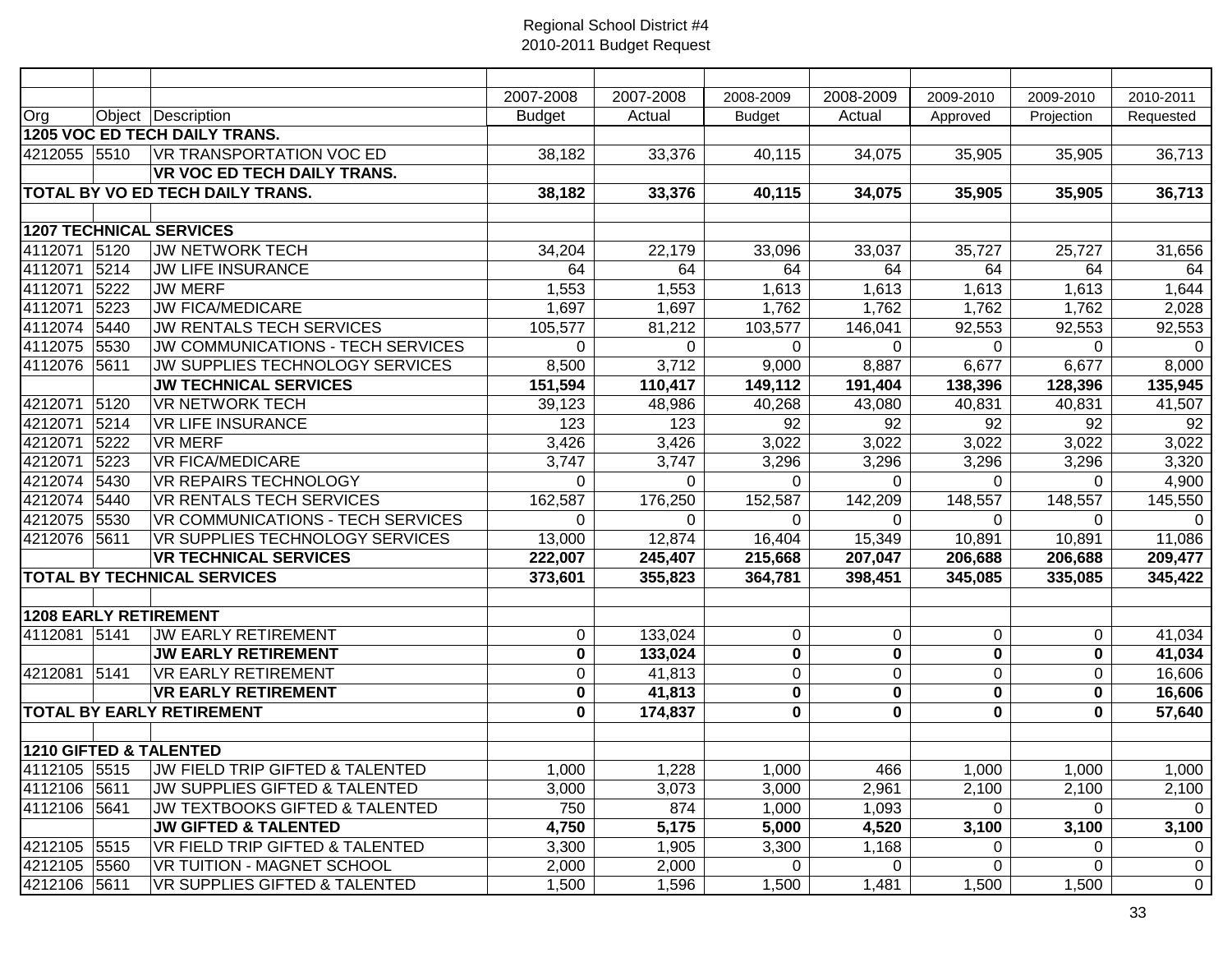|                            |      |                                       | 2007-2008     | 2007-2008 | 2008-2009     | 2008-2009 | 2009-2010 | 2009-2010   | 2010-2011   |
|----------------------------|------|---------------------------------------|---------------|-----------|---------------|-----------|-----------|-------------|-------------|
| Org                        |      | Object   Description                  | <b>Budget</b> | Actual    | <b>Budget</b> | Actual    | Approved  | Projection  | Requested   |
| 4212106                    | 5641 | VR TEXTBOOKS GIFTED & TALENTED        | 500           | 118       | 750           | 540       | 750       | 750         | 750         |
| 4212108                    | 5810 | VR DUES & FEES GIFTED & TALENTED      | 1,000         | 982       | 1,500         | 232       | 1,500     | 1,500       | 1,000       |
|                            |      | <b>VR GIFTED &amp; TALENTED</b>       | 8,300         | 6,600     | 7,050         | 3,421     | 3,750     | 3,750       | 1,750       |
|                            |      | <b>TOTAL BY GIFTED &amp; TALENTED</b> | 13,050        | 11,775    | 12,050        | 7,942     | 6,850     | 6,850       | 4,850       |
|                            |      |                                       |               |           |               |           |           |             |             |
| <b>1211 TEACHER MENTOR</b> |      |                                       |               |           |               |           |           |             |             |
| 4112111 5133               |      | <b>JW MENTOR SALARY</b>               | 4,292         | 4,780     | 4,378         | 3,904     | 4,466     | 4,466       | 6,522       |
| 4112111                    | 5223 | <b>JW FICA/MEDICARE</b>               | 42            | 42        | 42            | 42        | 42        | 42          | 49          |
|                            |      | <b>JW TEACHER MENTOR</b>              | 4,334         | 4,822     | 4,420         | 3,946     | 4,508     | 4,508       | 6,571       |
| 4212111                    | 5133 | <b>VR MENTOR SALARY</b>               | 9,261         | 4,780     | 9,446         | 7,383     | 9,635     | 9,635       | 10,737      |
| 4212111                    | 5223 | <b>VR FICA/MEDICARE</b>               | 69            | 69        | 113           | 113       | 113       | 113         | 114         |
|                            |      | <b>VR TEACHER MENTOR</b>              | 9,330         | 4,849     | 9,559         | 7,496     | 9,748     | 9,748       | 10,851      |
|                            |      | <b>TOTAL BY TEACHER MENTOR</b>        | 13,664        | 9,671     | 13,980        | 11,443    | 14,257    | 14,257      | 17,422      |
|                            |      |                                       |               |           |               |           |           |             |             |
|                            |      | <b>1215 SPECIAL EDUCATION</b>         |               |           |               |           |           |             |             |
| 4112151 5113               |      | <b>JW TEACHER SPECIAL ED</b>          | 232,387       | 230,148   | 211,128       | 211,128   | 221,040   | 220,995     | 228,291     |
| 4112151                    | 5119 | JW PARA SPECIAL ED                    | 122,389       | 119,957   | 128,617       | 109,208   | 106,460   | 145,420     | 150,007     |
| 4112151                    | 5214 | <b>JW LIFE INSURANCE</b>              | 640           | 640       | 532           | 532       | 532       | 532         | 532         |
| 4112151                    | 5223 | <b>JW FICA/MEDICARE</b>               | 11,994        | 11,994    | 11,416        | 11,416    | 11,416    | 11,416      | 13,140      |
| 4112151                    | 5291 | JW PARA ANNUITY SPECIAL ED            | 4,972         | 4,382     | 4,972         | 5,053     | 4,972     | 4,972       | 5,121       |
| 4112153                    | 5330 | JW SPECIAL ED SUPPORT SERVICES        | 40,380        | 40,334    | 35,380        | 38,794    | 35,380    | 35,380      | 37,149      |
| 4112156                    | 5611 | <b>JW SUPPLIES SPECIAL ED</b>         | 1,668         | 1,087     | 1,200         | 1,200     | 1,800     | 1,800       | 800         |
| 4112156                    | 5641 | JW TEXTBOOKS SPECIAL ED               | 433           | 182       | 1,500         | 1,501     | 0         | 0           | 1,316       |
| 4112157                    | 5730 | <b>JW EQUIPMENT SPECIAL ED</b>        | 600           | 0         | $\Omega$      | 0         | 0         | $\mathbf 0$ | $\Omega$    |
|                            |      | <b>JW SPECIAL EDUCATION</b>           | 415,464       | 408,724   | 394,746       | 378,832   | 381,601   | 420,516     | 436,356     |
| 4212151                    | 5113 | VR TEACHER SPECIAL ED                 | 227,240       | 298,447   | 236,325       | 287,923   | 251,848   | 229,408     | 236,948     |
| 4212151                    | 5119 | VR PARA SPECIAL ED                    | 134,307       | 209,323   | 141,001       | 224,510   | 124,697   | 124,697     | 128,753     |
| 4212151                    | 5214 | <b>VR LIFE INSURANCE</b>              | 808           | 808       | 848           | 848       | 848       | 848         | 848         |
| 4212151                    | 5223 | <b>VR FICA/MEDICARE</b>               | 26,802        | 26,802    | 23,313        | 23,313    | 23,313    | 23,313      | 23,486      |
| 4212151                    | 5291 | VR PARA ANNUITY SPECIAL ED            | 7,460         | 6,091     | 7,460         | 6,937     | 7,460     | 7,460       | 7,706       |
| 4212153                    | 5330 | VR SPECIAL ED SUPPORT SERVICES        | 8,500         | 10,375    | 8,500         | 18,426    | 8,500     | 8,500       | 8,500       |
| 4212155                    | 5515 | VR FIELD TRIP SPECIAL ED              | 900           | 369       | 900           | 196       | 0         | 0           | $\mathbf 0$ |
| 4212156                    | 5611 | <b>VR SUPPLIES SPECIAL ED</b>         | 1,900         | 2,156     | 1,900         | 1,472     | 1,669     | 1,669       | 1,371       |
| 4212156 5641               |      | <b>VR TEXTBOOKS SPECIAL ED</b>        | 3,572         | 487       | 3,575         | 2,704     | 245       | 245         | 500         |
| 4212157 5730               |      | <b>VR EQUIPMENT SPECIAL ED</b>        | 0             | 0         | 947           | 0         | 0         | 0           | 1,500       |
| 4212158 5810               |      | VR DUES & FEES SPECIAL ED             | 215           | 0         | 215           | 199       | 220       | 220         | 434         |
|                            |      | <b>VR SPECIAL EDUCATION</b>           | 411,704       | 554,858   | 424,985       | 566,528   | 418,801   | 396,361     | 410,046     |
|                            |      | <b>TOTAL BY SPECIAL EDUCATION</b>     | 827,167       | 963,583   | 819,730       | 945,361   | 800,401   | 816,876     | 846,402     |
|                            |      |                                       |               |           |               |           |           |             |             |
|                            |      | 1220 SOCIAL DEVELOPMENT               |               |           |               |           |           |             |             |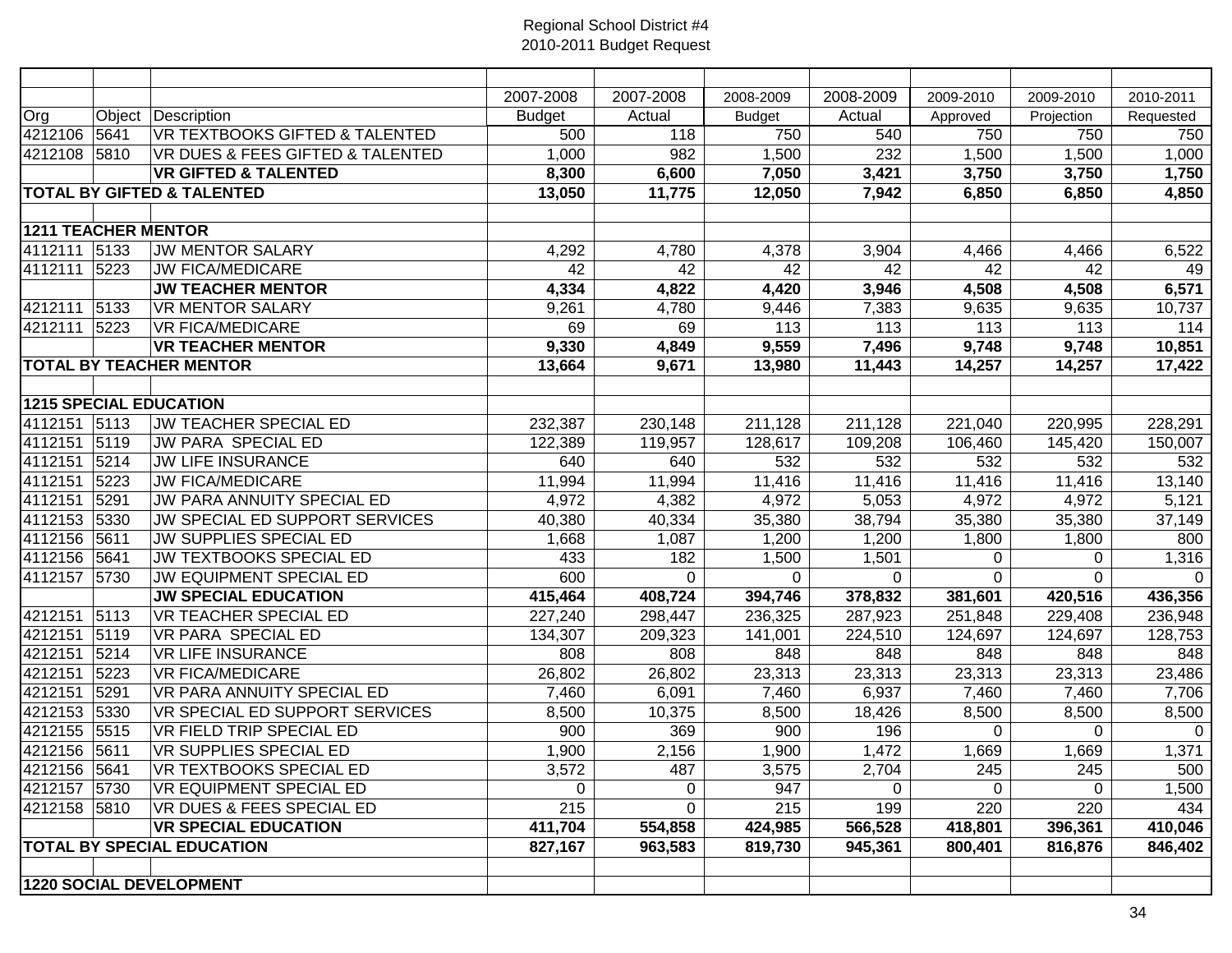|                             |        |                                        | 2007-2008     | 2007-2008 | 2008-2009     | 2008-2009 | 2009-2010 | 2009-2010  | 2010-2011       |
|-----------------------------|--------|----------------------------------------|---------------|-----------|---------------|-----------|-----------|------------|-----------------|
| Org                         | Object | Description                            | <b>Budget</b> | Actual    | <b>Budget</b> | Actual    | Approved  | Projection | Requested       |
| 4112206                     | 5610   | <b>JW SUPPLIES SPECIAL ED</b>          | 740           | 552       | 700           | 692       | 1,000     | 1,000      | 1,350           |
| 4112206                     | 5611   | JW SUPPLIES SOCIAL DEVELOPMENT         | 1,750         | 1,571     | 1,820         | 1,345     | 1,400     | 1,400      | 1,428           |
|                             |        | <b>JW SOCIAL DEVELOPMENT</b>           |               |           |               |           |           |            |                 |
|                             |        | <b>TOTAL BY SOCIAL DEVELOPMENT</b>     | 2,490         | 2,123     | 2,520         | 2,037     | 2,400     | 2,400      | 2,778           |
|                             |        |                                        |               |           |               |           |           |            |                 |
| 1270 OOD TUITION            |        |                                        |               |           |               |           |           |            |                 |
| 4112705                     | 5511   | JW OUT OF DISTRICT TRANSPORTATION      | 54,000        | 46,330    | 0             | 46,254    | 75,835    | 31,000     | 38,900          |
| 4112705                     | 5561   | JW TUITION OUT OF DISTRICT             | 73,000        | 56,890    | 40,000        | 143,763   | 222,769   | 86,281     | 99,106          |
|                             |        | <b>JW OOD TUITION</b>                  | 127,000       | 103,220   | 40,000        | 190,018   | 298,604   | 117,281    | 138,006         |
| 4212705                     | 5511   | VR OUT OF DISTRICT TRANSPORTATION      | 145,000       | 187,376   | 282,550       | 191,712   | 75,783    | 109,392    | 83,638          |
| 4212705                     | 5561   | VR TUITION OUT OF DISTRICT             | 308,000       | 476,912   | 682,073       | 705,490   | 626,056   | 709,311    | 500,526         |
|                             |        | <b>VR OOD TUITION</b>                  | 453,000       | 664,288   | 964,623       | 897,202   | 701,839   | 818,703    | 584,164         |
| <b>TOTAL BY OOD TUITION</b> |        |                                        | 580,000       | 767,507   | 1,004,623     | 1,087,220 | 1,000,443 | 935,984    | 722,170         |
|                             |        |                                        |               |           |               |           |           |            |                 |
|                             |        | 2000 BLUE CROSS/BLUE SHIELD            |               |           |               |           |           |            |                 |
| 4120001                     | 5210   | <b>JW HEALTH INSURANCE BC/BS</b>       | 158,400       | 25,025    | 30,000        | 52,091    | 34,500    | 34,500     | 52,000          |
|                             |        | <b>JW BLUE CROSS/BLUE SHIELD</b>       | 158,400       | 25,025    | 30,000        | 52,091    | 34,500    | 34,500     | 52,000          |
| 4220001                     | 5210   | VR HEALTH INSURANCE BC/BS              | 237,600       | 90,538    | 45,000        | 78,137    | 51,750    | 51,750     | 75,000          |
|                             |        | <b>VR BLUE CROSS/BLUE SHIELD</b>       | 237,600       | 90,538    | 45,000        | 78,137    | 51,750    | 51,750     | 75,000          |
|                             |        | <b>TOTAL BY BLUE CROSS/BLUE SHIELD</b> | 396,000       | 115,563   | 75,000        | 130,228   | 86,250    | 86,250     | 127,000         |
|                             |        |                                        |               |           |               |           |           |            |                 |
|                             |        | <b>2001 CITIZENS BANK HEALTH</b>       |               |           |               |           |           |            |                 |
| 4120011                     | 5210   | JW HEALTH INSURANCE CITIZENS           | 356,400       | 502,448   | 548,306       | 531,312   | 554,350   | 554,350    | 617,600         |
|                             |        | <b>JW CITIZENS BANK HEALTH</b>         | 356,400       | 502,448   | 548,306       | 531,312   | 554,350   | 554,350    | 617,600         |
| 4220011                     | 5210   | VR HEALTH INSURANCE CITIZENS           | 567,600       | 753,340   | 872,147       | 828,664   | 957,165   | 957,165    | 1,017,962       |
|                             |        | <b>VR CITIZENS BANK HEALTH</b>         | 567,600       | 753,340   | 872,147       | 828,664   | 957,165   | 957,165    | 1,017,962       |
|                             |        | <b>TOTAL BY CITIZENS BANK HEALTH</b>   | 924,000       | 1,255,788 | 1,420,453     | 1,359,976 | 1,511,515 | 1,511,515  | 1,635,562       |
|                             |        |                                        |               |           |               |           |           |            |                 |
| 2113 SOCIAL WORK            |        |                                        |               |           |               |           |           |            |                 |
| 4121131 5113                |        | <b>JW TEACHER SOCIAL WORKER</b>        | 40,106        | 41,282    | 42,871        | 42,259    | 43,839    | 43,839     | $\mathbf 0$     |
| 4121131                     | 5214   | <b>JW LIFE INSURANCE</b>               | 32            | 32        | 29            | 29        | 29        | 29         | 29              |
|                             |        | <b>JW SOCIAL WORK</b>                  | 40,138        | 41,314    | 42,900        | 42,287    | 43,868    | 43,868     | $\overline{29}$ |
| 4221131 5113                |        | <b>VR TEACHER SOCIAL WORKER</b>        | 55,843        | 55,843    | 56,525        | 59,382    | 63,360    | 63,360     | 63,994          |
| 4221131 5214                |        | VR LIFE INSURANCE                      | 84            | 84        | 77            | 77        | 77        | 77         | 77              |
| 4221131 5223                |        | <b>VR FICA/MEDICARE</b>                | 810           | 810       | 861           | 861       | 861       | 861        | 867             |
| 4221135 5515                |        | VR FIELD TRIP SOCIAL WORKER            | 400           | 197       | 200           | 0         | 0         | 0          | $\overline{0}$  |
| 4221136 5611                |        | <b>VR SUPPLIES SOCIAL WORKER</b>       | 250           | 177       | 250           | 0         | 250       | 250        | $\mathbf 0$     |
| 4221138 5810                |        | VR DUES & FEES SOCIAL WORKER           | 0             | 0         | $\mathbf 0$   | $\Omega$  | 0         | $\Omega$   | $\overline{0}$  |
|                             |        | <b>VR SOCIAL WORK</b>                  | 57,387        | 57,111    | 57,913        | 60,320    | 64,548    | 64,548     | 64,938          |
| <b>TOTAL BY SOCIAL WORK</b> |        |                                        | 97,525        | 98,425    | 100,813       | 102,608   | 108,416   | 108,416    | 64,967          |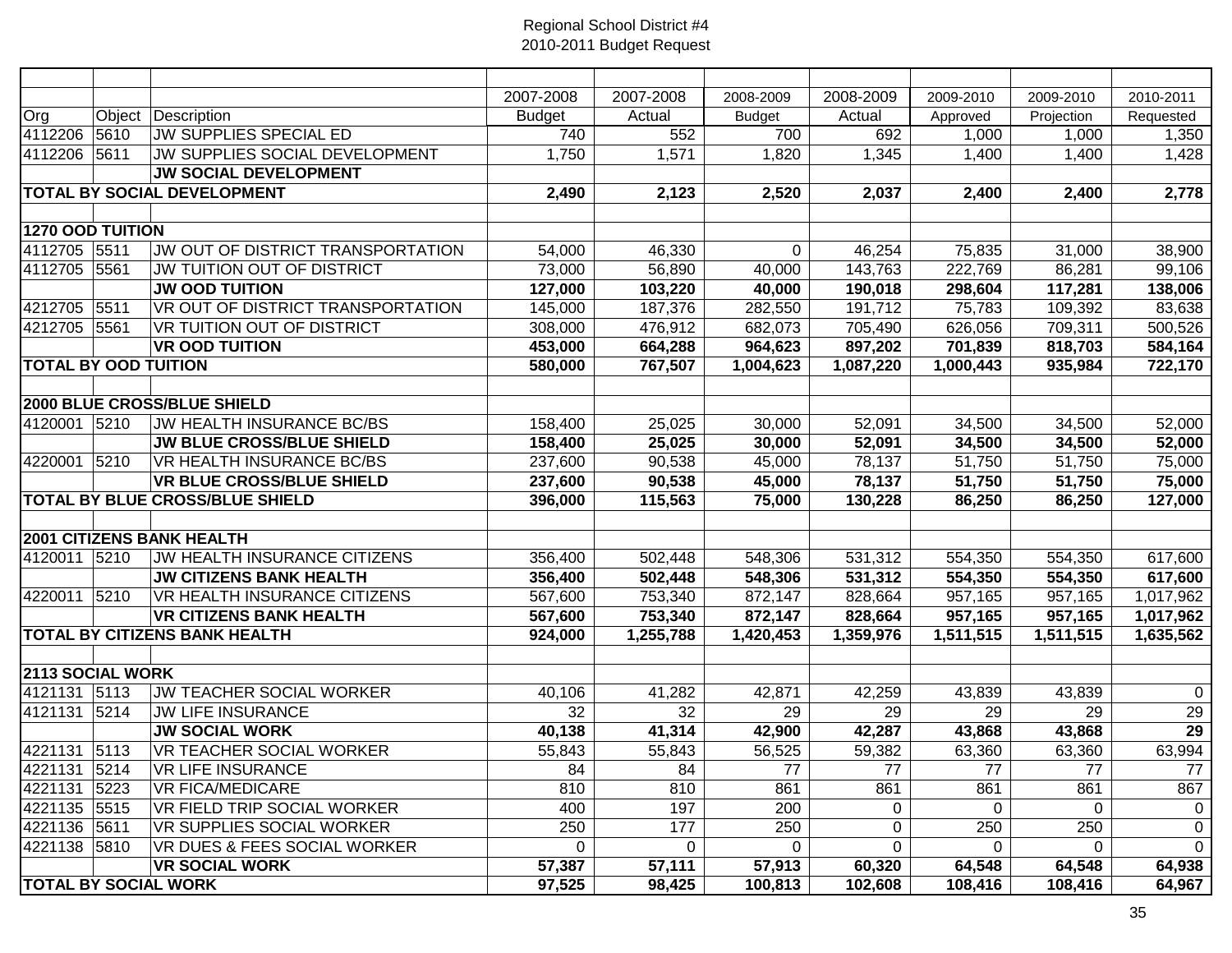|                          |      |                                     | 2007-2008     | 2007-2008 | 2008-2009     | 2008-2009 | 2009-2010 | 2009-2010  | 2010-2011 |
|--------------------------|------|-------------------------------------|---------------|-----------|---------------|-----------|-----------|------------|-----------|
| Org                      |      | Object Description                  | <b>Budget</b> | Actual    | <b>Budget</b> | Actual    | Approved  | Projection | Requested |
|                          |      |                                     |               |           |               |           |           |            |           |
| 2120 GUIDANCE            |      |                                     |               |           |               |           |           |            |           |
| 4121201 5113             |      | <b>JW TEACHER GUIDANCE</b>          | 135,038       | 142,073   | 141,214       | 148,513   | 147,916   | 147,916    | 161,598   |
| 4121201                  | 5214 | <b>JW LIFE INSURANCE</b>            | 168           | 168       | 154           | 154       | 154       | 154        | 154       |
| 4121201                  | 5223 | <b>JW FICA/MEDICARE</b>             | 2,060         | 2,060     | 2,154         | 2,154     | 2,154     | 2,154      | 2,479     |
| 4121203                  | 5322 | <b>JW ASSEMBLY PROGMS</b>           | 1,000         | 495       | 1,000         | 1,095     | 1,100     | 1,100      | 1,000     |
| 4121206                  | 5610 | <b>JW SUPPLIES GUIDANCE</b>         | 1,800         | 1,445     | 1,230         | 229       | 1,230     | 1,230      | 1,230     |
| 4121206                  | 5611 | <b>JW SUPPLIES GUIDANCE</b>         | 3,420         | 433       | 5,726         | 5,013     | 4,270     | 4,270      | 5,726     |
| 4121206                  | 5641 | <b>JW TEXTBOOKS GUIDANCE</b>        | 520           | 633       | 940           | 861       | 1,000     | 1,000      | 850       |
| 4121206                  | 5642 | JW LIBRARY & PROF. BOOKS - GUIDANCE | 500           | 25        | 500           | 125       | 500       | 500        | 500       |
| 4121207                  | 5730 | <b>JW EQUIPMENT GUIDANCE</b>        | $\Omega$      | 0         | $\Omega$      | 0         | 0         | 0          | $\Omega$  |
|                          |      | <b>JW GUIDANCE</b>                  | 144,506       | 147,331   | 152,918       | 158,146   | 158,324   | 158,324    | 173,537   |
| 4221201                  | 5113 | <b>VR TEACHER GUIDANCE</b>          | 252,912       | 192,080   | 264,311       | 202,545   | 286,050   | 275,699    | 292,053   |
| 4221201                  | 5114 | <b>VR SECRETARY GUIDANCE</b>        | 62,859        | 71,198    | 71,106        | 75,580    | 76,387    | 76,387     | 64,089    |
| 4221201                  | 5214 | <b>VR LIFE INSURANCE</b>            | 451           | 451       | 411           | 411       | 411       | 411        | 411       |
| 4221201                  | 5222 | <b>VR MERF</b>                      | 4,975         | 4,975     | 5,296         | 5,296     | 5,296     | 5,296      | 5,296     |
| 4221201                  | 5223 | <b>VR FICA/MEDICARE</b>             | 8,232         | 8,232     | 8,792         | 8,792     | 8,792     | 8,792      | 8,857     |
| 4221206                  | 5610 | <b>VR SUPPLIES GUIDANCE</b>         | 400           | 14        | 400           | 148       | 4,164     | 4,164      | 4,000     |
| 4221206                  | 5611 | <b>VR SUPPLIES GUIDANCE</b>         | 10,039        | 5,890     | 8,495         | 4,817     | 4,200     | 4,200      | 6,450     |
| 4221207                  | 5730 | <b>VR EQUIPMENT GUIDANCE</b>        | 0             | 0         | 0             | 0         | 0         | 0          | 0         |
| 4221208                  | 5810 | <b>VR DUES &amp; FEES GUIDANCE</b>  | 1,615         | 360       | 885           | 885       | 250       | 250        | 585       |
|                          |      | <b>VR GUIDANCE</b>                  | 341,482       | 283,200   | 359,696       | 298,474   | 385,550   | 375,199    | 381,741   |
| <b>TOTAL BY GUIDANCE</b> |      |                                     | 485,988       | 430,531   | 512,614       | 456,620   | 543,874   | 533,523    | 555,278   |
|                          |      |                                     |               |           |               |           |           |            |           |
| 2134 HEALTH              |      |                                     |               |           |               |           |           |            |           |
| 4121341                  | 5116 | <b>JW NURSE SALARY</b>              | 39,587        | 46,633    | 43,775        | 41,975    | 45,202    | 45,202     | 46,468    |
| 4121341                  | 5214 | <b>JW LIFE INSURANCE</b>            | 95            | 95        | 81            | 81        | 81        | 81         | 81        |
| 4121341                  | 5222 | <b>JW MERF</b>                      | 3,323         | 3,323     | 3,207         | 3,207     | 3,207     | 3,207      | 3,269     |
| 4121341                  | 5223 | <b>JW FICA/MEDICARE</b>             | 3,953         | 3,953     | 3,597         | 3,597     | 3,597     | 3,597      | 4,140     |
| 4121343                  | 5330 | <b>JW PHYSICIANS FEES</b>           | 400           | 0         | 400           | 0         | 400       | 400        | $\Omega$  |
| 4121346                  | 5610 | <b>JW SUPPLIES NURSE</b>            | 1,200         | 1,422     | 1,550         | 1,414     | 1,625     | 1,625      | 1,700     |
| 4121346                  | 5611 | <b>JW SUPPLIES HEALTH</b>           | 100           | 160       | 150           | 154       | 150       | 150        | 190       |
| 4121346                  | 5641 | <b>JW TEXTBOOKS HEALTH</b>          | 125           | 94        | 125           | 121       | 0         | 0          | 100       |
|                          |      | <b>JW HEALTH</b>                    | 48,783        | 55,680    | 52,884        | 50,549    | 54,261    | 54,261     | 55,948    |
| 4221341 5113             |      | <b>VR TEACHER HEALTH</b>            | 53,260        | 0         | 53,806        | 0         | 60,200    | 60,200     | 60,802    |
| 4221341 5116             |      | <b>VR NURSE SALARY</b>              | 39,587        | 41,243    | 43,775        | 41,123    | 45,202    | 45,202     | 46,468    |
| 4221341 5214             |      | <b>VR LIFE INSURANCE</b>            | 99            | 99        | 90            | 90        | 90        | 90         | 90        |
| 4221341                  | 5222 | <b>VR MERF</b>                      | 2,748         | 2,748     | 2,893         | 2,893     | 2,893     | 2,893      | 2,893     |
| 4221341                  | 5223 | <b>VR FICA/MEDICARE</b>             | 3,155         | 3,155     | 3,146         | 3,146     | 3,146     | 3,146      | 3,169     |
| 4221343 5330             |      | <b>VR PHYSICIANS FEES</b>           | 1,600         | 673       | 1,600         | 0         | 1,600     | 1,600      | 1,000     |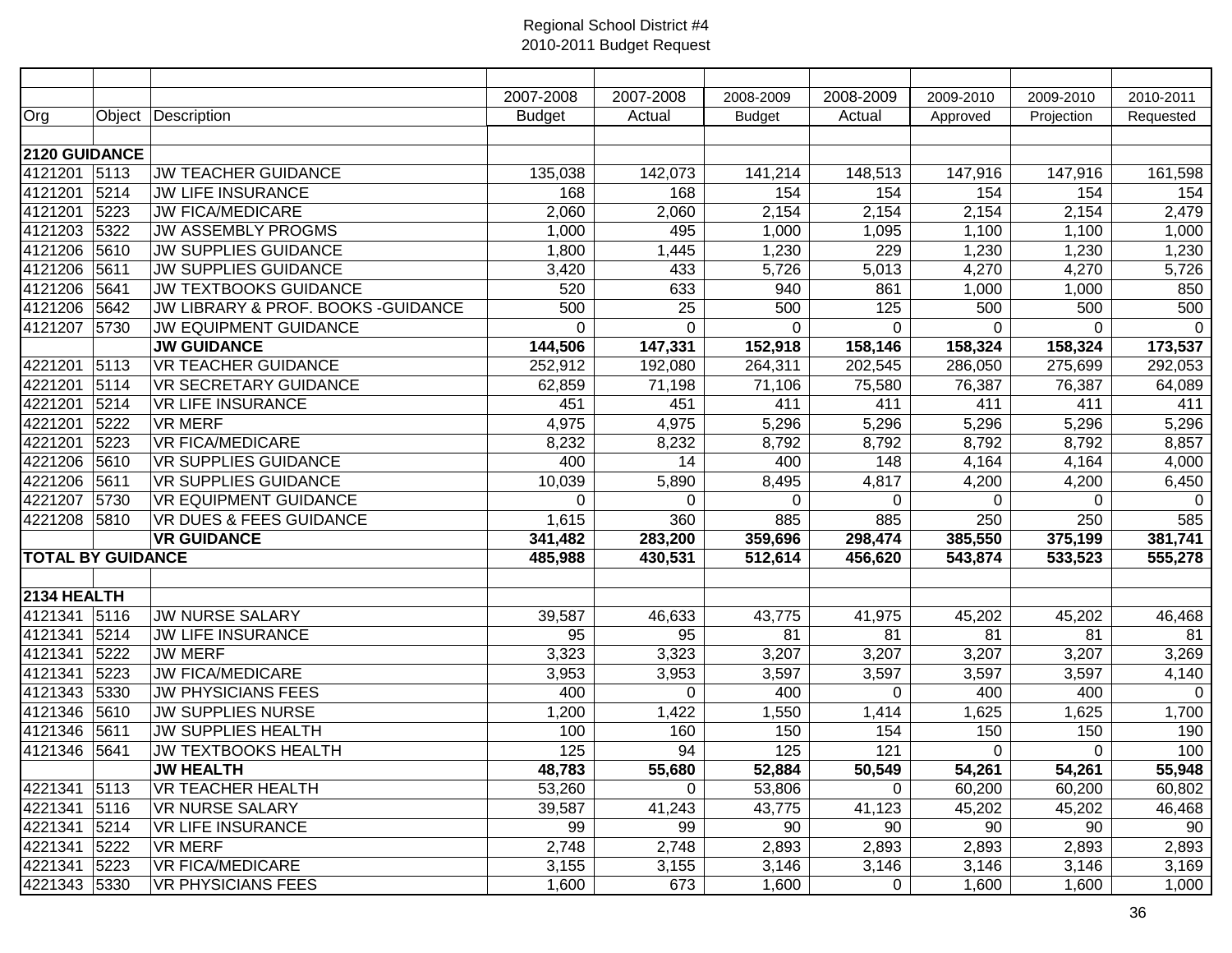|                            |      |                                      | 2007-2008     | 2007-2008   | 2008-2009     | 2008-2009 | 2009-2010   | 2009-2010   | 2010-2011   |
|----------------------------|------|--------------------------------------|---------------|-------------|---------------|-----------|-------------|-------------|-------------|
| Org                        |      | Object Description                   | <b>Budget</b> | Actual      | <b>Budget</b> | Actual    | Approved    | Projection  | Requested   |
| 4221346                    | 5611 | <b>VR SUPPLIES HEALTH</b>            | 2,323         | 2,027       | 1,000         | 841       | 1,000       | 1,000       | 0           |
| 4221346                    | 5642 | VR LIBRARY & PROF. BOOKS -NURSE      | 0             | 0           | $\Omega$      | 0         | $\Omega$    | 0           | $\mathbf 0$ |
| 4221347                    | 5730 | <b>VR EQUIPMENT HEALTH</b>           | 150           | $\Omega$    | 200           | $\Omega$  | 0           | 0           | $\mathbf 0$ |
| 4221348                    | 5810 | VR DUES & FEES HEALTH                | 150           | 99          | 400           | $\Omega$  | $\Omega$    | $\mathbf 0$ | $\mathbf 0$ |
|                            |      | <b>VR HEALTH</b>                     | 103,072       | 50,044      | 106,909       | 48,092    | 114,130     | 114,130     | 114,421     |
| <b>TOTAL BY HEALTH</b>     |      |                                      | 151,855       | 105,724     | 159,794       | 98,641    | 168,392     | 168,392     | 170,369     |
|                            |      |                                      |               |             |               |           |             |             |             |
|                            |      | 2135 OCCUPATIONAL THERAPY            |               |             |               |           |             |             |             |
| 4121353 5330               |      | <b>JW OCC/PHYS THERAPY</b>           | 0             | 0           | $\pmb{0}$     | 0         | $\mathbf 0$ | 0           | $\mathbf 0$ |
|                            |      | <b>JW OCCUPATIONAL THERAPY</b>       | $\mathbf 0$   | 0           | 0             | 0         | $\mathbf 0$ | $\mathbf 0$ | $\mathbf 0$ |
| 4221353                    | 5330 | <b>VR OCC/PHYS THERAPY</b>           | 1,809         | 2,079       | 2,079         | 2,079     | 2,079       | 2,079       | 2,079       |
|                            |      | <b>VR OCCUPATIONAL THERAPY</b>       | 1,809         | 2,079       | 2,079         | 2,079     | 2,079       | 2,079       | 2,079       |
|                            |      | <b>TOTAL BY OCCUPATIONAL THERAPY</b> | 1,809         | 2,079       | 2,079         | 2,079     | 2,079       | 2,079       | 2,079       |
|                            |      |                                      |               |             |               |           |             |             |             |
| <b>2213 STAFF TRAINING</b> |      |                                      |               |             |               |           |             |             |             |
| 4122133 5322               |      | <b>JW STAFF TRAINING</b>             | 0             | 0           | 0             | 0         | $\mathbf 0$ | $\mathbf 0$ | $\mathbf 0$ |
|                            |      | <b>JW STAFF TRAINING</b>             | $\pmb{0}$     | $\mathbf 0$ | $\mathbf 0$   | $\pmb{0}$ | $\mathbf 0$ | 0           | $\mathbf 0$ |
| 4222133                    | 5322 | <b>VR STAFF TRAINING</b>             | 0             | $\mathbf 0$ | 0             | 0         | $\mathsf 0$ | 0           | $\pmb{0}$   |
|                            |      | <b>VR STAFF TRAINING</b>             | 0             | $\mathbf 0$ | $\mathbf 0$   | 0         | $\mathbf 0$ | 0           | $\mathbf 0$ |
|                            |      | <b>TOTAL BY STAFF TRAINING</b>       | $\mathbf 0$   | 0           | $\mathbf 0$   | 0         | $\mathbf 0$ | 0           | $\mathbf 0$ |
|                            |      |                                      |               |             |               |           |             |             |             |
| 2222 LIBRARY               |      |                                      |               |             |               |           |             |             |             |
| 4122221                    | 5113 | <b>JW TEACHER LIBRARY</b>            | 74,201        | 74,201      | 75,985        | 75,985    | 77,749      | 77,749      | 43,404      |
| 4122221                    | 5119 | <b>JW PARA LIBRARY</b>               | 15,164        | 17,780      | 17,305        | 17,329    | 17,520      | 17,520      | 17,997      |
| 4122221                    | 5214 | <b>JW LIFE INSURANCE</b>             | 130           | 130         | 121           | 121       | 121         | 121         | 121         |
| 4122221                    | 5223 | <b>JW FICA/MEDICARE</b>              | 2,436         | 2,436       | 2,428         | 2,428     | 2,428       | 2,428       | 2,794       |
| 4122226                    | 5611 | <b>JW SUPPLIES LIBRARY</b>           | 7,093         | 6,969       | 7,460         | 6,333     | 6,329       | 6,329       | 6,526       |
| 4122226                    | 5642 | JW LIBRARY & PROF. BOOKS -LIBRARY    | 11,000        | 10,136      | 11,000        | 10,702    | 11,335      | 11,335      | 11,550      |
| 4122227                    | 5730 | <b>JW EQUIPMENT LIBRARY</b>          | 778           | 0           | 0             | 0         | 0           | 0           | $\Omega$    |
| 4122228                    | 5810 | JW DUES & FEES LIBRARY               | 8,968         | 8,086       | 8,728         | 8,664     | 9,450       | 9,450       | 12,496      |
|                            |      | <b>JW LIBRARY</b>                    | 119,770       | 119,738     | 123,026       | 121,562   | 124,931     | 124,931     | 94,888      |
| 4222221                    | 5113 | <b>VR TEACHER LIBRARY</b>            | 71,367        | 72,367      | 59,312        | 41,877    | 44,206      | 44,206      | 47,011      |
| 4222221                    | 5119 | <b>VR PARA LIBRARY</b>               | 18,907        | 11,729      | 21,531        | 19,003    | 20,440      | 23,360      | 24,736      |
| 4222221 5214               |      | <b>VR LIFE INSURANCE</b>             | 123           | 123         | 123           | 123       | 123         | 123         | 123         |
| 4222221                    | 5223 | <b>VR FICA/MEDICARE</b>              | 974           | 974         | 2,061         | 2,061     | 2,061       | 2,061       | 2,076       |
| 4222221                    | 5291 | VR PARA ANNUITY LIBRARY              | 0             | 0           | $\Omega$      | 0         | 0           | 0           | $\mathbf 0$ |
| 4222224                    | 5430 | <b>VR REPAIRS LIBRARY</b>            | 1,692         | 1,716       | 1,742         | 1,332     | 1,225       | 1,225       | 1,250       |
| 4222226                    | 5611 | <b>VR SUPPLIES LIBRARY</b>           | 3,993         | 3,755       | 4,017         | 3,986     | 4,017       | 4,017       | 3,621       |
| 4222226                    | 5641 | <b>VR TEXTBOOKS LIBRARY</b>          | 5,830         | 5,486       | 4,000         | 3,323     | 0           | 0           | $\Omega$    |
| 4222226                    | 5642 | VR LIBRARY & PROF. BOOKS - LIBRARY   | 13,000        | 12,138      | 13,000        | 12,650    | 13,000      | 13,000      | 13,834      |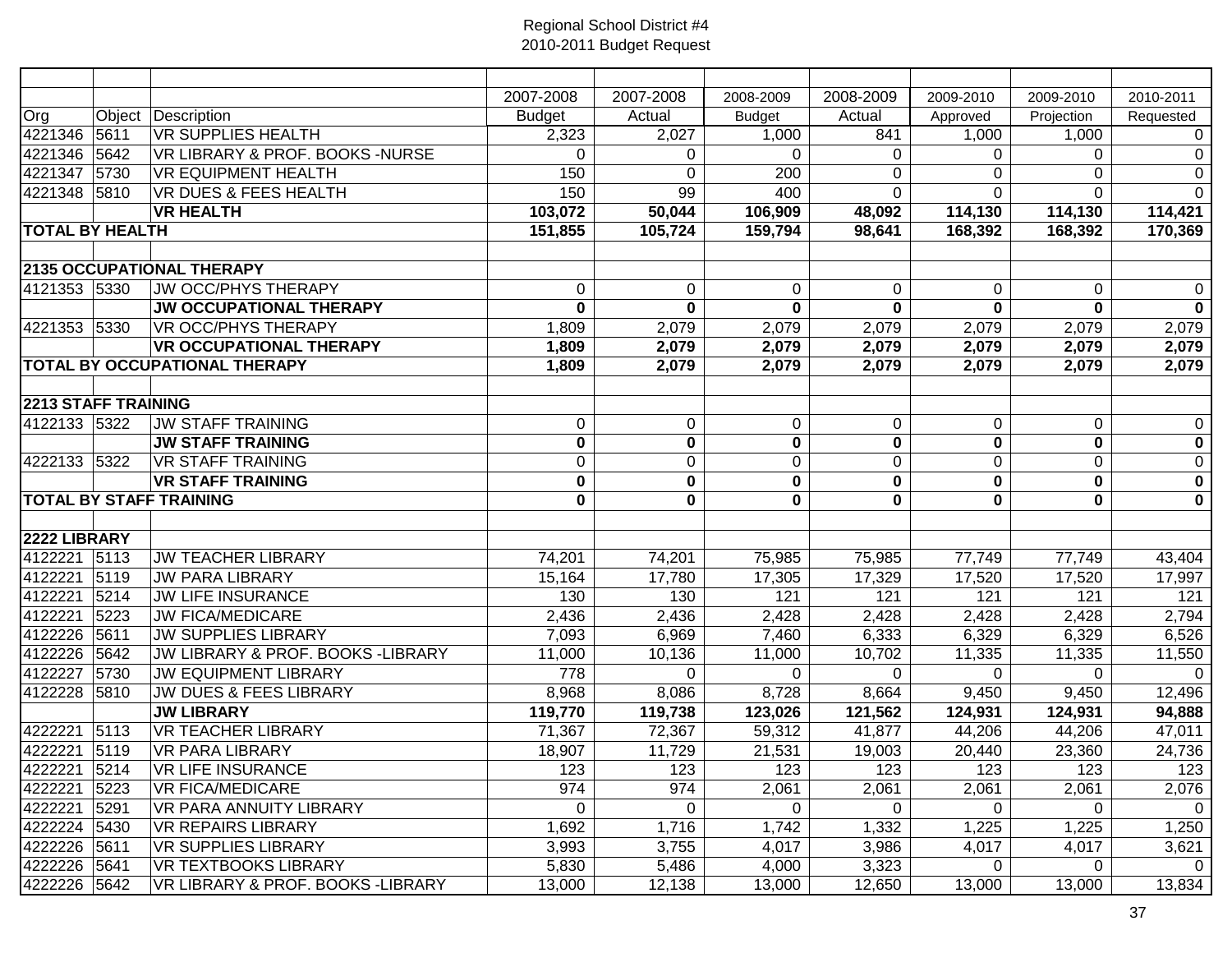|                              |      |                                        | 2007-2008     | 2007-2008    | 2008-2009     | 2008-2009   | 2009-2010 | 2009-2010    | 2010-2011    |
|------------------------------|------|----------------------------------------|---------------|--------------|---------------|-------------|-----------|--------------|--------------|
| Org                          |      | Object Description                     | <b>Budget</b> | Actual       | <b>Budget</b> | Actual      | Approved  | Projection   | Requested    |
| 4222227                      | 5730 | <b>VR EQUIPMENT LIBRARY</b>            | 0             | $\mathbf{0}$ | 0             | 0           | $\Omega$  | 0            | $\Omega$     |
| 4222228                      | 5810 | VR DUES & FEES LIBRARY                 | 13,744        | 12,396       | 10,515        | 10,550      | 10,515    | 10,515       | 14,161       |
|                              |      | <b>VR LIBRARY</b>                      | 129,630       | 120,683      | 116,301       | 94,906      | 95,587    | 98,507       | 106,812      |
| <b>TOTAL BY LIBRARY</b>      |      |                                        | 249,400       | 240,421      | 239,327       | 216,467     | 220,518   | 223,438      | 201,700      |
|                              |      |                                        |               |              |               |             |           |              |              |
| 2223 AUDIO/VIDEO             |      |                                        |               |              |               |             |           |              |              |
| 4122236                      | 5611 | <b>JW SUPPLIES AUDIO VISUAL</b>        | 4,500         | 2,722        | 4,500         | 4,345       | 2,500     | 2,500        | 2,500        |
|                              |      | <b>JW AUDIO/VIDEO</b>                  | 4,500         | 2,722        | 4,500         | 4,345       | 2,500     | 2,500        | 2,500        |
| 4222236                      | 5611 | <b>VR SUPPLIES AUDIO VISUAL</b>        | 5,500         | 4,896        | 5,526         | 5,433       | 5,090     | 5,090        | 0            |
|                              |      | <b>VR AUDIO/VIDEO</b>                  | 5,500         | 4,896        | 5,526         | 5,433       | 5,090     | 5,090        | $\mathbf{0}$ |
| <b>TOTAL BY AUDIO/ VIDEO</b> |      |                                        | 10,000        | 7,618        | 10,026        | 9,779       | 7,590     | 7,590        | 2,500        |
|                              |      |                                        |               |              |               |             |           |              |              |
|                              |      | <b>2310 BOE TECHNICAL SERVICES</b>     |               |              |               |             |           |              |              |
| 4123101 5134                 |      | JW OVERTIME SECRETARY/PARA             | 500           | 800          | 500           | 900         | 500       | 500          | 500          |
| 4123101                      | 5223 | <b>JW FICA/MEDICARE</b>                | 61            | 61           | 69            | 69          | 69        | 69           | 79           |
| 4123103                      | 5322 | <b>JW COURSE REIMBURSEMENT</b>         | 14,000        | 2,111        | 13,200        | 1,485       | 13,200    | 7,000        | 13,200       |
| 4123103                      | 5330 | JW OTHER PROFESSIONAL FEES             | 0             | 473          | 0             | $\mathbf 0$ | 0         | 0            | $\mathbf 0$  |
| 4123103                      | 5340 | JW PROF SERV. - LEGAL/AUDIT/OTHER      | 41,000        | 37,852       | 40,000        | 38,086      | 40,000    | 40,000       | 43,000       |
| 4123105                      | 5520 | <b>JW INSURANCE</b>                    | 33,000        | 33,350       | 33,000        | 32,417      | 34,650    | 34,650       | 36,383       |
| 4123105                      | 5540 | <b>JW ADVERTISING</b>                  | 3,000         | 1,547        | 2,000         | 945         | 2,000     | 2,000        | 2,000        |
| 4123108                      | 5810 | JW DUES & FEES BOARD OF ED             | 4,150         | 4,344        | 4,344         | 3,963       | 4,344     | 4,344        | 2,172        |
|                              |      | <b>JW BOE TECHNICAL SERVICES</b>       | 95,711        | 80,537       | 93,113        | 77,866      | 94,763    | 88,563       | 97,334       |
| 4223101                      | 5134 | VR OVERTIME SECRETARY/PARA             | 1,000         | 0            | 1,000         | $\Omega$    | 1,000     | 1,000        | 1,000        |
| 4223103                      | 5322 | <b>VR COURSE REIMBURSEMENT</b>         | 30,000        | 15,573       | 22,000        | 15,171      | 22,000    | 20,000       | 22,000       |
| 4223103                      | 5330 | VR OTHER PROFESSIONAL FEES             | $\Omega$      | 0            | $\Omega$      | $\Omega$    | 0         | $\Omega$     | $\mathbf 0$  |
| 4223103                      | 5340 | VR PROF SERV. - LEGAL/AUDIT/OTHER      | 56,500        | 48,459       | 60,000        | 36,094      | 55,000    | 55,000       | 55,000       |
| 4223105                      | 5520 | <b>VR INSURANCE</b>                    | 49,500        | 45,553       | 45,003        | 43,612      | 47,253    | 47,253       | 49,616       |
| 4223105                      | 5540 | <b>VR ADVERTISING</b>                  | 3,000         | 2,669        | 2,000         | 256         | 2,000     | 2,000        | 2,000        |
| 4223108                      | 5810 | VR DUES & FEES BOARD OF ED             | $\Omega$      | 0            | $\Omega$      | 490         | 0         | $\mathbf{0}$ | 2,172        |
|                              |      | <b>VR BOE TECHNICAL SERVICES</b>       | 140,000       | 112,254      | 130,003       | 95,623      | 127,253   | 125,253      | 131,788      |
|                              |      | <b>TOTAL BY BOE TECHNICAL SERVICES</b> | 235,711       | 192,791      | 223,116       | 173,489     | 222,016   | 213,816      | 229,121      |
|                              |      | <b>2410 PRINCIPALS OFFICE</b>          |               |              |               |             |           |              |              |
|                              |      | 4124101 5111 JW PRINCIPAL SALARY       | 169,506       | 166,875      | 170,454       | 173,067     | 175,810   | 175,810      | 181,294      |
| 4124101 5114                 |      | <b>JW SECRETARY PRINCIPAL'S OFFICE</b> | 82,750        | 83,118       | 85,265        | 82,985      | 89,895    | 90,287       | 93,753       |
| 4124101                      | 5214 | <b>JW LIFE INSURANCE</b>               | 795           | 795          | 689           | 689         | 689       | 689          | 693          |
| 4124101                      | 5222 | <b>JW MERF</b>                         | 1,038         | 5,676        | 2,735         | 5,858       | 4,644     | 4,644        | 4,734        |
| 4124101                      | 5223 | <b>JW FICA/MEDICARE</b>                | 2,158         | 6,358        | 3,782         | 6,452       | 7,497     | 7,497        | 8,629        |
| 4124101                      | 5291 | <b>JW ADMININISTRATOR ANNUITY</b>      | 1,750         | 0            | 1,750         | 0           | 1,750     | 1,750        | 2,000        |
| 4124102 5214                 |      | <b>JW LIFE INSURANCE</b>               | 143           | 0            | 212           | 0           | 212       | 212          | 212          |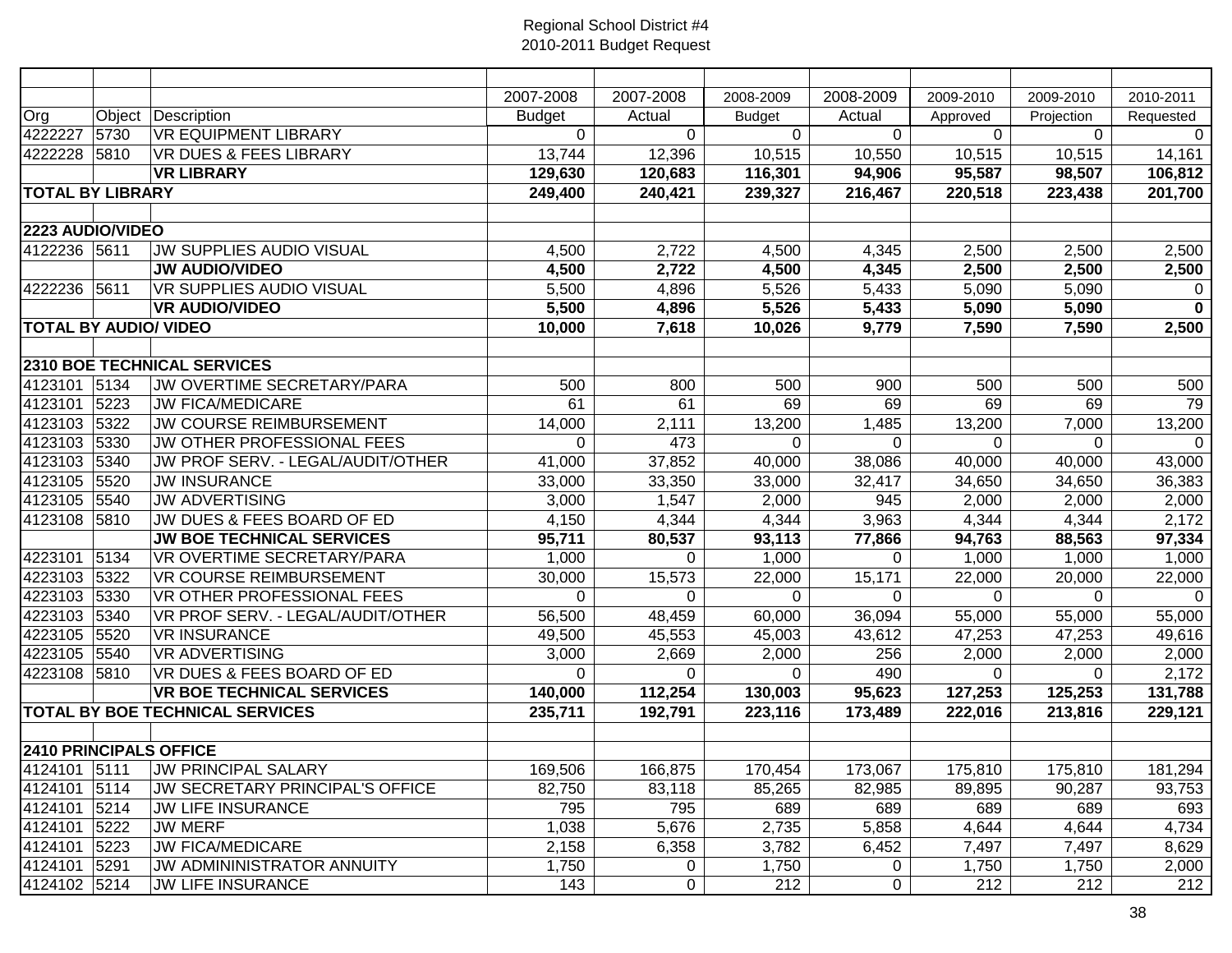|                          |        |                                        | 2007-2008     | 2007-2008 | 2008-2009     | 2008-2009 | 2009-2010   | 2009-2010    | 2010-2011   |
|--------------------------|--------|----------------------------------------|---------------|-----------|---------------|-----------|-------------|--------------|-------------|
| Org                      | Object | Description                            | <b>Budget</b> | Actual    | <b>Budget</b> | Actual    | Approved    | Projection   | Requested   |
| 4124102                  | 5222   | <b>JW MERF</b>                         | 1,350         | 1,350     | 1,620         | 1,620     | 1,620       | 1,620        | 1,651       |
| 4124102                  | 5223   | <b>JW FICA/MEDICARE</b>                | 0             | 0         | 0             | 0         | 0           | $\mathbf{0}$ | 0           |
| 4124103                  | 5321   | JW PURCH SERV - PRINCIPALS OFFICE      | 0             | $\Omega$  | 0             | 0         | $\Omega$    | $\Omega$     | $\Omega$    |
| 4124104                  | 5430   | <b>JW REPAIRS PRINCIPALS OFFICE</b>    | 25,000        | 8,888     | 25,000        | 25,070    | 20,000      | 20,000       | 20,000      |
| 4124105                  | 5530   | JW COMMUNICATIONS - PRINCIPAL'S OFFIC  | 8,840         | 7,517     | 6,840         | 5,363     | 6,840       | 6,840        | 6,840       |
| 4124105                  | 5580   | JW TRAVEL & CONFERENCE P/O             | 8,240         | 6,630     | 8,400         | 4,168     | 8,650       | 8,650        | 8,650       |
| 4124106                  | 5610   | JW SUPPLIES PRINCIPAL'S OFFICE         | 14,560        | 10,721    | 14,900        | 12,509    | 15,347      | 15,347       | 15,347      |
| 4124106                  | 5611   | <b>JW SUPPLIES PRINCIPAL'S OFFICE</b>  | $\Omega$      | 81        | 0             | 0         | $\Omega$    | $\Omega$     | $\Omega$    |
| 4124108                  | 5810   | JW DUES & FEES PRINCIPAL'S OFFICE      | 4,845         | 3,293     | 4,850         | 3,478     | 3,000       | 3,000        | 3,000       |
| 4124108                  | 5812   | <b>JW DEFICIT REDUCTION</b>            | $\Omega$      | 0         | 0             | 0         | $\Omega$    | 0            |             |
|                          |        | <b>JW PRINCIPALS OFFICE</b>            | 320,975       | 301,301   | 326,498       | 321,258   | 335,955     | 336,347      | 346,803     |
| 4224101                  | 5111   | <b>VR PRINCIPAL SALARY</b>             | 227,564       | 217,652   | 234,789       | 223,806   | 242,244     | 242,244      | 249,875     |
| 4224101                  | 5114   | VR SECRETARY PRINCIPAL'S OFFICE        | 185,883       | 165,602   | 166,738       | 185,941   | 155,713     | 155,888      | 177,767     |
| 4224101                  | 5123   | <b>VR SUBSTITUTE TEACHER</b>           | 0             | 0         | 0             | 0         | 0           | 0            | 0           |
| 4224101                  | 5134   | VR OVERTIME SECRETARY/PARA             | 0             | 0         | $\Omega$      | $\Omega$  | $\mathbf 0$ | $\Omega$     | $\Omega$    |
| 4224101                  | 5214   | <b>VR LIFE INSURANCE</b>               | 423           | 423       | 1,227         | 1,227     | 1,227       | 1,227        | 1,227       |
| 4224101                  | 5222   | <b>VR MERF</b>                         | 4,738         | 11,695    | 7,355         | 12,039    | 10,217      | 10,217       | 10,395      |
| 4224101                  | 5223   | <b>VR FICA/MEDICARE</b>                | 9,542         | 15,842    | 13,465        | 17,470    | 19,037      | 19,037       | 19,180      |
| 4224102                  | 5214   | <b>VR LIFE INSURANCE</b>               | 214           | 0         | 317           | 0         | 317         | 317          | 317         |
| 4224102                  | 5222   | <b>VR MERF</b>                         | 9,180         | 9,180     | 9,180         | 9,180     | 9,180       | 9,180        | 9,180       |
| 4224103                  | 5223   | <b>VR FICA/MEDICARE</b>                | $\Omega$      | 0         | 0             | 0         | $\Omega$    | 0            | $\Omega$    |
| 4224103                  | 5321   | VR PURCH SERV - PRINCIPALS OFFICE      | 29,700        | 888       | 2,700         | 2,262     | 2,700       | 2,700        | 2,000       |
| 4224103                  | 5330   | <b>VR ARCHITECT FEES</b>               | $\Omega$      | $\Omega$  | $\Omega$      | 0         | $\Omega$    | $\Omega$     | $\Omega$    |
| 4224104                  | 5430   | <b>VR REPAIRS PRINCIPAL'S OFFICE</b>   | 19,000        | 10,062    | 14,956        | 15,012    | 14,956      | 14,956       | 3,000       |
| 4224104                  | 5440   | VR RENTALS PRINCIPAL'S OFFICE          | 12,000        | 5,369     | 8,000         | 2,190     | 8,000       | 8,000        | 3,000       |
| 4224105                  | 5530   | VR COMMUNICATIONS - PRINCIPAL'S OFFICI | 13,220        | 17,640    | 11,220        | 9,610     | 11,220      | 11,220       | 11,220      |
| 4224105                  | 5580   | VR TRAVEL & CONFERENCE P/O             | 19,900        | 18,416    | 16,711        | 18,198    | 14,849      | 14,849       | 14,849      |
| 4224106                  | 5223   | <b>VR FICA/MEDICARE</b>                | 461           | 461       | 253           | 253       | 253         | 253          | 255         |
| 4224106                  | 5610   | VR SUPPLIES PRINCIPAL'S OFFICE         | 42,328        | 42,857    | 44,346        | 43,061    | 40,266      | 40,266       | 32,000      |
| 4224106                  | 5611   | VR SUPPLIES PRINCIPAL'S OFFICE         | $\Omega$      | $\Omega$  | 0             | 0         | 0           | 0            | $\Omega$    |
| 4224107                  | 5730   | VR EQUIPMENT PRINCIPAL'S OFFICE        | 3,400         | 2,934     | 0             | $\Omega$  | $\Omega$    | $\Omega$     | 300         |
| 4224108                  | 5810   | VR DUES & FEES PRINCIPAL'S OFFICE      | 9,420         | 9,503     | 9,800         | 15,631    | 17,000      | 17,000       | 16,415      |
| 4224108                  | 5812   | <b>VR DEFICIT REDUCTION</b>            | 0             | 0         | 0             | 0         | 0           | 0            | $\mathbf 0$ |
|                          |        | <b>VR PRINCIPALS OFFICE</b>            | 586,972       | 528,522   | 541,057       | 555,881   | 547,179     | 547,354      | 550,981     |
|                          |        | <b>TOTAL BY PRINCIPAL'S OFFICE</b>     | 907,948       | 829,823   | 867,555       | 877,140   | 883,134     | 883,701      | 897,784     |
|                          |        |                                        |               |           |               |           |             |              |             |
| <b>2411 TEAM LEADERS</b> |        |                                        |               |           |               |           |             |              |             |
| 4124111 5121             |        | <b>JW EXPERT TEACHER</b>               | 0             | $\Omega$  | 2,000         | $\Omega$  | 2,000       | 0            | 0           |
| 4124111 5133             |        | <b>JW TEAM LEADERS SALARY</b>          | 10,276        | 11,248    | 10,482        | 12,181    | 10,692      | 10,692       | 10,799      |
| 4124111 5223             |        | <b>JW FICA/MEDICARE</b>                | 243           | 243       | 102           | 102       | 102         | 102          | 117         |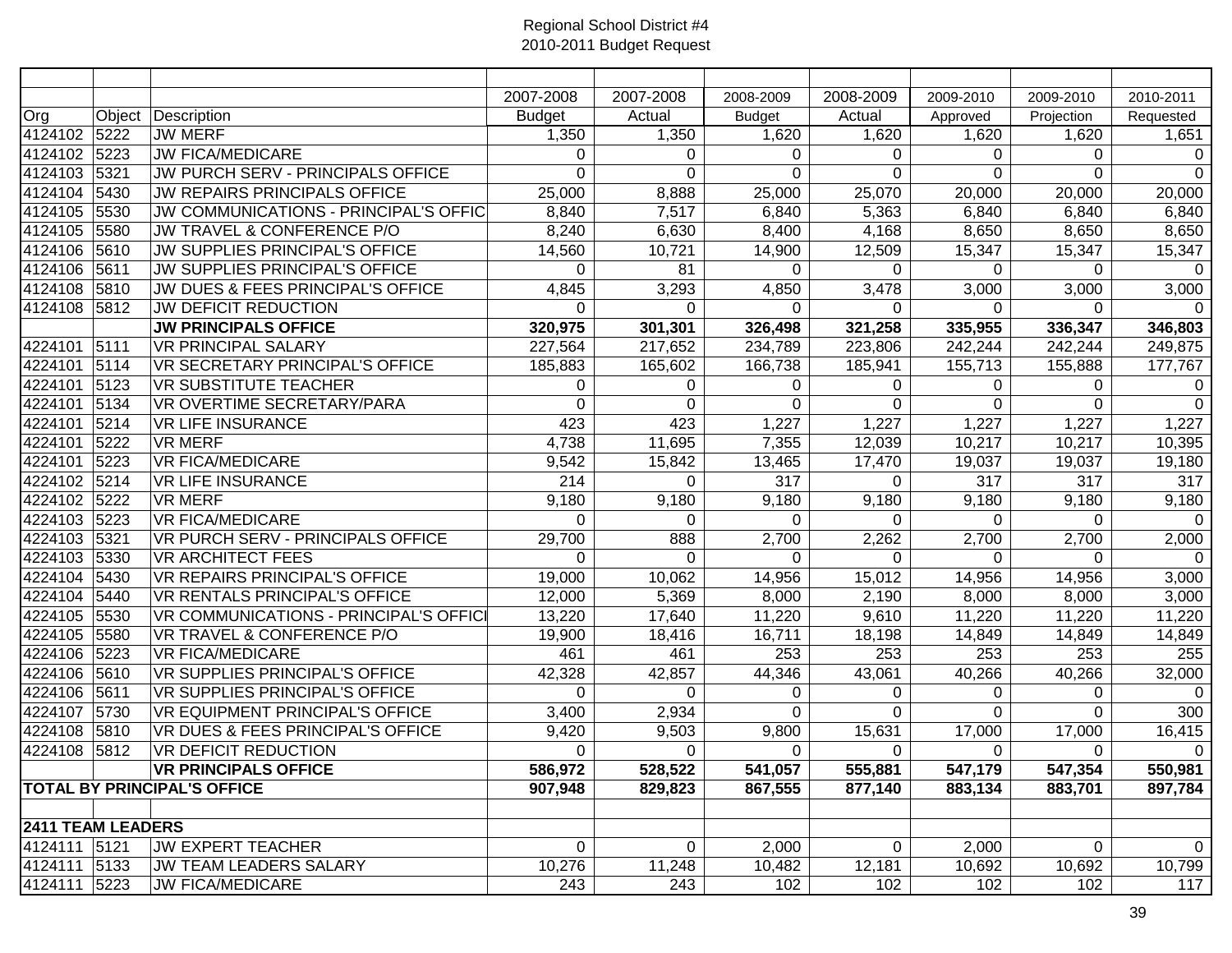|                             |      |                                    | 2007-2008     | 2007-2008 | 2008-2009     | 2008-2009 | 2009-2010 | 2009-2010  | 2010-2011 |
|-----------------------------|------|------------------------------------|---------------|-----------|---------------|-----------|-----------|------------|-----------|
| Org                         |      | Object   Description               | <b>Budget</b> | Actual    | <b>Budget</b> | Actual    | Approved  | Projection | Requested |
|                             |      | <b>JW TEAM LEADERS</b>             | 10,519        | 11,491    | 12,584        | 12,283    | 12,794    | 10,794     | 10,916    |
| 4224111                     | 5121 | <b>VR EXPERT TEACHER</b>           | 6,000         | 8,000     | 6,000         | 2,000     | 2,000     | 2,000      | 2,000     |
| 4224111 5223                |      | <b>VR FICA/MEDICARE</b>            | 765           | 765       | 153           | 153       | 153       | 153        | 154       |
|                             |      | <b>VR TEAM LEADERS</b>             | 6,765         | 8,765     | 6,153         | 2,153     | 2,153     | 2,153      | 2,154     |
|                             |      | <b>TOTAL BY TEAM LEADERS</b>       | 17,284        | 20,256    | 18,737        | 14,436    | 14,947    | 12,947     | 13,070    |
|                             |      |                                    |               |           |               |           |           |            |           |
| <b>2510 FISCAL SERVICES</b> |      |                                    |               |           |               |           |           |            |           |
| 402510                      | 5834 | NOT & BOND ISSUANCE COSTS          | 0             | 13,013    | 75,000        | 14,505    | 75,000    | 25,000     | 75,000    |
|                             |      | <b>TOTAL BY FISCAL SERVICES</b>    | 0             | 13,013    | 75,000        | 14,505    | 75,000    | 25,000     | 75,000    |
|                             |      |                                    |               |           |               |           |           |            |           |
|                             |      | <b>2600 PLANT OPERATIONS</b>       |               |           |               |           |           |            |           |
| 4126001 5115                |      | <b>JW CUSTODIAN SALARY</b>         | 252,614       | 207,712   | 244,454       | 222,239   | 242,850   | 246,641    | 262,283   |
| 4126001                     | 5135 | <b>JW OVERTIME CUSTODIAL</b>       | 6,785         | 10,932    | 7,600         | 16,048    | 12,000    | 12,000     | 12,500    |
| 4126001                     | 5214 | <b>JW LIFE INSURANCE</b>           | 515           | 515       | 394           | 394       | 394       | 394        | 394       |
| 4126001                     | 5222 | <b>JW MERF</b>                     | 14,414        | 14,414    | 16,707        | 16,707    | 16,707    | 16,707     | 17,030    |
| 4126001                     | 5223 | <b>JW FICA/MEDICARE</b>            | 16,726        | 16,726    | 18,229        | 18,229    | 18,229    | 18,229     | 20,981    |
| 4126002                     | 5222 | <b>JW MERF</b>                     | 1,440         | 1,440     | 1,620         | 1,620     | 1,620     | 1,620      | 1,651     |
| 4126003                     | 5340 | JW SECURITY, CONSTABLES, ETC.      | 3,302         | 7,159     | 3,302         | 3,302     | 3,302     | 3,302      | 3,467     |
| 4126004                     | 5412 | <b>JW ELECTRICITY</b>              | 104,000       | 120,818   | 108,160       | 156,220   | 113,568   | 156,568    | 147,000   |
| 4126004                     | 5422 | <b>JW SNOW PLOWING</b>             | 10,000        | 8,184     | 10,000        | 13,639    | 10,000    | 10,000     | 12,000    |
| 4126004                     | 5430 | <b>JW REPAIRS PLANT OPERATIONS</b> | 168,650       | 115,564   | 133,000       | 114,213   | 133,000   | 128,000    | 128,000   |
| 4126004                     | 5440 | <b>JW RENTALS PLANT OPERATIONS</b> | 2,105         | 0         | 1,000         | 0         | 2,500     | 2,500      | 1,500     |
| 4126006                     | 5613 | <b>JW SUPPLIES MAINTENANCE</b>     | 15,675        | 13,684    | 19,200        | 18,535    | 19,200    | 19,200     | 20,000    |
| 4126006                     | 5624 | <b>JW FUEL OIL</b>                 | 81,200        | 59,425    | 104,000       | 77,105    | 78,688    | 78,688     | 73,500    |
| 4126006                     | 5626 | <b>JW GASOLINE</b>                 | 290           | 397       | 1,500         | 703       | 1,500     | 1,500      | 2,500     |
| 4126007                     | 5730 | JW EQUIPMENT PLANT OPERATIONS      | 19,600        | 17,797    | 17,700        | 10,450    | 7,000     | 7,000      | 10,000    |
| 4126008                     | 5810 | JW DUES & FEES PLANT OPERATIONS    | 375           | 0         | 375           | 150       | 600       | 600        | 600       |
|                             |      | <b>JW PLANT OPERATIONS</b>         | 697,691       | 594,768   | 687,240       | 669,553   | 661,157   | 702,948    | 713,406   |
| 4226001                     | 5115 | <b>VR CUSTODIAN SALARY</b>         | 274,622       | 301,839   | 274,461       | 306,147   | 295,176   | 298,374    | 306,777   |
| 4226001                     | 5135 | <b>VR OVERTIME CUSTODIAL</b>       | 4,915         | 1,855     | 5,000         | 7,780     | 8,000     | 8,000      | 9,000     |
| 4226001                     | 5214 | <b>VR LIFE INSURANCE</b>           | 617           | 617       | 424           | 424       | 424       | 424        | 424       |
| 4226001                     | 5222 | <b>VR MERF</b>                     | 19,668        | 19,668    | 18,515        | 18,515    | 18,515    | 18,515     | 18,515    |
| 4226001                     | 5223 | <b>VR FICA/MEDICARE</b>            | 23,233        | 23,233    | 24,016        | 24,016    | 24,016    | 24,016     | 24,193    |
| 4226002 5222                |      | <b>VR MERF</b>                     | 5,754         | 5,754     | 5,754         | 5,754     | 5,754     | 5,754      | 5,754     |
| 4226003 5340                |      | VR SECURITY, CONSTABLES, ETC.      | 10,000        | 10,404    | 12,000        | 17,862    | 12,000    | 12,000     | 12,000    |
| 4226004 5412                |      | <b>VR ELECTRICITY</b>              | 156,000       | 217,806   | 193,440       | 253,619   | 203,112   | 223,112    | 240,000   |
| 4226004 5422                |      | <b>VR SNOW PLOWING</b>             | 10,000        | 8,184     | 10,000        | 13,639    | 10,000    | 10,000     | 12,000    |
| 4226004 5430                |      | VR REPAIRS PLANT OPERATIONS        | 239,169       | 177,320   | 198,800       | 178,462   | 183,800   | 173,800    | 173,800   |
| 4226004 5440                |      | VR RENTALS PLANT OPERATIONS        | 2,655         | 777       | 1,000         | 819       | 2,500     | 2,500      | 1,500     |
| 4226006                     | 5613 | <b>VR SUPPLIES MAINTENANCE</b>     | 19,030        | 14,849    | 20,933        | 19,204    | 20,933    | 20,933     | 23,000    |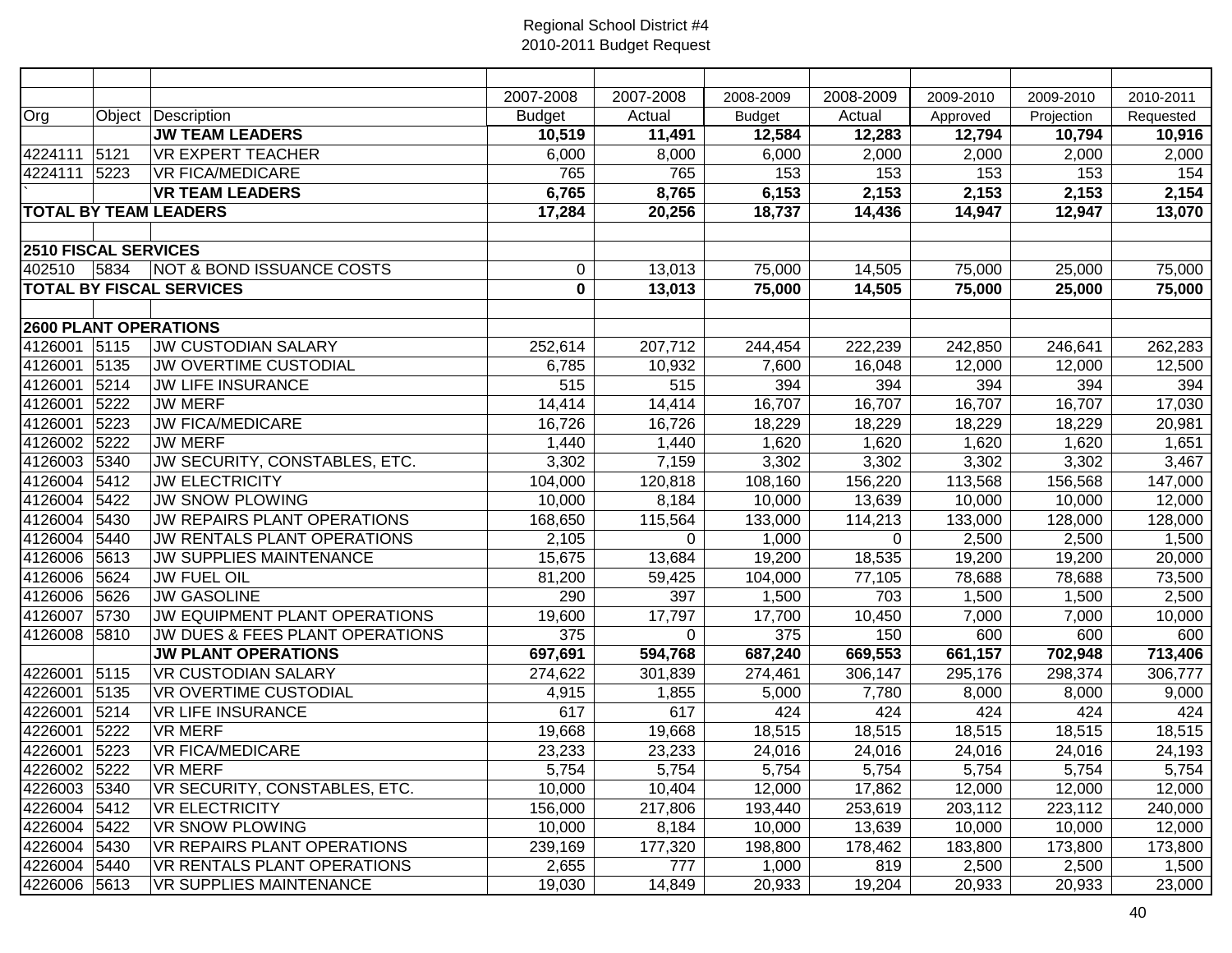|                                  |      |                                     | 2007-2008      | 2007-2008      | 2008-2009      | 2008-2009      | 2009-2010       | 2009-2010      | 2010-2011      |
|----------------------------------|------|-------------------------------------|----------------|----------------|----------------|----------------|-----------------|----------------|----------------|
| Org                              |      | Object Description                  | <b>Budget</b>  | Actual         | <b>Budget</b>  | Actual         | Approved        | Projection     | Requested      |
| 4226006                          | 5623 | <b>VR BOTTLED GAS</b>               | 1,000          | 451            | 1,000          | 324            | 1,000           | 1,000          | 1,500          |
| 4226006                          | 5624 | <b>VR FUEL OIL</b>                  | 131,950        | 94,277         | 169,000        | 182,349        | 118,032         | 118,032        | 122,500        |
| 4226006                          | 5626 | <b>VR GASOLINE</b>                  | 290            | 374            | 1,500          | 278            | 1,500           | 1,500          | 2,500          |
| 4226007                          | 5730 | VR EQUIPMENT PLANT OPERATIONS       | 29,306         | 32,381         | 32,000         | 31,793         | 12,000          | 12,000         | 15,000         |
| 4226008                          | 5810 | VR DUES & FEES PLANT OPERATIONS     | 325            | 300            | 500            | 150            | 600             | 600            | 600            |
|                                  |      | <b>VR PLANT OPERATIONS</b>          | 928,534        | 910,090        | 968,343        | 1,061,136      | 917,362         | 930,560        | 969,064        |
| <b>TOTAL BY PLANT OPERATIONS</b> |      | 1,626,225                           | 1,504,858      | 1,655,584      | 1,730,689      | 1,578,520      | 1,633,509       | 1,682,470      |                |
|                                  |      |                                     |                |                |                |                |                 |                |                |
| 2700 FIELD TRIPS                 |      |                                     |                |                |                |                |                 |                |                |
| 4127005                          | 5515 | JW FIELD TRIP GENERAL               | 2,500          | 2,354          | 2,500          | 2,319          | 2,700           | 2,700          | 2,700          |
| 4127005                          | 5517 | <b>JW LATE BUS</b>                  | 8,152          | 7,463          | 8,565          | 7,211          | 8,757           | 8,757          | 8,954          |
|                                  |      | <b>JW FIELD TRIPS</b>               | 10,652         | 9,817          | 11,065         | 9,530          | 11,457          | 11,457         | 11,654         |
| 4227002                          | 5517 | <b>VR LATE BUS</b>                  | 0              | 0              | $\mathbf 0$    | $\overline{0}$ | $\mathbf 0$     | 0              | $\mathbf 0$    |
| 4227005                          | 5515 | <b>VR FIELD TRIP GENERAL</b>        | 1,400          | 2,805          | 3,200          | 3,163          | 7,000           | 7,000          | 7,000          |
| 4227005                          | 5517 | <b>VR LATE BUS</b>                  | 16,575         | 15,814         | 17,414         | 15,575         | 17,805          | 17,805         | 18,206         |
|                                  |      | <b>VR FIELD TRIPS</b>               | 17,975         | 18,619         | 20,614         | 18,738         | 24,805          | 24,805         | 25,206         |
| <b>TOTAL BY FIELD TRIPS</b>      |      |                                     | 28,627         | 28,437         | 31,679         | 28,268         | 36,262          | 36,262         | 36,860         |
|                                  |      |                                     |                |                |                |                |                 |                |                |
|                                  |      | <b>2900 EXTRA CURRICULAR FICA</b>   |                |                |                |                |                 |                |                |
| 4129001                          | 5133 | <b>JW EXTRA-CURR ACTIVITY</b>       | 5,942          | 8,322          | 6,061          | 9,209          | 6,182           | 6,182          | 6,244          |
| 4129001                          | 5223 | <b>JW FICA/MEDICARE</b>             | 637            | 637            | 704            | 704            | 704             | 704            | 630            |
|                                  |      | <b>JW EXTRA CURRICULAR FICA</b>     | 6,579          | 8,958          | 6,765          | 9,913          | 6,886           | 6,886          | 6,874          |
| 4229001                          | 5133 | VR EXTRA-CURR ACTIVITY              | 61,200         | 62,145         | 62,424         | 70,710         | 63,672          | 63,672         | 45,703         |
| 4229001                          | 5190 | <b>BUILDING RENTAL REIMBURSABLE</b> | 0              | 1,435          | 0              | 1,253          | 0               | 0              | $\mathbf 0$    |
| 4229001                          | 5223 | <b>VR FICA/MEDICARE</b>             | 4,864          | 4,864          | 5,670          | 5,670          | 5,670           | 5,670          | 4,289          |
|                                  |      | <b>VR EXTRA CURRICULAR FICA</b>     | 66,064         | 68,443         | 68,094         | 77,633         | 69,342          | 69,342         | 49,992         |
|                                  |      | TOTAL BY EXTRA CURRICULAR FICA      | 72,642         | 77,401         | 74,860         | 87,546         | 76,229          | 76,229         | 56,866         |
|                                  |      |                                     |                |                |                |                |                 |                |                |
| 2901 ATHLETICS<br>4129011 5133   |      | <b>JW ATHLETIC SALARY</b>           | 21,916         | 27,847         | 25,128         | 29,870         |                 | 25,631         | 23,517         |
| 4129011                          | 5223 | <b>JW FICA/MEDICARE</b>             | 2,130          | 2,130          |                |                | 25,631<br>2,285 |                |                |
| 4129013                          | 5330 | <b>JW ATHLETIC OFFICIAL FEES</b>    |                |                | 2,285          | 2,285          |                 | 2,285          | 2,630          |
| 4129014 5430                     |      | JW REPAIRS ATHLETIC FIELD REPAIRS   | 3,500          | 4,864          | 6,000          | 5,532          | 6,180           | 6,180          | 6,180          |
| 4129016 5611                     |      |                                     | 5,250<br>6,810 | 3,873<br>7,604 | 5,400<br>6,810 | 2,237<br>6,682 | 5,400           | 5,400<br>4,742 | 6,000<br>6,000 |
|                                  |      | <b>JW SUPPLIES ATHLETICS</b>        |                |                |                |                | 4,742           |                |                |
|                                  |      | <b>JW ATHLETICS</b>                 | 39,606         | 46,318         | 45,623         | 46,606         | 44,238          | 44,238         | 44,327         |
| 4229011 5114                     |      | <b>VR SECRETARY ATHLETIC</b>        | 0              | 29,404         | 26,036         | 29,775         | 16,820          | 16,820         | 17,277         |
| 4229011 5130                     |      | <b>ATHLETIC TRAINER</b>             | 0              | 28,016         | 27,813         | 27,414         | 27,813          | 27,813         | 30,000         |
| 4229011                          | 5133 | <b>VR ATHLETIC SALARY</b>           | 206,348        | 184,429        | 220,970        | 193,823        | 225,389         | 225,389        | 227,643        |
| 4229011                          | 5214 | <b>VR LIFE INSURANCE</b>            | 91             | 91             | 90             | 90             | 90              | 90             | 90             |
| 4229011 5222                     |      | <b>VR MERF</b>                      | 1,993          | 1,993          | 2,084          | 2,084          | 2,084           | 2,084          | 2,084          |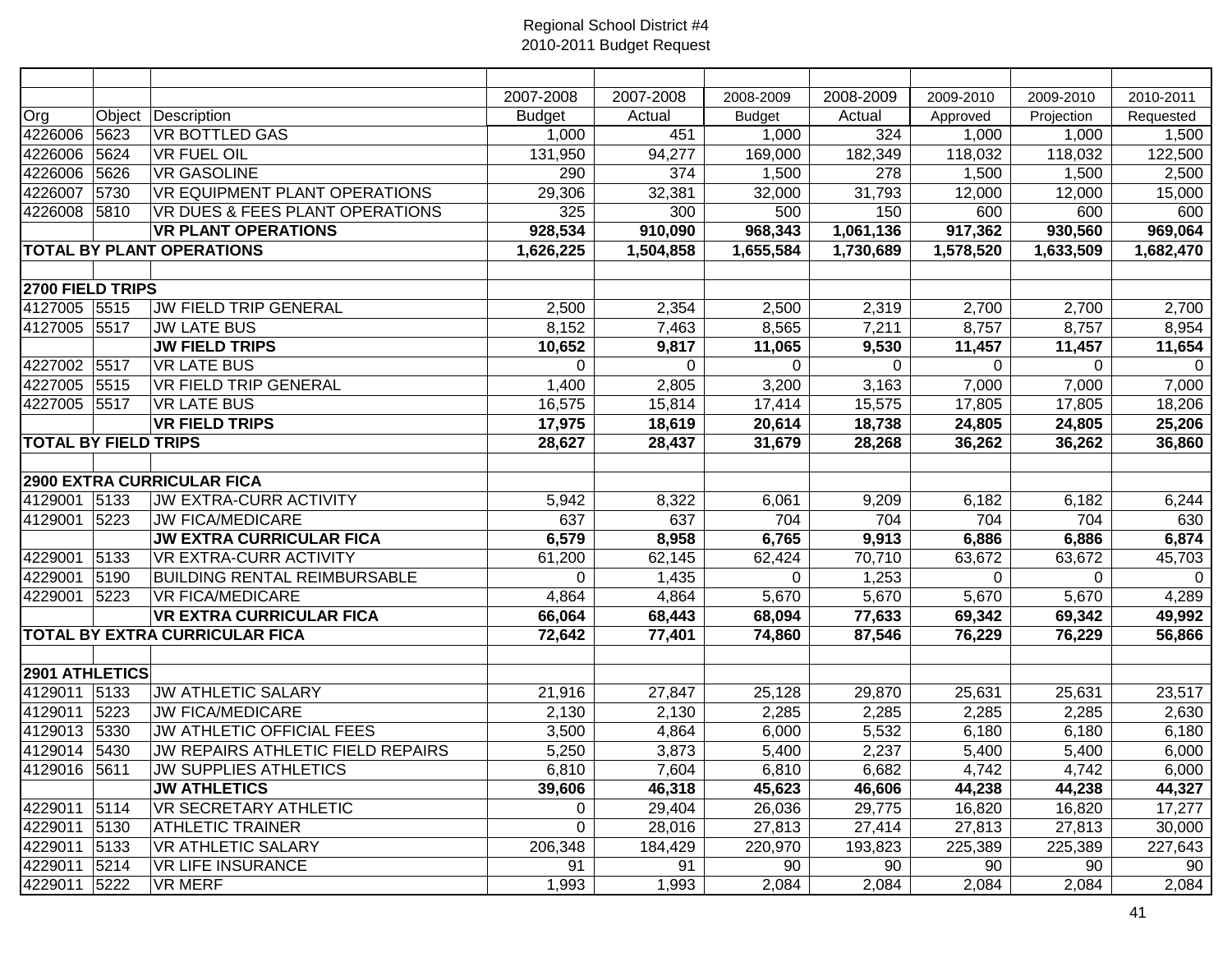|                                 |      |                                         | 2007-2008        | 2007-2008      | 2008-2009     | 2008-2009   | 2009-2010   | 2009-2010   | 2010-2011      |
|---------------------------------|------|-----------------------------------------|------------------|----------------|---------------|-------------|-------------|-------------|----------------|
| Org                             |      | Object Description                      | <b>Budget</b>    | Actual         | <b>Budget</b> | Actual      | Approved    | Projection  | Requested      |
| 4229011                         | 5223 | <b>VR FICA/MEDICARE</b>                 | 18,808           | 18,808         | 19,203        | 19,203      | 19,203      | 19,203      | 19,344         |
| 4229013                         | 5330 | <b>VR ATHLETIC OFFICIAL FEES</b>        | 26,800           | 41,783         | 33,672        | 44,025      | 44,800      | 44,800      | 44,800         |
| 4229014                         | 5430 | VR REPAIRS ATHLETIC FIELDS REPAIRS      | $\Omega$         | 0              | $\Omega$      | 0           | 10,000      | 10,000      | 15,000         |
| 4229014                         | 5430 | <b>VR REPAIRS ATHLETIC EQUIP REPAIR</b> | 15,500           | 13,988         | 15,500        | 15,050      | 15,500      | 10,000      | 10,000         |
| 4229015                         | 5516 | <b>TRANSPORTATION ATHLETICS</b>         | 54,844           | 40,652         | 59,118        | 47,603      | 47,800      | 47,800      | 48,876         |
| 4229015                         | 5580 | VR TRAVEL & CONFERENCE ATHLETICS        | 0                | 0              | 500           | 267         | 0           | $\Omega$    | 0              |
| 4229016                         | 5610 | VR SUPPLIES - HIGH SCHOOL BOWL          | 700              | 748            | 800           | 584         | 730         | 730         | 730            |
| 4229016                         | 5611 | <b>VR SUPPLIES ATHLETICS</b>            | 58,090           | 52,951         | 55,725        | 53,215      | 36,679      | 36,679      | 40,000         |
| 4229017                         | 5730 | <b>VR EQUIPMENT ATHLETICS</b>           | 3,600            | 418            | $\Omega$      | $\Omega$    | 0           | $\Omega$    | 0              |
| 4229018                         | 5810 | <b>VR DUES &amp; FEES ATHLETICS</b>     | 20,640           | 16,224         | 24,140        | 23,634      | 19,640      | 19,640      | 19,640         |
|                                 |      | <b>VR ATHLETICS</b>                     | 407,414          | 429,505        | 485,651       | 456,765     | 466,548     | 461,048     | 475,484        |
| <b>TOTAL BY ATHLETICS</b>       |      |                                         | 447,020          | 475,822        | 531,274       | 503,372     | 510,786     | 505,286     | 519,811        |
|                                 |      |                                         |                  |                |               |             |             |             |                |
|                                 |      | <b>2903 GRADUATION EXPENSES</b>         |                  |                |               |             |             |             |                |
| 4229033                         | 5330 | <b>VR GRADUATION FEES</b>               | 8,251            | 11,159         | 5,955         | 7,616       | 6,135       | 6,135       | 800            |
| 4229034                         | 5440 | <b>VR RENTALS GRADUATION</b>            | 0                | 0              | 4,120         | 7,390       | 5,520       | 5,520       | 11,000         |
| 4229036                         | 5610 | <b>VR SUPPLIES GRADUATION</b>           | 0                | 0              | 0             | 0           | 0           | $\Omega$    | 3,620          |
|                                 |      | <b>VR GRADUATION EXPENSES</b>           |                  |                |               |             |             |             |                |
|                                 |      | <b>TOTAL BY GRADUATION EXPENSES</b>     | 8,251            | 11,159         | 10,075        | 15,006      | 11,655      | 11,655      | 15,420         |
|                                 |      |                                         |                  |                |               |             |             |             |                |
|                                 |      | <b>2904 NATIONAL HONOR SOCIETY</b>      |                  |                |               |             |             |             |                |
| 4229043 5321                    |      | VR PURCH SERV - NATL HONOR SOCIETY      | 2,900            | 300            | 2,900         | 1,831       | 2,900       | 2,900       | 2,000          |
|                                 |      | <b>VR NATIONAL HONOR SOCIETY</b>        |                  |                |               |             |             |             |                |
| TOTAL BY NATIONAL HONOR SOCIETY |      |                                         | 2,900            | 300            | 2,900         | 1,831       | 2,900       | 2,900       | 2,000          |
|                                 |      | <b>2906 MUSICAL PRODUCTION</b>          |                  |                |               |             |             |             |                |
| 4229066 5610                    |      | <b>VR SUPPLIES MUSICAL</b>              | 0                | 0              | $\mathbf 0$   | $\mathbf 0$ | 0           | 0           | 10,000         |
|                                 |      | <b>VR MUSICAL</b>                       |                  |                |               |             |             |             |                |
|                                 |      | <b>TOTAL BY MUSICAL PRODUCTION</b>      | 0                | 0              | 0             | $\mathbf 0$ | 0           | 0           | 10,000         |
|                                 |      |                                         |                  |                |               |             |             |             |                |
| <b>2905 PROJECT LEARN</b>       |      |                                         |                  |                |               |             |             |             |                |
| 4129058 5810                    |      | <b>JW DUES &amp; FEES LEARN</b>         | 125              | 138            | 138           | 150         | 0           | 0           | $\mathbf 0$    |
|                                 |      | <b>JW PROJECT LEARN</b>                 | $\overline{125}$ | 138            | 138           | 150         | $\mathbf 0$ | $\mathbf 0$ | $\mathbf 0$    |
| 4229058 5810                    |      | <b>VR DUES &amp; FEES LEARN</b>         | 125              | 138            | 138           | 150         | 138         | 138         | $\overline{0}$ |
|                                 |      | <b>VR PROJECT LEARN</b>                 | 125              | 138            | 138           | 150         | 138         | 138         | $\mathbf 0$    |
|                                 |      | <b>TOTAL BY PROJECT LEARN</b>           | 250              | 275            | 276           | 300         | 138         | 138         | $\mathbf 0$    |
|                                 |      |                                         |                  |                |               |             |             |             |                |
| 3000 CAFETERIA                  |      |                                         |                  |                |               |             |             |             |                |
| 4130001 5118                    |      | <b>JW CAFETERIA SALARY</b>              | 10,016           | 15,266         | 10,016        | 14,566      | 10,016      | 10,016      | 10,016         |
| 4130001 5138                    |      | <b>JW OVERTIME CAFETERIA</b>            | 300              | $\overline{0}$ | 300           | 0           | 300         | 0           | $\overline{0}$ |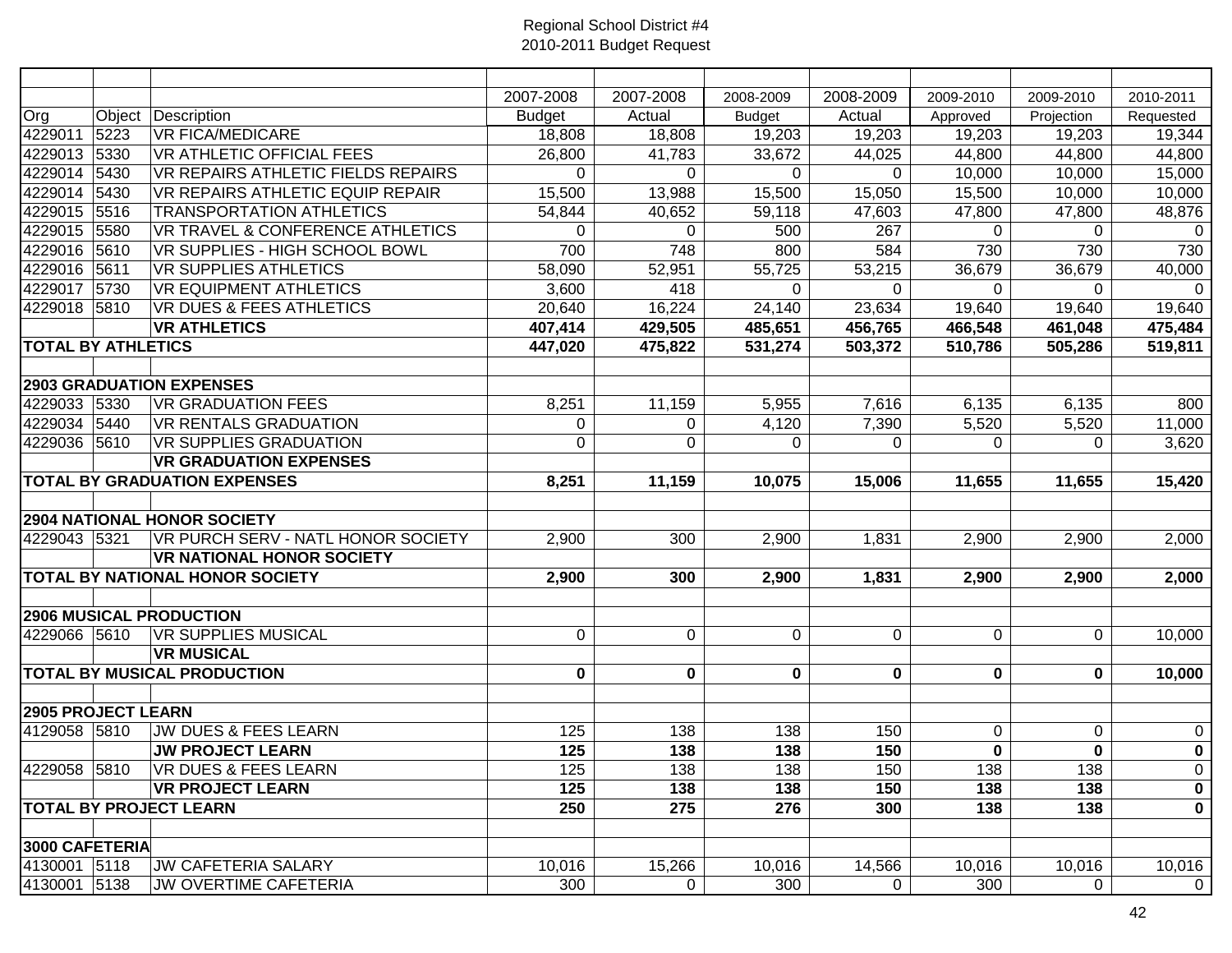|                           |      |                                         | 2007-2008     | 2007-2008 | 2008-2009     | 2008-2009 | 2009-2010   | 2009-2010  | 2010-2011      |
|---------------------------|------|-----------------------------------------|---------------|-----------|---------------|-----------|-------------|------------|----------------|
| Org                       |      | Object Description                      | <b>Budget</b> | Actual    | <b>Budget</b> | Actual    | Approved    | Projection | Requested      |
| 4130001                   | 5214 | <b>JW LIFE INSURANCE</b>                | 18            | 18        | 0             | 0         | 0           | 0          | $\overline{0}$ |
| 4130001                   | 5222 | <b>JW MERF</b>                          | 1,436         | 1,436     | 1,068         | 1,068     | 1,068       | 1,068      | 1,089          |
| 4130001                   | 5223 | <b>JW FICA/MEDICARE</b>                 | 1,168         | 1,168     | 1,168         | 1,168     | 1,168       | 1,168      | 1,344          |
| 4130002                   | 5222 | <b>JW MERF</b>                          | 3,727         | 3,727     | 360           | 360       | 360         | 360        | 367            |
|                           |      | <b>JW CAFETERIA</b>                     | 16,665        | 21,615    | 12,912        | 17,162    | 12,912      | 12,612     | 12,816         |
| 4230001                   | 5118 | <b>VR CAFETERIA SALARY</b>              | 10,016        | 5,816     | 10,016        | 5,853     | 10,016      | 10,016     | 10,016         |
| 4230001                   | 5138 | <b>VR OVERTIME CAFETERIA</b>            | 300           | 0         | 300           | 0         | 300         | 0          | 0              |
| 4230001                   | 5222 | <b>VR MERF</b>                          | 1,069         | 1,069     | 1,069         | 1,069     | 1,069       | 1,069      | 1,069          |
| 4230001                   | 5223 | <b>VR FICA/MEDICARE</b>                 | 1,168         | 1,168     | 1,168         | 467       | 1,168       | 1,168      | 1,176          |
| 4230002                   | 5222 | <b>VR MERF</b>                          | 2,034         | 2,034     | 2,034         | 2,034     | 2,034       | 2,034      | 2,034          |
|                           |      | <b>VR CAFETERIA</b>                     | 14,587        | 10,087    | 14,587        | 9,422     | 14,587      | 14,287     | 14,295         |
| <b>TOTAL BY CAFETERIA</b> |      |                                         | 31,251        | 31,701    | 27,499        | 26,584    | 27,499      | 26,899     | 27,111         |
|                           |      |                                         |               |           |               |           |             |            |                |
| 3100 TRANSFERS OUT        |      |                                         |               |           |               |           |             |            |                |
| 4031000 5930              |      | <b>TRANSFERS OUT-CAFETERIA</b>          | 0             | 39,100    | 0             | 46,873    | 35,000      | 45,000     | 30,000         |
| 4032000 5930              |      | TRANSFERS OUT-CAPITAL SINKING FUND      | 0             | 0         | 0             | 20,000    | $\mathbf 0$ | 15,000     | 15,000         |
|                           |      | <b>TOTAL BY TRANSFERS OUT</b>           | 0             | 39,100    | 0             | 66,873    | 35,000      | 60,000     | 45,000         |
|                           |      |                                         |               |           |               |           |             |            |                |
|                           |      |                                         |               |           |               |           |             |            |                |
| 5100 DEBT SERVICE         |      |                                         |               |           |               |           |             |            |                |
| 4151008                   | 5830 | <b>JW DEBT SERVICE INTEREST</b>         | 380,118       | 380,118   | 337,175       | 336,542   | 302,341     | 302,341    | 301,738        |
| 4151009                   | 5910 | JW DEBT SERVICE PRINCIPAL               | 506,000       | 506,000   | 506,000       | 506,000   | 530,000     | 550,000    | 506,000        |
|                           |      | <b>JW DEBT SERVICE</b>                  | 886,118       | 886,118   | 843,175       | 842,542   | 832,341     | 852,341    | 807,738        |
| 4251008                   | 5830 | VR DEBT SERVICE INTEREST                | 570,176       | 570,176   | 505,756       | 504,813   | 453,511     | 453,511    | 452,606        |
| 4251009                   | 5910 | VR DEBT SERVICE PRINCIPAL               | 759,000       | 759,000   | 759,000       | 759,000   | 795,000     | 825,000    | 759,000        |
|                           |      | <b>VR DEBT SERVICE</b>                  | 1,329,176     | 1,329,176 | 1,264,756     | 1,263,813 | 1,248,511   | 1,278,511  | 1,211,606      |
|                           |      | <b>TOTAL BY DEBT SERVICE</b>            | 2,215,294     | 2,215,294 | 2,107,931     | 2,106,356 | 2,080,852   | 2,130,852  | 2,019,344      |
|                           |      |                                         |               |           |               |           |             |            |                |
|                           |      | 6000 SUPV. DISTRICT BILLING             |               |           |               |           |             |            |                |
| 4160001                   | 5198 | JW SUPERVISION DIST. SALARY             | 215,122       | 215,122   | 221,724       | 221,726   | 226,264     | 226,264    | 233,492        |
| 4160002                   | 5298 | JW SUPERVISION DIST. FRINGE BENES       | 26,699        | 26,699    | 41,231        | 41,232    | 46,264      | 46,264     | 78,271         |
| 4160003                   | 5398 | JW SUPERVISION DIST. PURCH SERV.        | 39,661        | 39,661    | 46,822        | 46,824    | 41,047      | 41,047     | 47,658         |
| 4160004                   | 5498 | JW SUPERVISION DIST. PURCH PROPERTY     | 10,853        | 10,853    | 9,973         | 9,974     | 5,469       | 5,469      | 4,649          |
| 4160005 5598              |      | <b>JW SUPERVISION DIST. OTHER PURCH</b> | 91,683        | 91,683    | 96,069        | 96,067    | 96,648      | 96,648     | 108,107        |
| 4160006                   | 5698 | JW SUPERVISION DIST. SUPPLIES           | 22,404        | 22,404    | 27,275        | 27,274    | 25,194      | 25,194     | 27,430         |
| 4160007                   | 5798 | JW SUPERVISION DIST. EQUIPMENT          | 0             | 0         | 0             | 0         | 0           | 0          | 623            |
| 4160008 5898              |      | JW SUPERVISION DIST. OTHER OBJECTS      | 1,250         | 1,250     | 1,858         | 3,152     | 1,610       | 1,610      | 1,646          |
|                           |      | <b>JW SUPV. DISTRICT BILLING</b>        | 407,672       | 407,672   | 444,952       | 446,250   | 442,496     | 442,496    | 501,876        |
| 4260001                   | 5198 | VR SUPERVISION DIST. SALARY             | 322,683       | 322,683   | 332,586       | 332,590   | 339,397     | 339,397    | 350,238        |
| 4260002 5298              |      | VR SUPERVISION DIST. FRINGE BENES       | 40,048        | 40,048    | 61,846        | 61,848    | 69,396      | 69,396     | 117,406        |